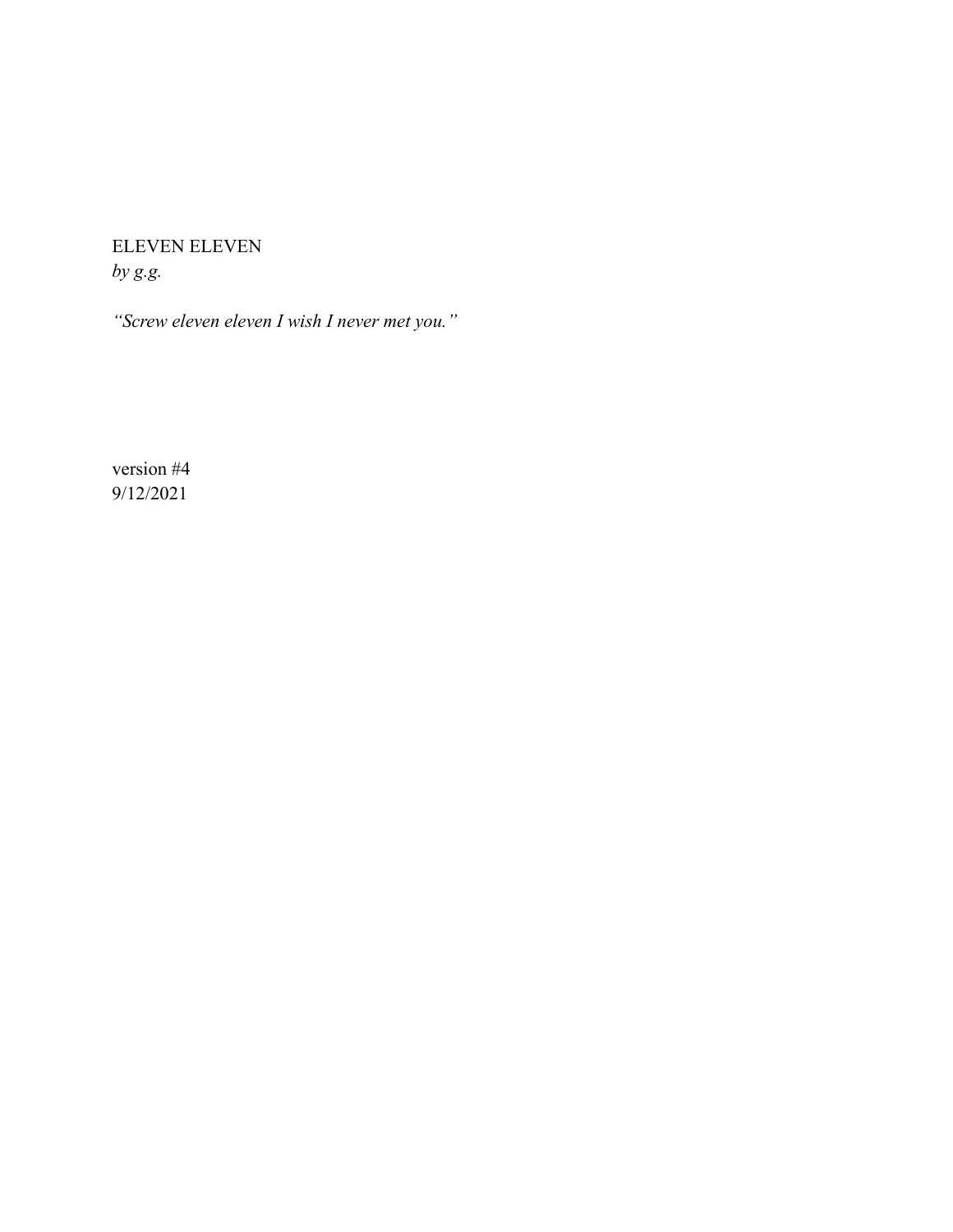# **2 people (2 performers):**

RED*, fourteen who grows up in* REILLY*, twenty-four* CRICK, fourteen *who grows up into* CORT*, twenty-four*

# **when:**

september nights: two in 2014, two in 2024

# **where:**

the huge corn field owned by judith b outside of steltson, nj unsurprisingly, no one visits too often

# **symbol key:**

-- is for interruption. // is for crisscrossing. … is for losing thought. Words written like this denote some type of shift in inflection.

# **songs to listen to:**

Bodys by Car Seat Headrest Dead of Night by Orville Peck What Kind Of Man by Florence & The Machine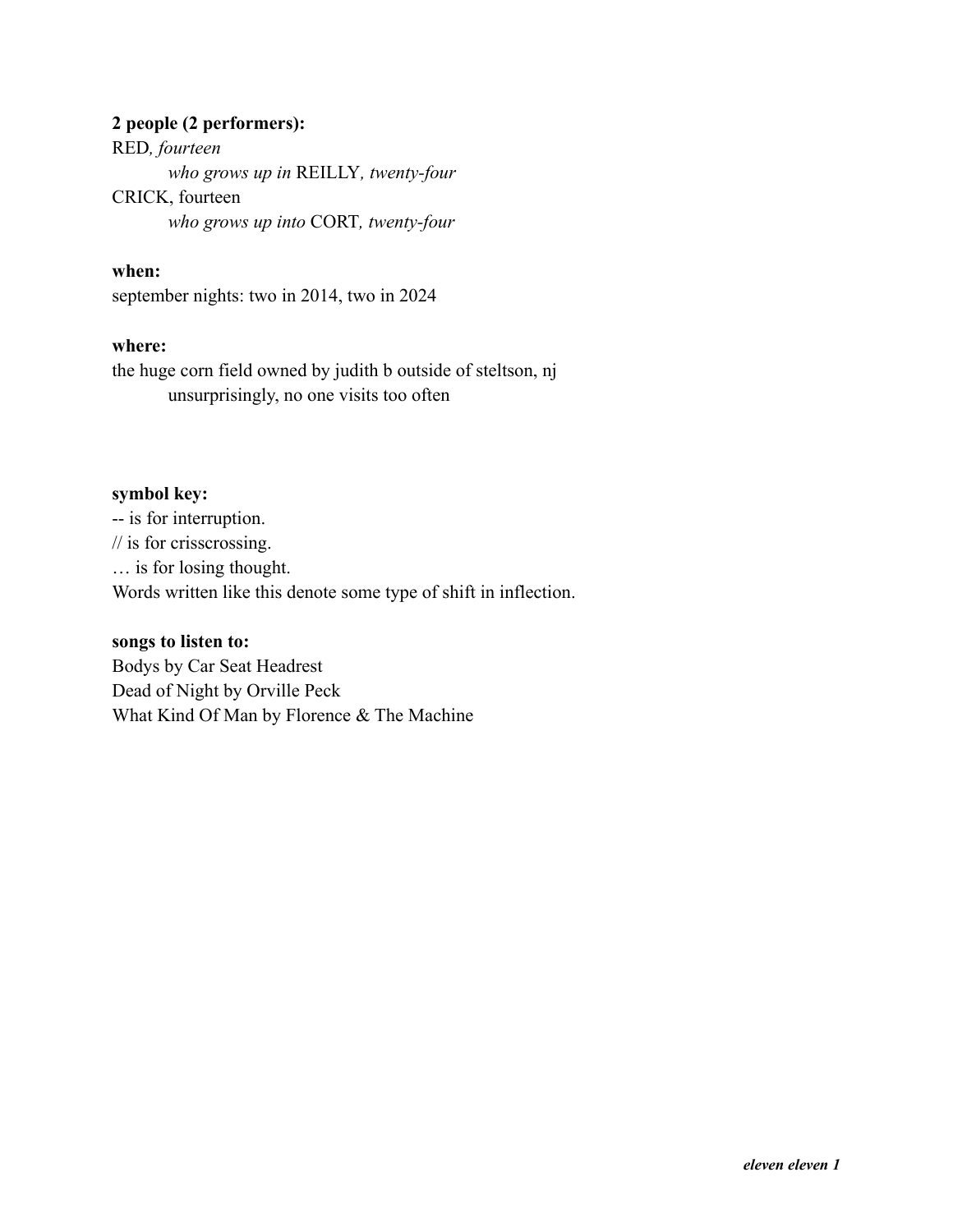*eleven eleven 2*

# *SCENE ONE : IT'S NOT DIRTY*

*(A severely dry corn field. The type that would give you one thousand cuts if you ran in them. Random objects from who knows where lay on the ground: a shopping cart, a male mannequin torso, a tricycle and a trunk with a padlock. RED is sitting on the trunk with a K-Mart bag between his feet, looking at the bright stars. The stalks rustle as CRICK creeps out from the cornfield.)*

#### CRICK

So I'm going to be honest, I didn't think you'd even be able to find this place.

#### RED

The field or this specific clearing?

#### CRICK

Honestly, both.

# RED Everyone we know knows about this field, it's not a super well kept secret.

#### **CRICK**

I don't think it's fair to say everyone knows.

You walked all the way from your house?

# RED

No, absolutely everyone knows there's a cornfield here, whether or not they go into the cornfield is up to specific people. How was the drive?

#### **CRICK**

I didn't drive, I walked.

# **CRICK**

Of course I did, it's the middle of the night, I'm not trying to wake everyone up and get them to peek through their blinds to figure out who's driving through town. Everyone's so nosey.

RED

I skated.

# RED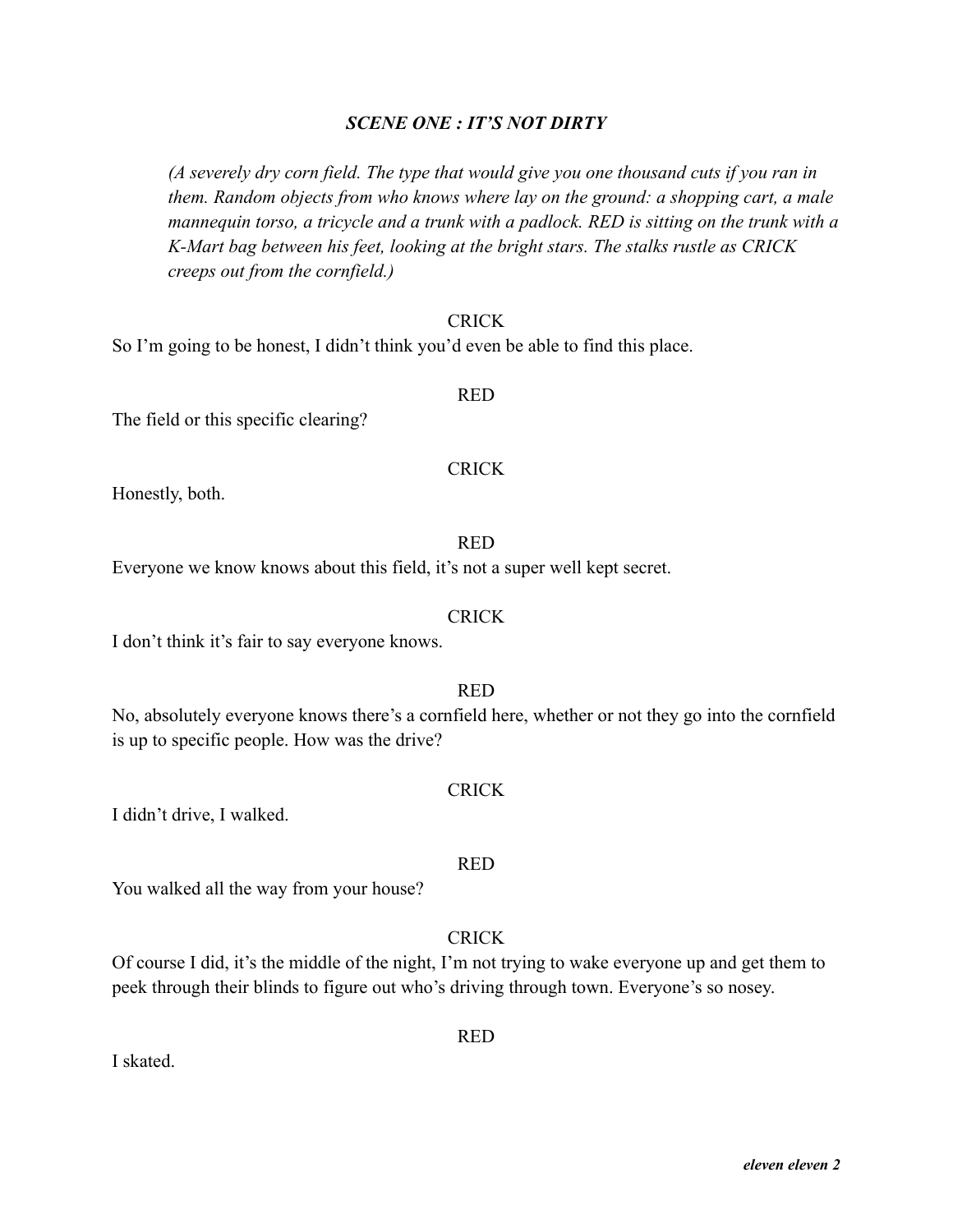I've always wanted to learn how, it seems fun. It's a more stealthy way to get around instead of driving. Although here, even walking is kind of attention grabbing I guess. There was this group of possums scurrying around where I got off the road into the field, they genuinely scared the heck out of me.

#### RED

Yeah there's a lot of them near here, like this one passel that continuously eats whatever we leave in the compost bin.

# **CRICK**

There's some holes in our fence, and there's this really big one I use to sneak out. And possums can climb, so I guess the fence is kind of useless.

#### RED

Opossums, there's opossums here.

#### CRICK

That's what I said.

#### RED

No you said possums, not opossums. We don't have possums, we have opossums.

#### CRICK

First time I've ever seen a tassel of them this far outside of the town.

#### RED

Passel. Is this what you do for fun? Talk about the resident wildlife or is it limited to opossums.

#### CRICK

I don't think it's fun, it's scientific, it's serious. Possum or not they're still getting through our fence.

That's sad.

# **CRICK**

RED

Oh yeah it is, my dad spent so much money setting it up--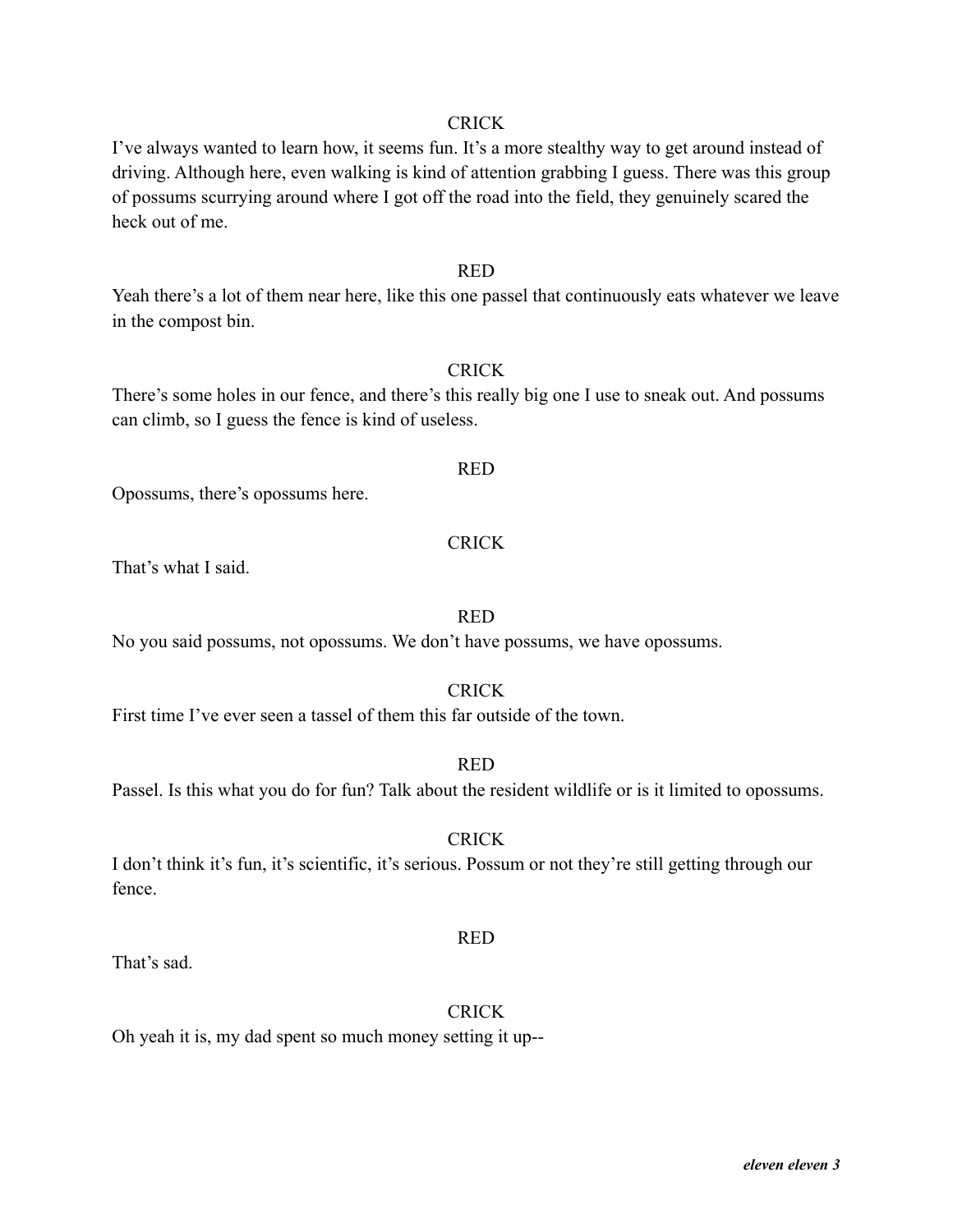|                                                        | <b>RED</b>   |
|--------------------------------------------------------|--------------|
| Not the fence, the opossums. Getting traps for them.   |              |
| They're just big rodents.                              | <b>CRICK</b> |
| Opossums aren't rodents.                               | <b>RED</b>   |
| The big worm looking tail says otherwise.              | <b>CRICK</b> |
| They're marsupials, like kangaroos.                    | <b>RED</b>   |
| Wait, seriously?                                       | <b>CRICK</b> |
| They have pouches like kangaroos--                     | <b>RED</b>   |
| Possums have what?                                     | <b>CRICK</b> |
| Opossums have pouches. Baby opossums are called joeys. | <b>RED</b>   |
| Like baby kangaroos.                                   | <b>CRICK</b> |
| Exactly.                                               | <b>RED</b>   |
| That's so cool. You're so intelligent.                 | <b>CRICK</b> |
| I just read it in a book in the library.               | <b>RED</b>   |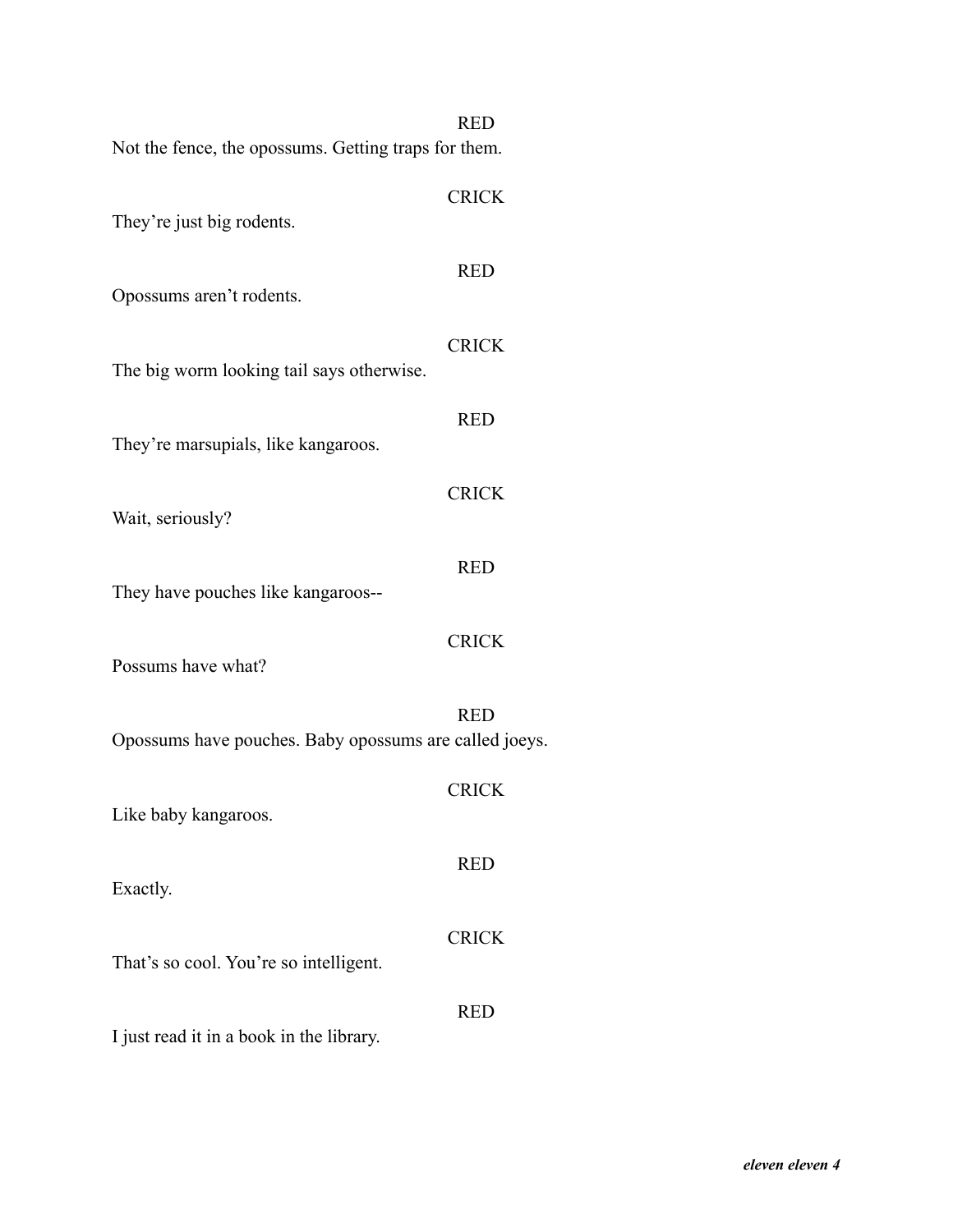That's intelligence.

# RED

All it is is reciting information, it's like learning all the lyrics to a song. You might not know all the metaphors and weight in it, you just know what word comes next in the sequence.

# CRICK

Why do you think it's sad?

It's stupid.

**CRICK** 

RED

Is it stupid or sad.

# RED

It's sad but it's also stupid, they're not mutually exclusive Crick.

# **CRICK**

I'm sure it's not stupid.

# RED

Just… they're really cute, you know? They're pretty dumb, but weirdly clever? They've got their little gloved hands and they look like little burglars but they're super chill, opossums are crazy passive in the wild. And they're solitary. Multiple families might coop up in one burrow together sure, but for the most part they're drifters. Strolling along through the woods until they stumble upon some new somewhere, or really anywhere with water and a good safe to sleep. They won't even spend too much energy on building burrows, they purposefully look for already dug out and abandoned ones left behind by other opossums or other animals. I really love them a lot.

*(RED is truly in love with sharing his knowledge. And CRICK is completely hooked. Then:)*

# **CRICK**

When my dad finds one underneath the porch, he likes to swing over his head by the tail and then he strings them up off the gutter with some twine.

# RED

Why would you say that, that's really messed up.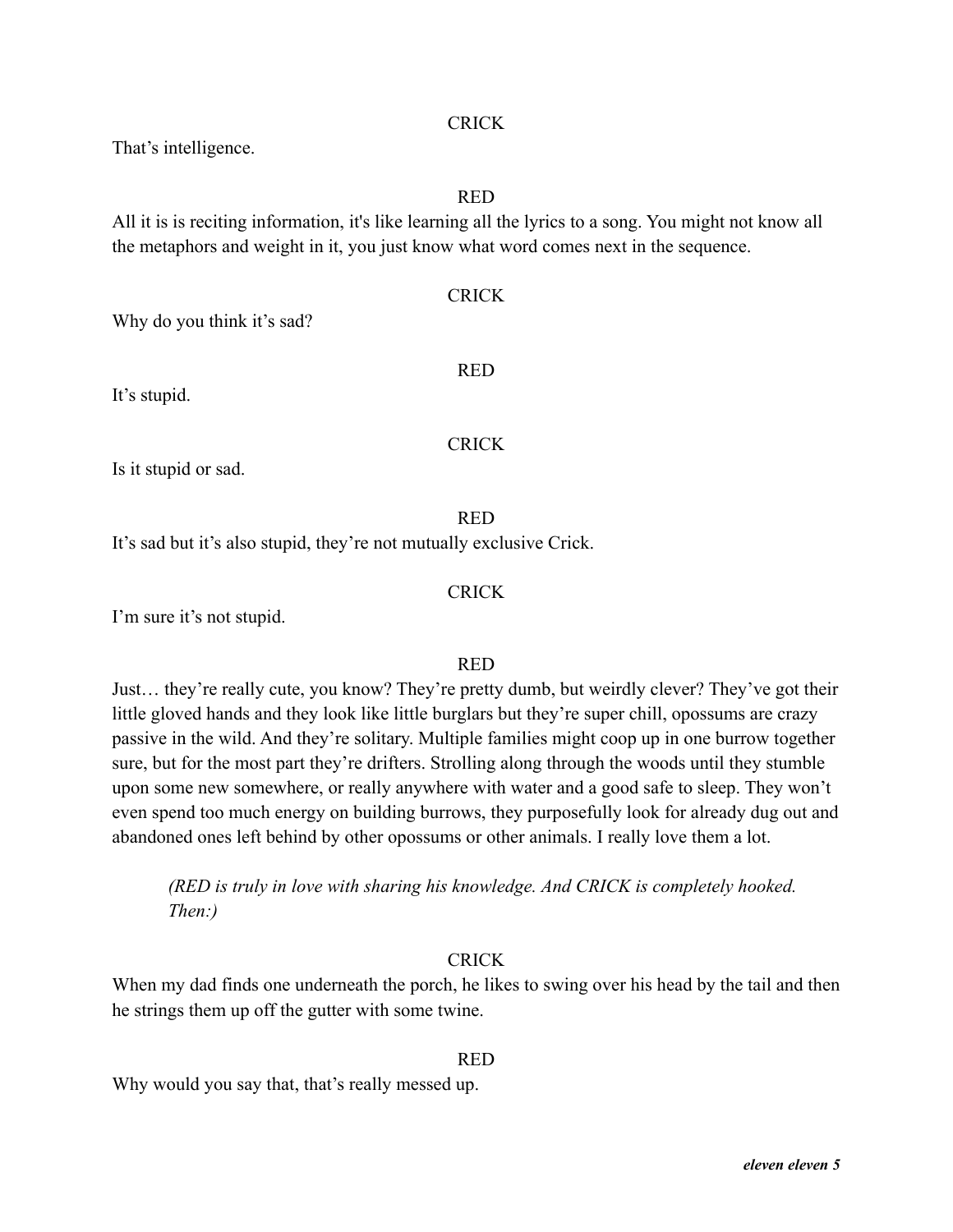No it's not, it's what he does, it's fine. Look it's not even like they can feel it, they do the playing possum thing and my dad says they can't even feel anything when they're like that so when you catch one and it plays possum-- oh wait is that where the term comes from?

RED

#### Yes, but that's not--

He says they don't feel anything so you can just wind them up as hard as you want and they just basically go to sleep until they die. My dad knows things like that.

CRICK

That's not always true.

# **CRICK** Playing possums means they go unconscious right? It's involuntary so they don't even feel it.

Still messed up.

No it's not.

What about the little ones?

CRICK

The joeys you mean. See, I pay attention.

RED

The little ones don't always react that way. Sometimes they don't do the unconscious thing, they just freak out. What does your dad do with the babies?

*(CRICK turns to RED.)*

# **CRICK**

They only live to be like two years old anyway. It's part of life, you know? Don't be such a cry baby Red.

# RED

**CRICK** 

RED

RED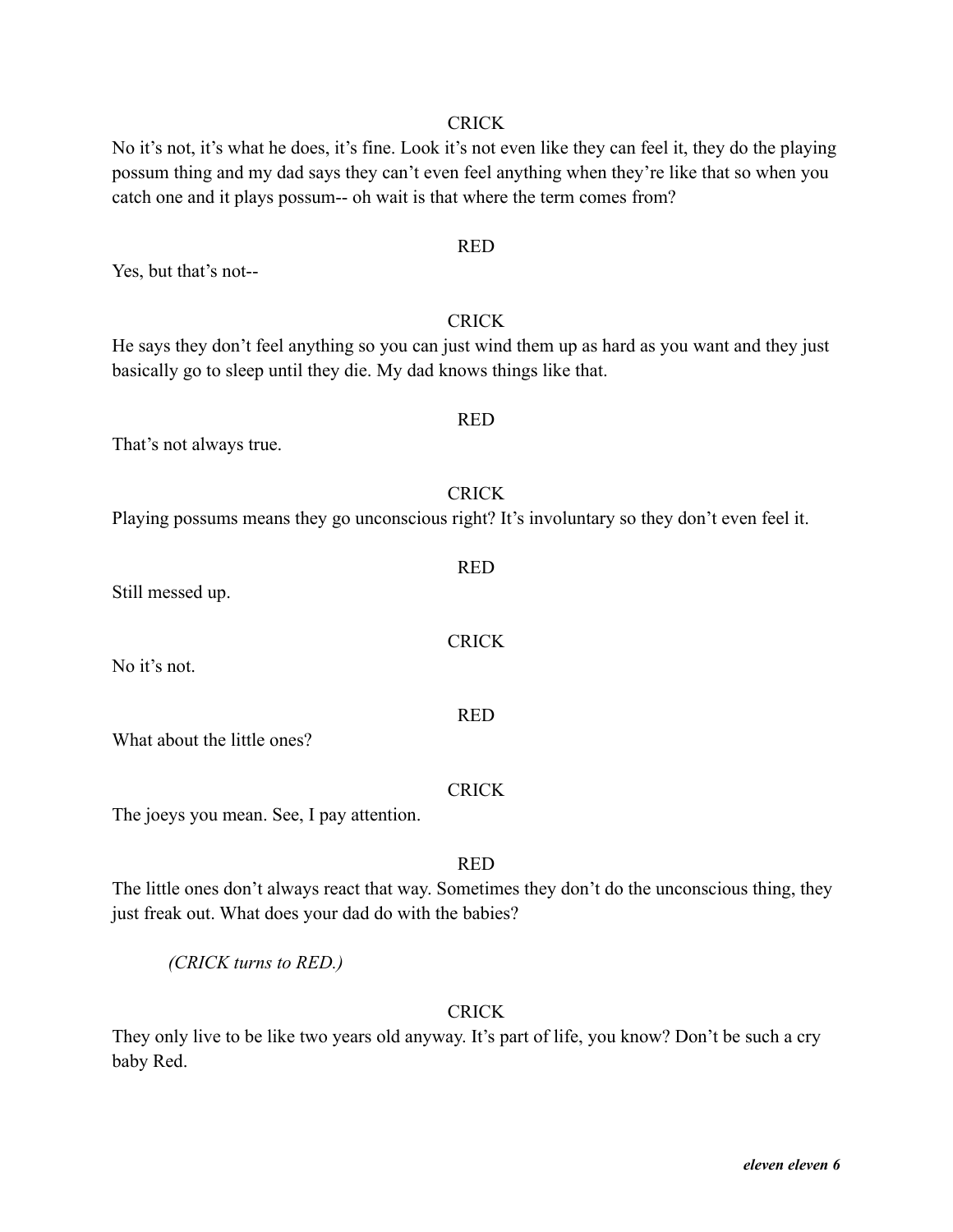| <b>RED</b>                                                                                                                            |
|---------------------------------------------------------------------------------------------------------------------------------------|
| It's ok to cry.                                                                                                                       |
| <b>CRICK</b><br>I feel so gross. I didn't shower.                                                                                     |
| <b>RED</b><br>Feels like it's not a good idea to shower before you come to the middle of the corn field anyway.                       |
| <b>CRICK</b><br>What's that supposed to mean?                                                                                         |
| <b>RED</b><br>Like, imagine showering--                                                                                               |
|                                                                                                                                       |
| <b>CRICK</b><br>Ewww gross. Don't imagine me showering, don't be weird.                                                               |
| <b>RED</b><br>No, I mean--                                                                                                            |
| <b>CRICK</b><br>I know what you mean.                                                                                                 |
| <b>RED</b><br>It's just a hypothetical situation, I'm not imagining--                                                                 |
| <b>CRICK</b><br>You totally are.                                                                                                      |
| <b>RED</b><br>What I'm trying to say is, your logic makes sense. Why would you shower if you're going to go<br>outside and get dirty? |
| <b>CRICK</b>                                                                                                                          |

This place isn't dirty. The outdoors aren't dirty.

The outdoors have dirt. Dirt is dirty.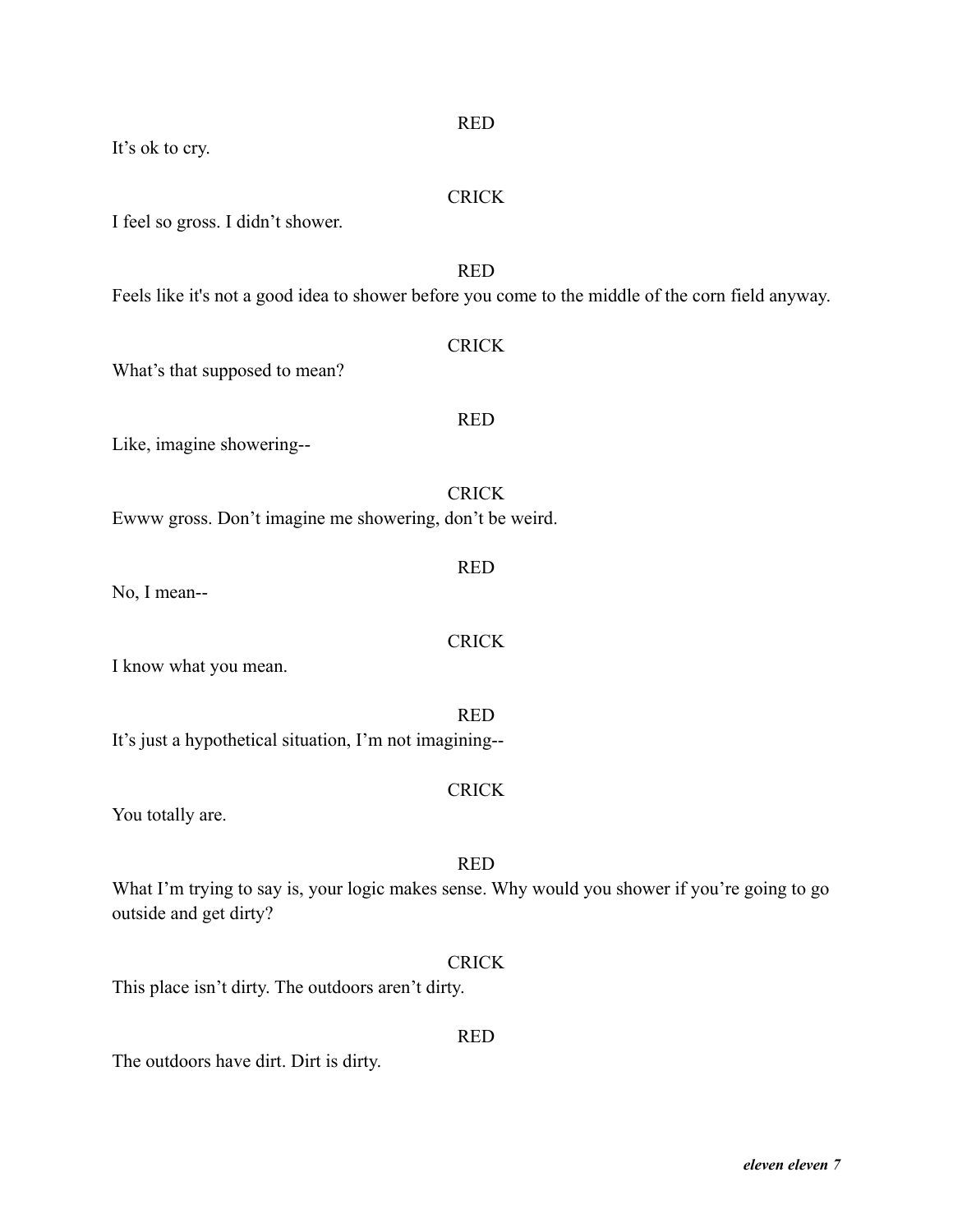That was a stretch. Like when girls say… b-words are dogs, and dogs bark, and bark is on trees, and trees are part of nature, and nature is beautiful, so thanks for calling me beautiful.

RED

CRICK

RED

I don't know but it's funny.

# The outdoors are dirty.

# CRICK

No they're not, dirtiness is all contextual. What's dirty to a maid is nothing to a farmer.

#### RED

Well then sit down somewhere.

*(CRICK leans against the shopping cart precariously.)* That's just cheating, sit on the tricycle.

# **CRICK**

RED

Heck no.

Why not?

**CRICK** 

It's… it's not dirty, but it's rusty and who knows there might be a rabid possum under it.

Right.

# CRICK

RED

Every mammal can get rabies. Once you're bit and start exhibiting symptoms, it's already over for you. There's less than one thousand cases a year, but what if I'm one of the statistics! I'm too young to be read about in medical journals.

*(CRICK has collapsed to the ground in desperation.)*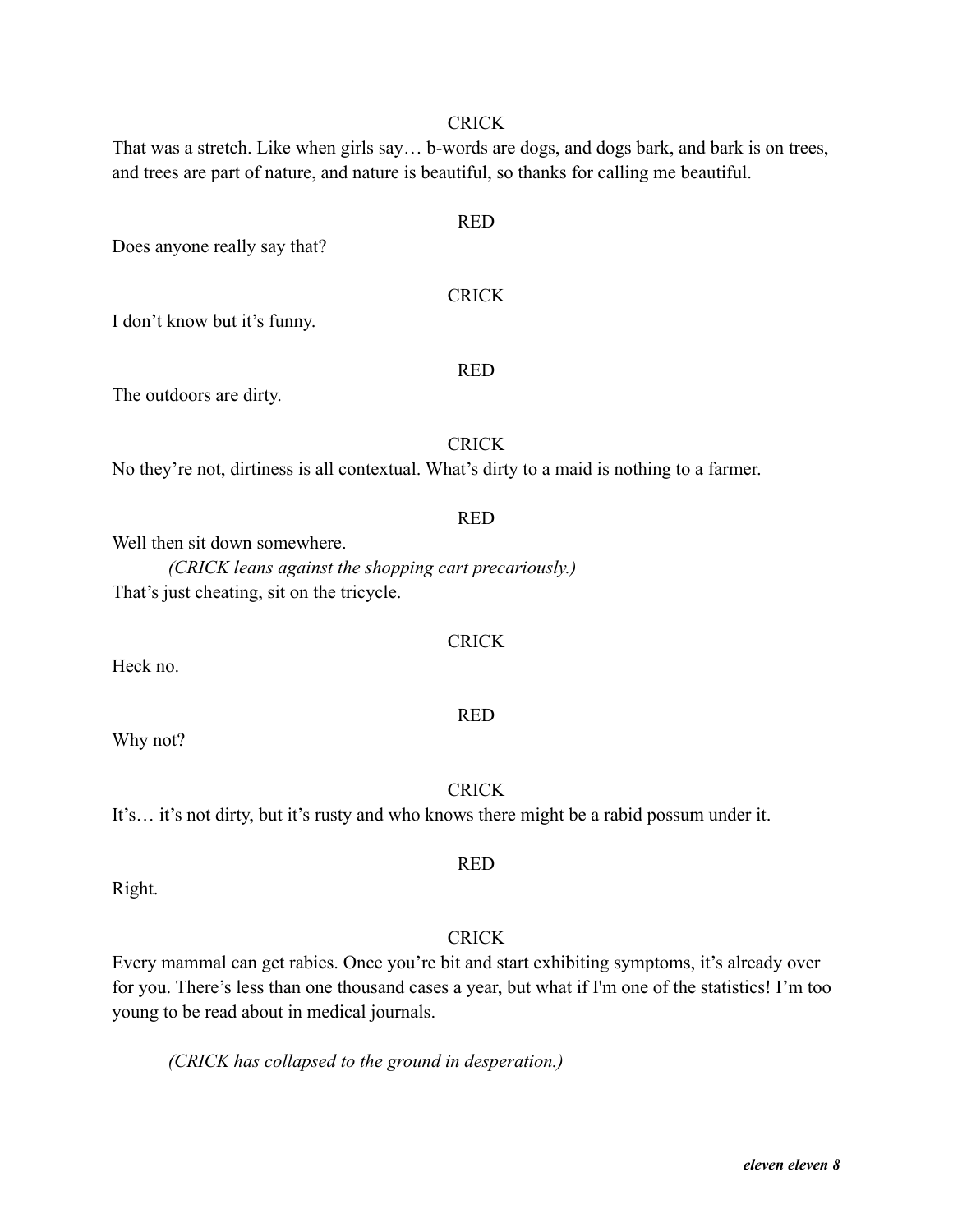The chances of an opossum getting rabies is extremely rare. Their body temperature is too low for the virus to properly take hold. If you got bit we'd go to the ER but you'd be fine.

# CRICK

Oh. Pretty chill then.

# RED

So then sit with me.

*(CRICK goes to sit but stops at the last second.)*

# CRICK

What about the infection rate from the bite itself, how bad is their dental hygiene?

# RED

Hate to break it to you but there's no Colgate Optic White for Suburban Mammalia. Just sit on the honking tricycle.

*(CRICK slowly sits on the tricycle.)* See, not so bad. And what is it?

# **CRICK**

Dirty.

# RED

You were just saying the flipping outdoors weren't dirty Crick.

# **CRICK**

The outdoors themselves are not inherently dirty. Things that are outdoors however, are usually dirty.

# RED

We were talking about showers and then you said the outdoors weren't dirty, so then I told you to sit on the tricycle if it's not so dirty, to which you wrote an essay on rabies to try to get your way out of, and now you're telling me it is dirty.

# **CRICK**

Yeah... I don't remember all of that.

*(RED scoots over on the trunk and pats it.)*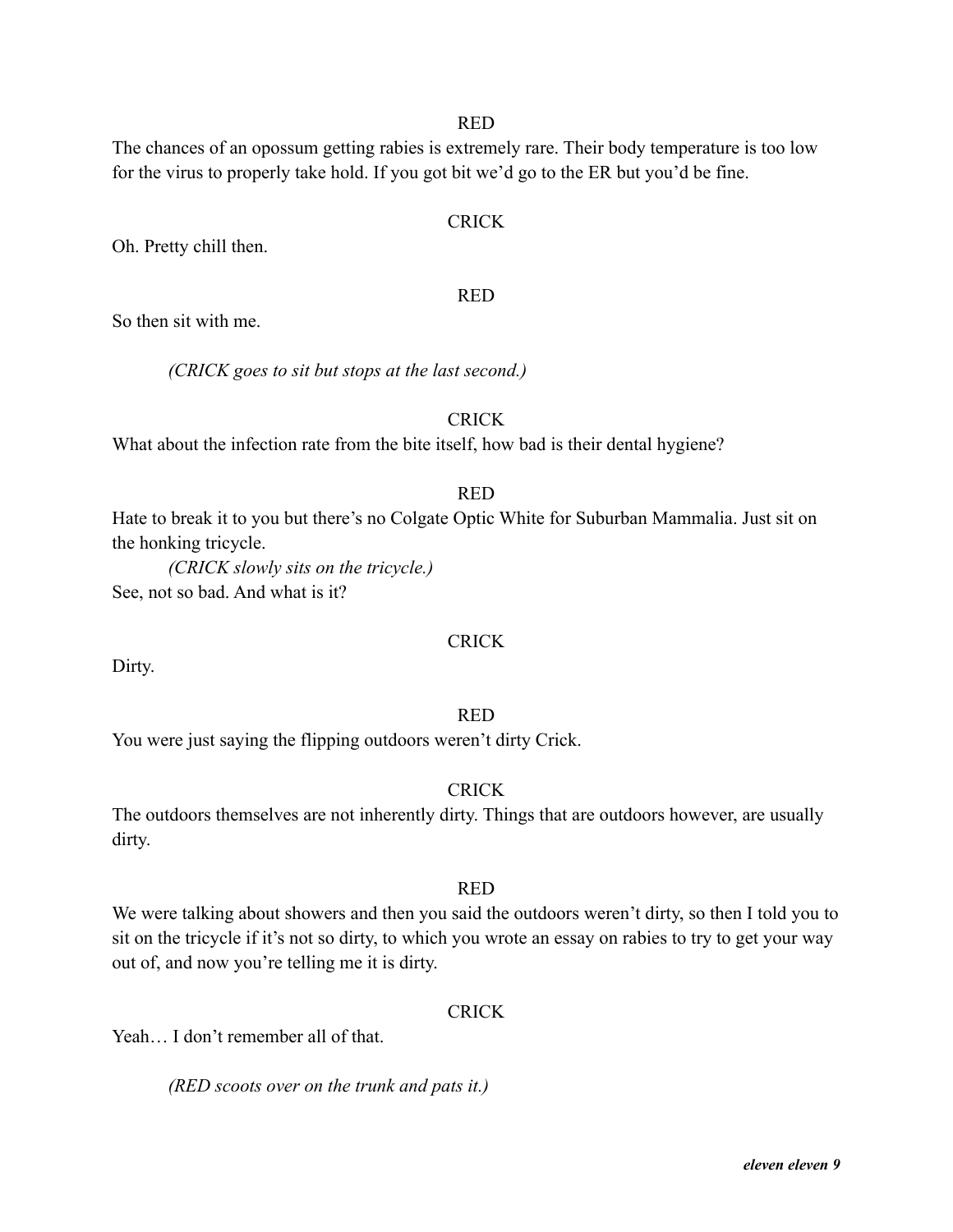This is way cleaner, trust me.

# **CRICK**

RED

Give me a second, I'm kind of stuck.

Here let me help--

# **CRICK**

I don't need your help Red, I'm good.

*(RED holds out a hand, and CRICK doesn't take it, just struggles. Eventually he gets out of the tricycle with a hooray and sits on the trunk. RED just quietly retracts his hand.)*

# RED I bet you there's a corpse in this thing, or pieces of one.

# **CRICK**

Jeez Red, come on.

You were going Steve Irwin about hunting possums, but me suggesting we're sitting on a corpse is too far for you?

| You're so annoying sometimes.                                                |              |
|------------------------------------------------------------------------------|--------------|
| (That shuts RED up real quickly.)                                            |              |
| I've never been out here.                                                    | <b>RED</b>   |
| Dude seriously?                                                              | <b>CRICK</b> |
| $\mu_{\alpha\alpha\mu\alpha\sigma}$ organization come $\mathcal{L}_{\alpha}$ | RED          |

It's an overgrown cornfield.

# RED

# **CRICK**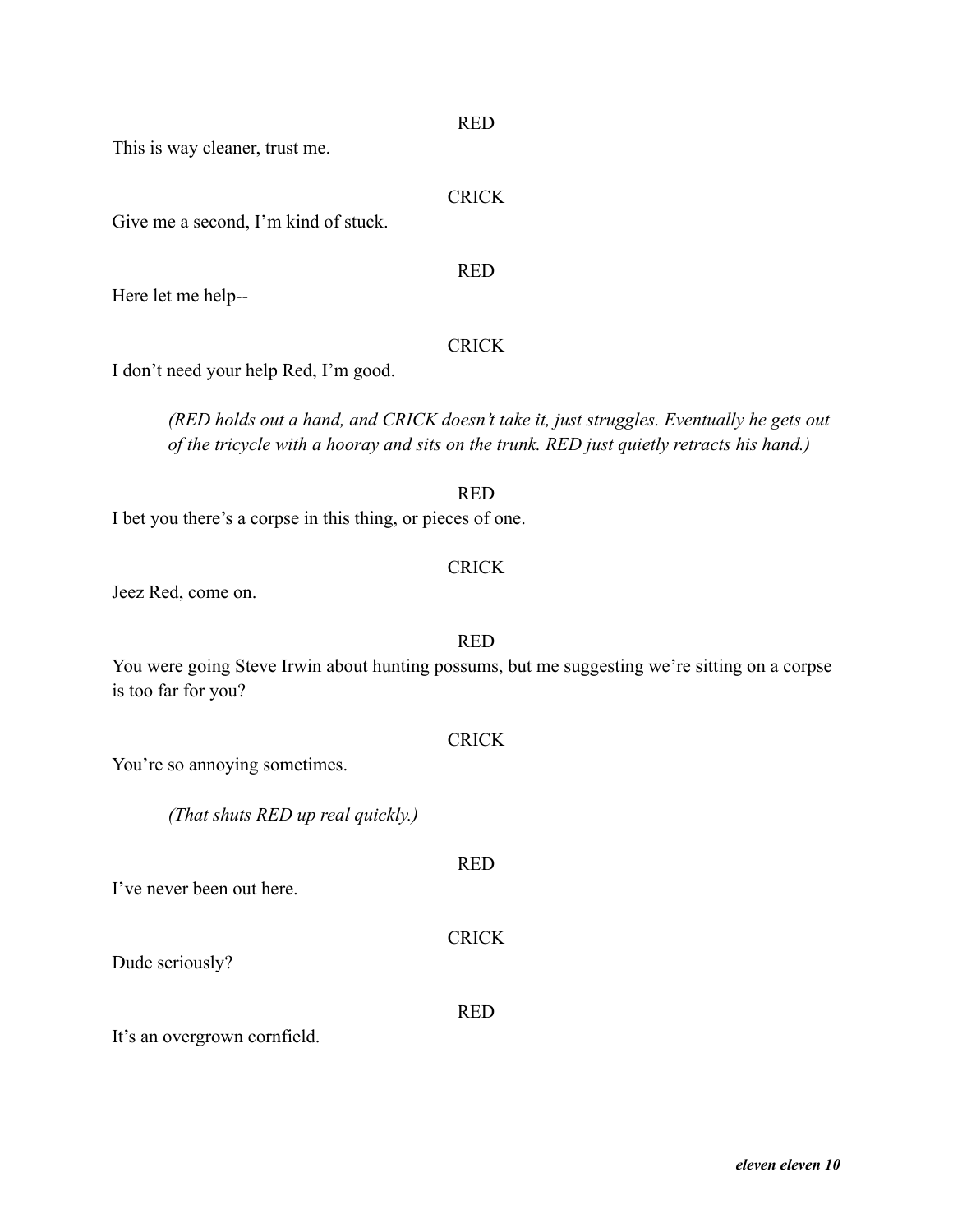Do you know it's story?

# RED

I'm pretty sure Lucy tried to find out this one time, like we spent an hour digging through web searches on the computers at the library. And not just like we were looking up "cornfield outside of Steltson" on Google and giving up when it's not the first or second result, no we went mining really. Going eleven pages of results in and there's just nothing. We eventually just tried to go the old fashioned way and flip through some books, but things are bound to get kind of messy when the town historical society got burned down by a crashed fire truck. Which is super ironic.

# CRICK

I'm not sure if you used ironic the right way. It's all word of mouth out here, you should know that.

#### I should.

# CRICK

RED

**CRICK** 

RED

RED

This used to be part of the Bleecker chicken farm. It was left to Old Judy's sister when their grandfather died but then…

I know.

Sucks. Must've been messy.

Insensitive.

# **CRICK**

It's not insensitive, she just went missing.

# RED

It's weird that no one remembers her name.

# **CRICK**

I'm sure her sister does, but it's not like anyone is super close with her. How did she not wake up?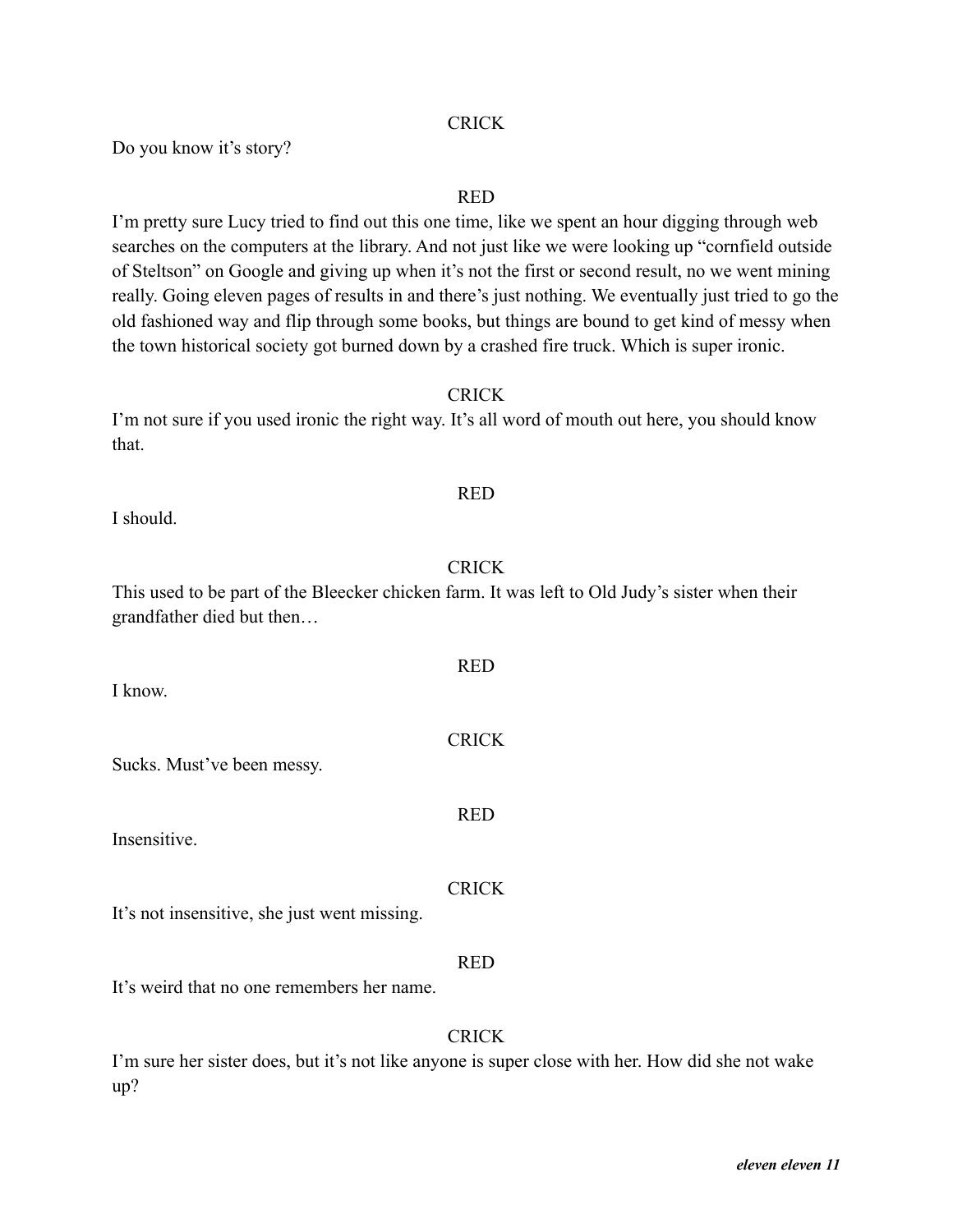Well I assume she was awake, you kind have to be awake if you're going to run away.

# **CRICK**

Not the sister, Old Judy. How did Old Judy not wake up when their rooms were right next to each other? Unless she lied to the police, and she did wake up. Maybe she didn't even sleep, maybe she knew it was going to happen and couldn't sleep and when she heard her sister leaving for the last time, she just laid there for hours until the sun came up, walked into her sister's room and called the police to tell them that she--

# RED

**CRICK** 

RED

**CRICK** 

RED

**CRICK** 

RED

**CRICK** 

RED

Can we seriously please drop this? Please. It makes me sad, thinking about how lonely she is without another family member.

| And the she you're referring to is |  |  |  |
|------------------------------------|--|--|--|

# Both of them.

My dad says the sister was a lesbian, that's why she ran away.

| I wouldn't take your dad's word for it. |  |  |  |
|-----------------------------------------|--|--|--|

| Come on, why. |  |  |
|---------------|--|--|
|---------------|--|--|

The Trump sign on the front lawn--

I don't agree with his politics.

Besides the point.

#### **CRICK**

That doesn't mean he hates queers. Queer people.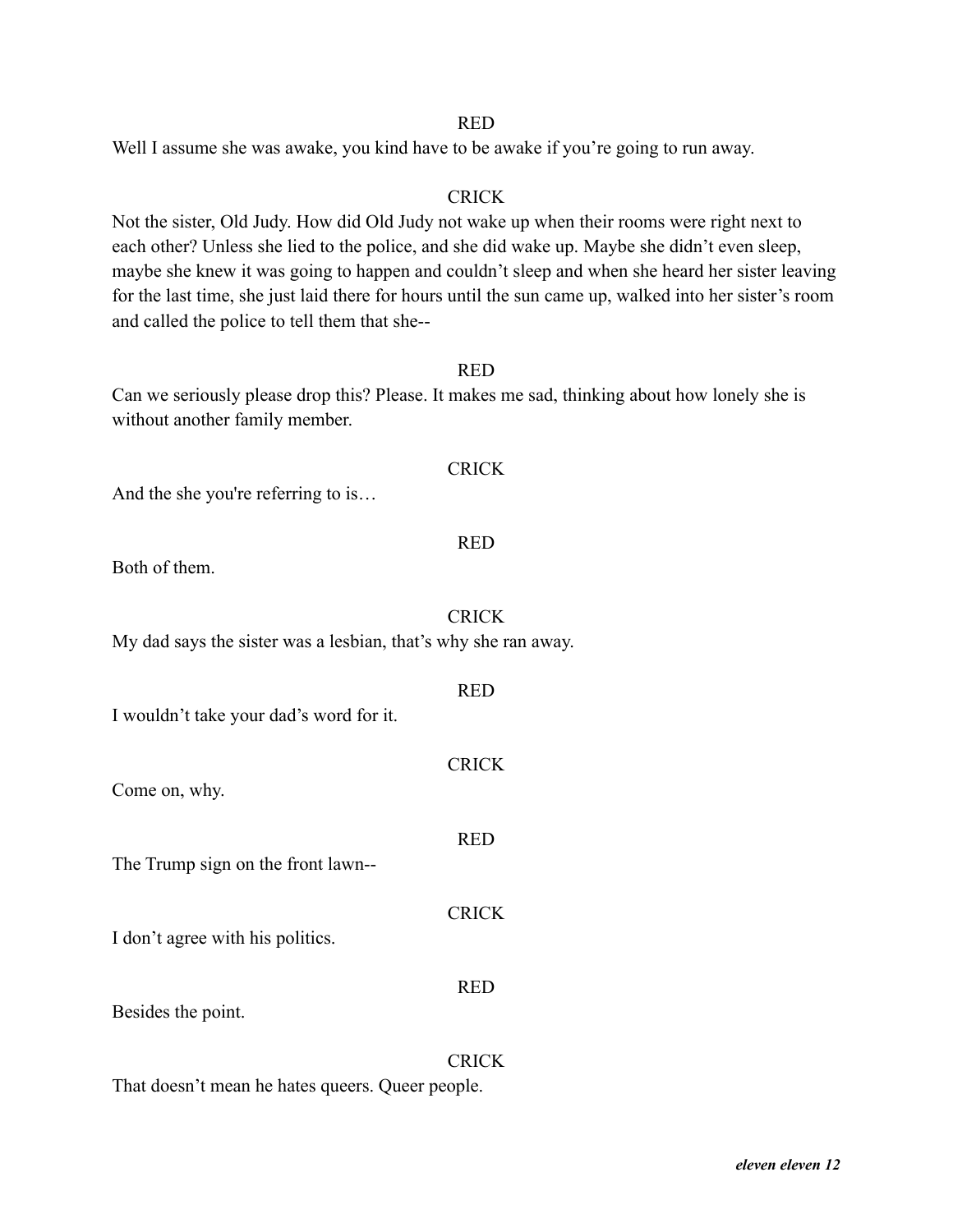Doesn't mean it doesn't.

# **CRICK**

I don't think that's how it works.

# RED

But you agree that's probably proof he's kind of… he's kind of the type of person who would say an older woman recovering from the death of her father--

#### **CRICK**

Grandfather.

*(RED is getting fed up with being cut off.)*

# RED

An older woman recovering from the death of her father figure, who already had a history of mental illness would abandon her little sister because she was a lesbian.

# **CRICK**

She was fifty when she ran away and Old Judy was thirty when it happened. She didn't leave a seven year old to run a chicken farm all by herself.

*(CRICK picks up the mannequin torso, holding it out and looking at it.)*

| I'm pretty sure this is from K-Mart. | <b>CRICK</b> |  |
|--------------------------------------|--------------|--|
| (RED knocks on the trunk.)           |              |  |
| What do you think is in here?        | <b>RED</b>   |  |
| Not a corpse. We would smell it.     | <b>CRICK</b> |  |
| It already smells out here.          | <b>RED</b>   |  |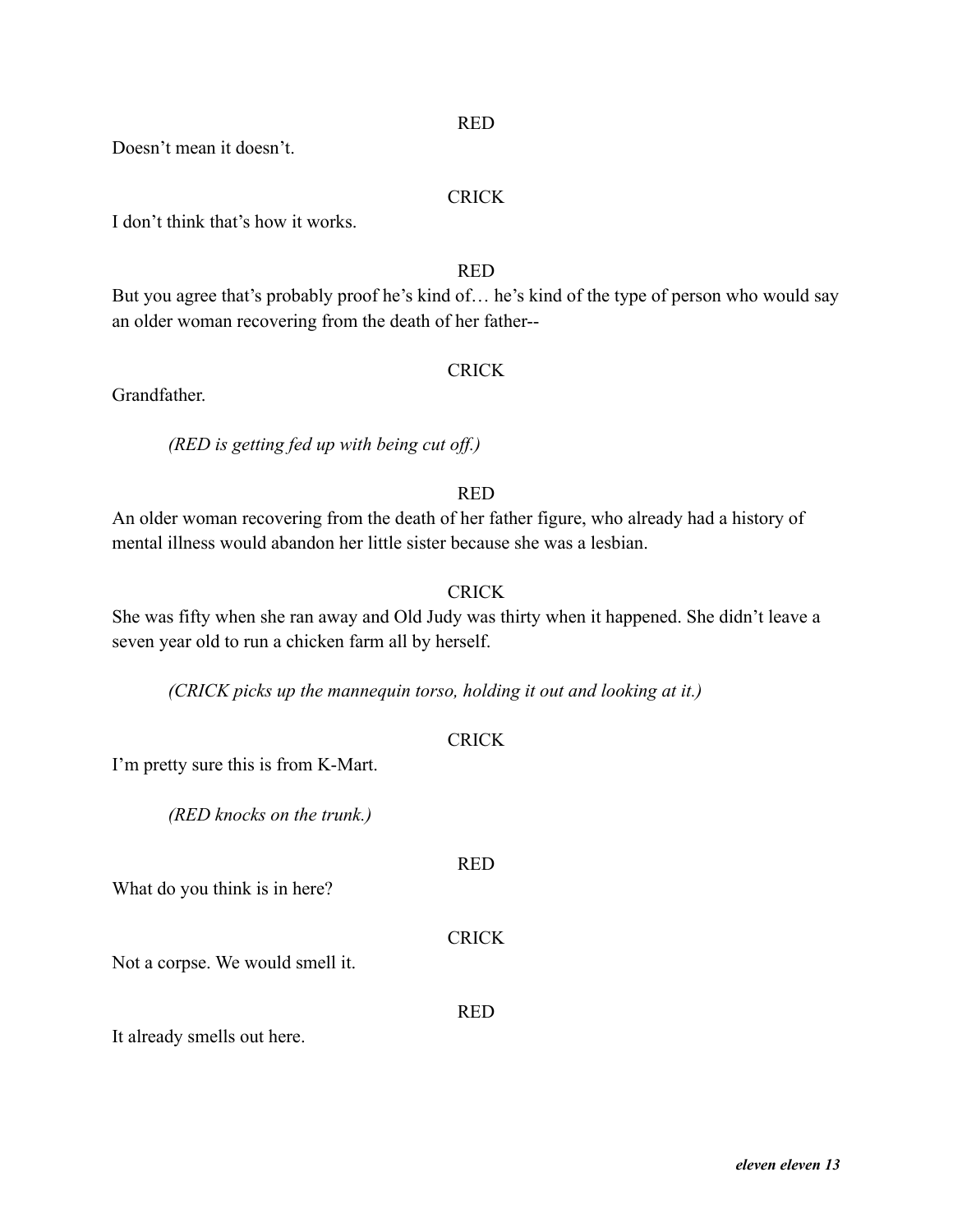| That's the smell of the outdoors, not the smell of rot. | <b>CRICK</b>                                  |
|---------------------------------------------------------|-----------------------------------------------|
| You would know.                                         | <b>RED</b>                                    |
| What's that supposed to mean.                           | <b>CRICK</b>                                  |
| Whatever you want it to mean.                           | <b>RED</b>                                    |
| (Moment. CRICK doesn't respond.)                        |                                               |
| <b>CRICK</b><br>Where do you think his arms are?        | <b>RED</b><br>Why did you invite me out here? |
| What did you say?                                       | <b>CRICK</b>                                  |
| The mannequin?                                          | <b>RED</b>                                    |

Yeah like, where the heck did his arms go. *(He shakes the mannequin.)* Who did this to you! Who took your arms!

# RED

If only he could tell us where they took them, for that he'd need a mouth, and by extension, the most obvious thing he's missing, sentience.

**CRICK** 

Let's face it, those arms are probably jammed in a beaver's dam half way up a Raritan tributary by now.

RED

Your friends must be geniuses through mitosis with the amount of wildlife trivia you have in your head.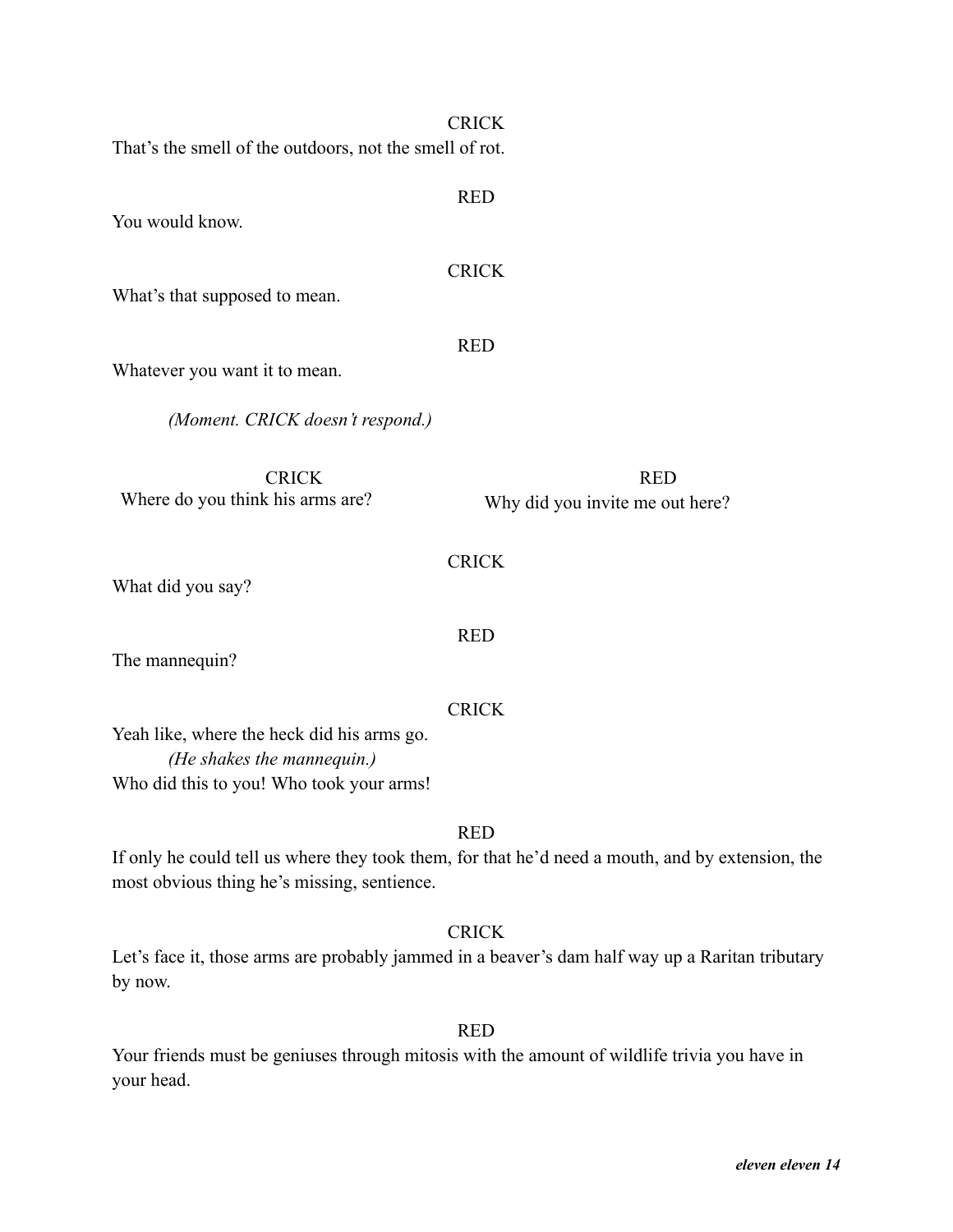I don't share everything I know with them often, I think it would bore them. Billy maybe, Steve… Steve's just a jerk who'd probably find it stupid.

| What about Winnie?                           | <b>RED</b>   |
|----------------------------------------------|--------------|
| What about her?                              | <b>CRICK</b> |
| You don't talk to her about it?              | <b>RED</b>   |
| No. What did you ask before?                 | <b>CRICK</b> |
| I was wondering why you invited me out here. | <b>RED</b>   |
| Is inviting someone to a corn field a crime? | <b>CRICK</b> |
|                                              | RED          |

Technically we're trespassing on private property, and I don't know, I just didn't expect it to happen. We're not super close, you and I.

### **CRICK**

RED

Well, that's on you. I'm just being nice.

I'm not not enjoying it here, I'm just surprised, I guess.

# CRICK

RED

I'm full of surprises.

*(CRICK puts the mannequin in the shopping cart.)* Ok, I'm one hundred percent sure this is from K-Mart too.

Why are you obsessed with mentioning K-Mart?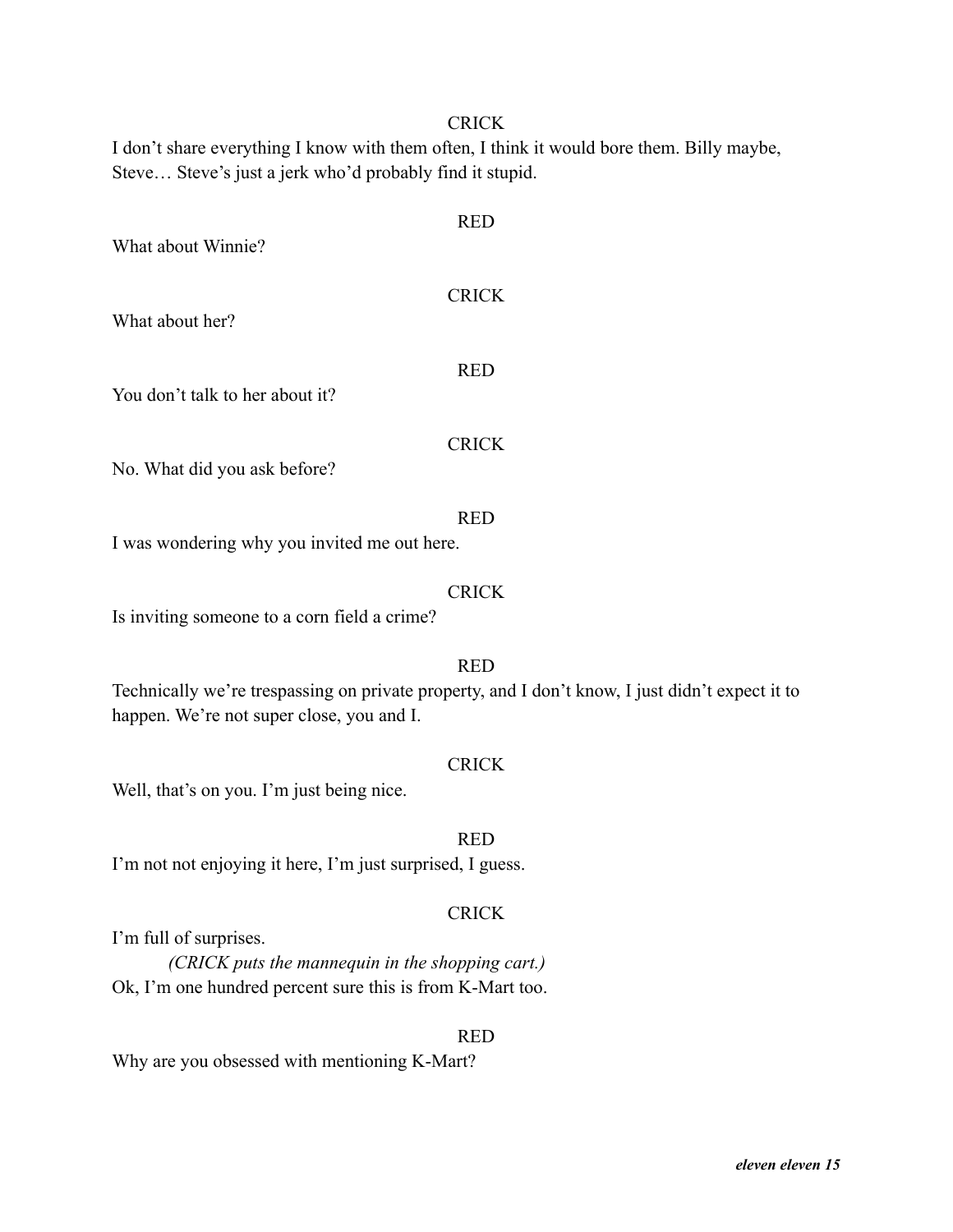You want me to be honest?

Yes.

**CRICK** 

Like do you want me to be really honest?

Yes, be honest.

You've had that K-Mart bag for like fifteen minutes and you have not once told me or mentioned it or touched it.

**CRICK** 

*(RED pulls Milk Duds out of the bag.)*

#### RED

They're for you.

**CRICK** I don't like Milk Duds. Do you know how much corn syrup is in those things? Really bad for your heart.

Oh.

I mean I'll take them though. I'm sure Billy or Winnie will like them.

Ok.

# **CRICK**

Thanks though, I appreciate the gesture.

*(CRICK hugs RED and takes the Milk Duds. RED makes a face.)* Stop being weird.

# RED

RED

RED

**CRICK** 

RED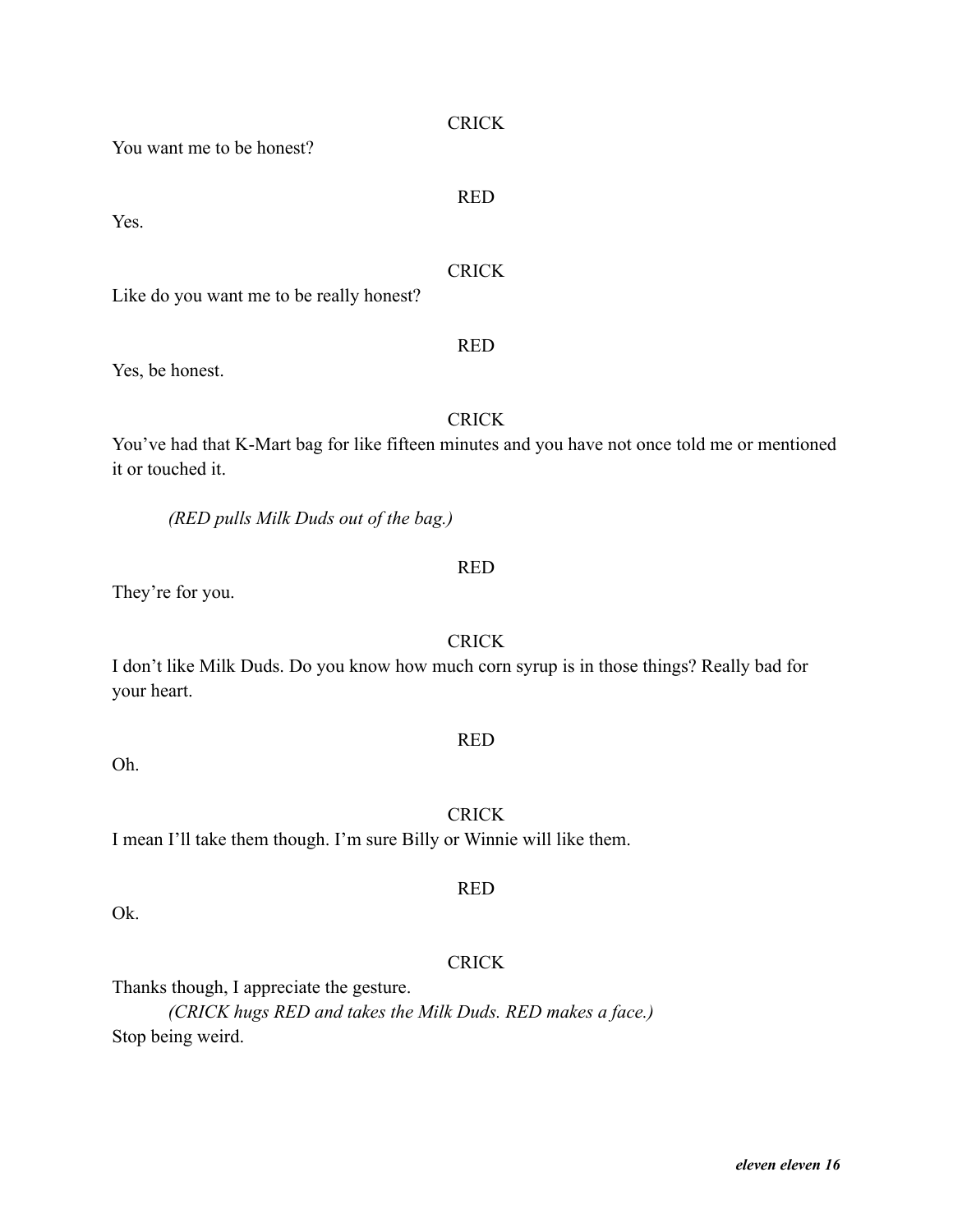I'm not weird, I'm not being weird, I'm so normal I could be a model in stock photoshoots for social studies textbooks.

# CRICK

See, that's weird.

#### RED

That's one of the most boring aspirations a high schooler could ever have.

# **CRICK**

You made the same face when you were imagining me showering.

# RED

You stink. You reek. Smell. Stench. You should've showered.

# **CRICK**

I knew I was coming out here so I didn't--

# RED

You said it wasn't dirty out here so you could've showered anyway. Unless you told your parents you were going to shower in the morning so you could sneak out to meet me.

# CRICK

Shut up.

# RED

Where are you going to put the Milk Duds? You're going to need to hide them. *(CRICK shrugs.)*

Just slip them in your book bag when you're home and give them to your friends in the morning.

# **CRICK**

Could I ask you something? Is the girl you hang out with a lesbian?

# RED

Lucy? I don't think she is. She's never… I'm pretty sure she's not.

# **CRICK**

You're with her a lot.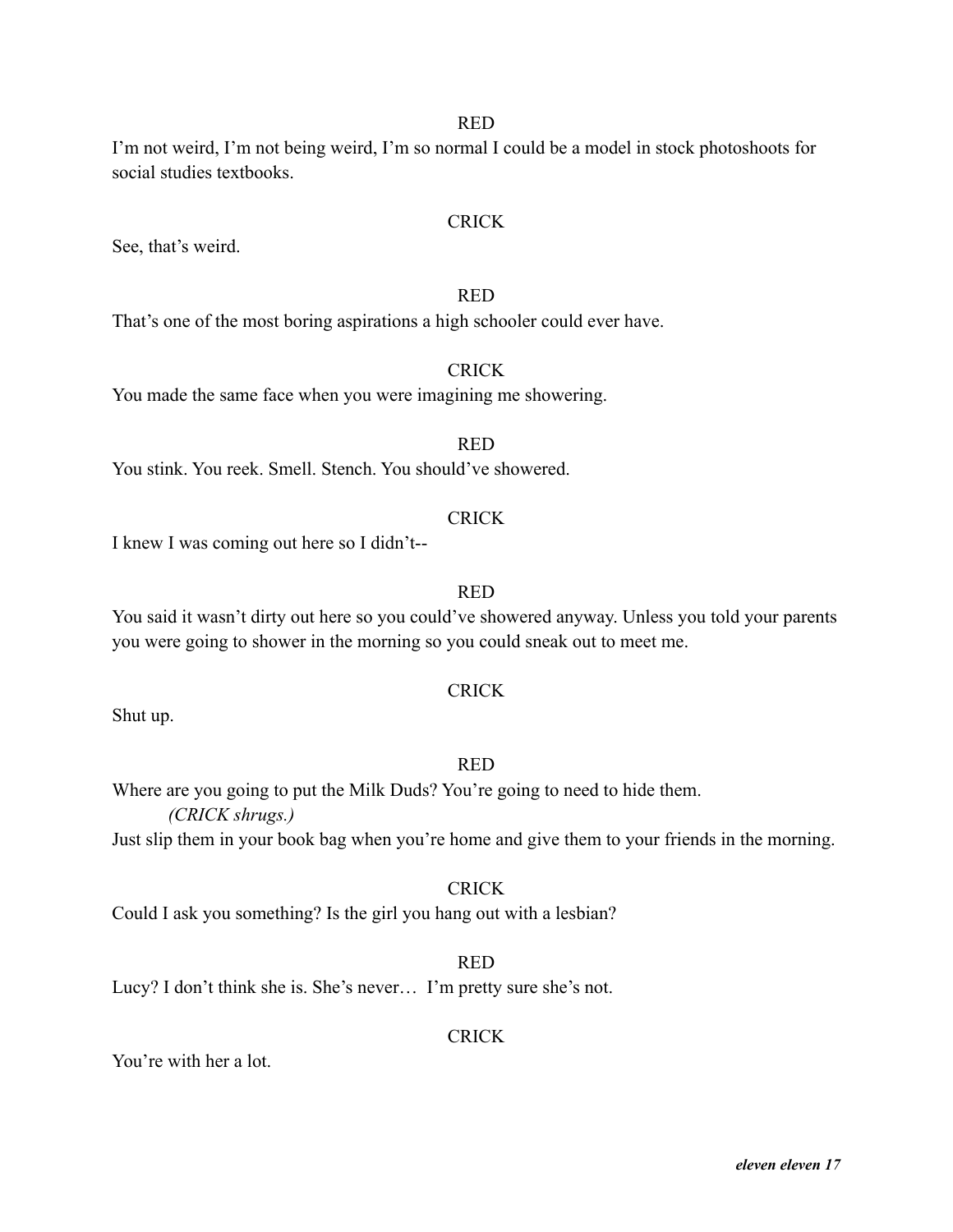| She's my best friend.                              | <b>RED</b>                                                                                              |
|----------------------------------------------------|---------------------------------------------------------------------------------------------------------|
| Your best friend can also be a lesbian. Are you?   | <b>CRICK</b>                                                                                            |
| A lesbian?                                         | <b>RED</b>                                                                                              |
| Do you like boys Red?                              | <b>CRICK</b>                                                                                            |
| (RED doesn't even flinch.)                         |                                                                                                         |
| No.                                                | <b>RED</b>                                                                                              |
| People think you do.                               | <b>CRICK</b>                                                                                            |
| I know they do.                                    | <b>RED</b>                                                                                              |
| Just thought you should know.                      | <b>CRICK</b>                                                                                            |
| I do know, I know it like the back of my own hand. | <b>RED</b>                                                                                              |
|                                                    | <b>CRICK</b><br>I don't listen to rumors though, I just wanted to get the answer right from the source. |

We should go home. It's a school night.

# **CRICK**

Hey, by the way, there's going to be a party on Saturday at Billy's house. I'll pick you up if you want to come. To be honest I don't think I've ever seen you at parties, I'm not entirely sure if it's your scene so I--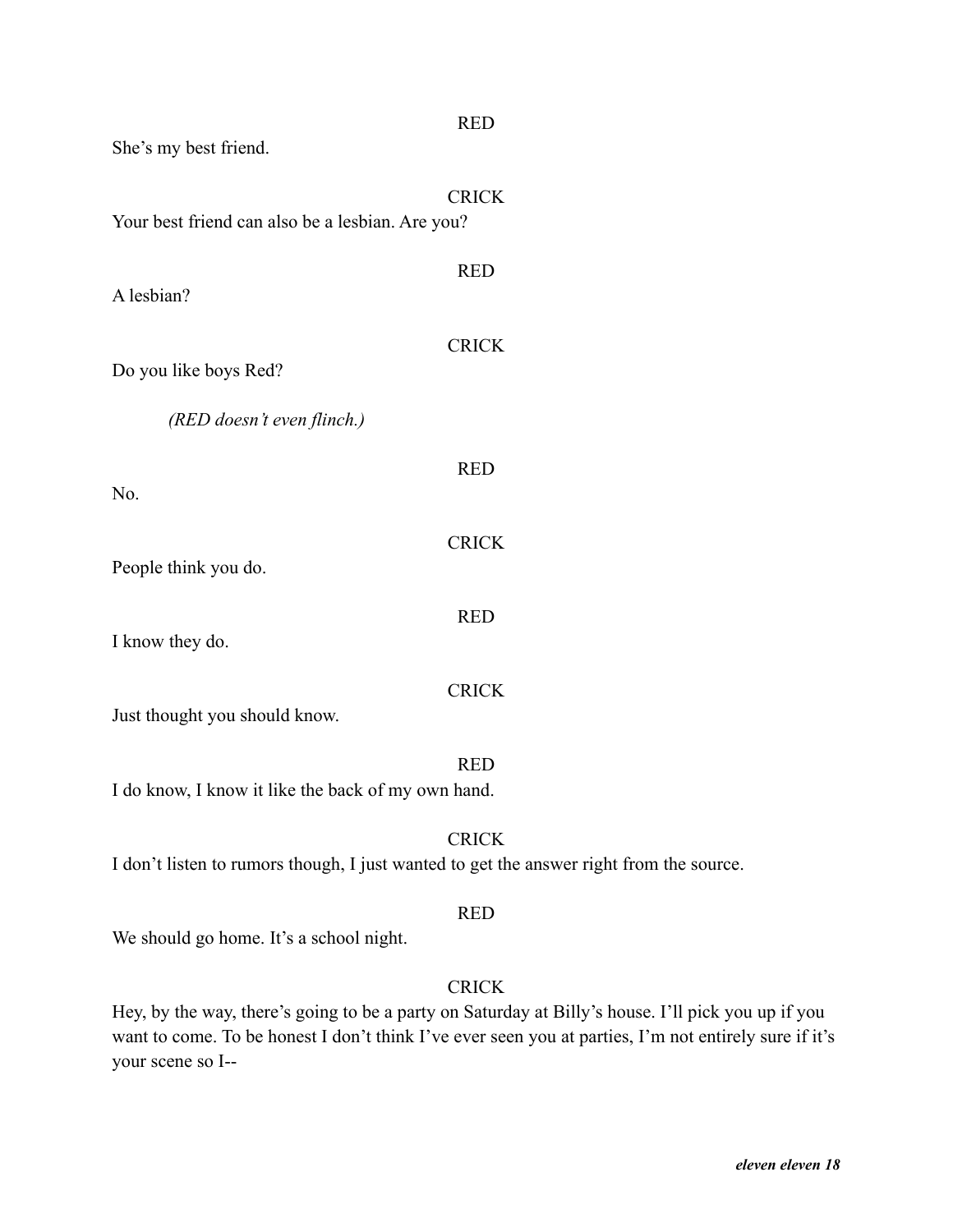Sure.

*(RED cutting CRICK off disrupts the flow of the universe.)*

# CRICK

Obviously you can bring Lucy. If you want. If she wants.

# RED

Ok. Yeah. Yeah, I think I'll do that. I'll ask her.

# **CRICK**

See you later Red. As in like, later later. Tomorrow later. In the hallways later.

RED

Bye.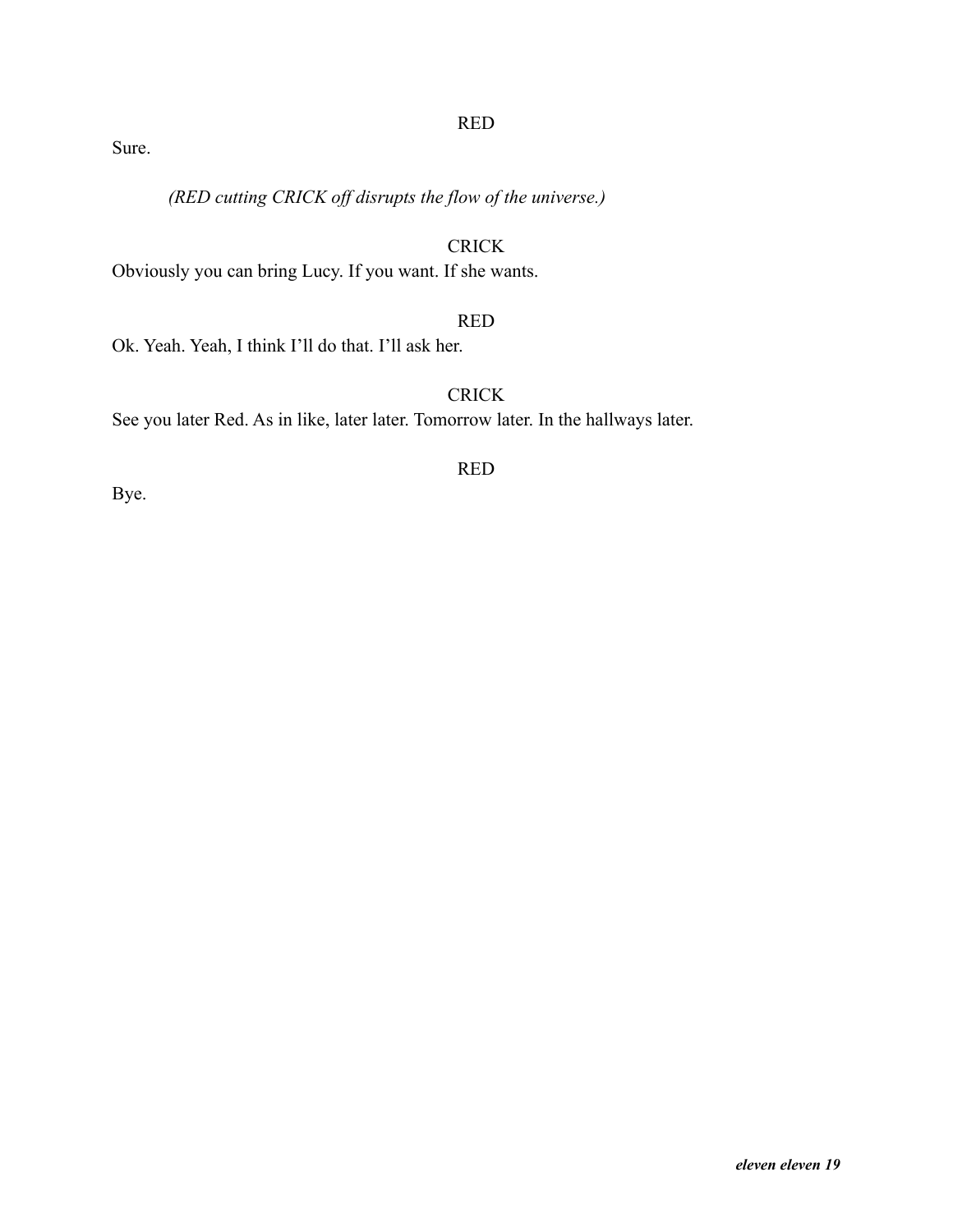# *SCENE TWO : TWO DRUNK KIDS*

*(The random objects might be reconfigured; maybe the shopping cart is now upside down, or the mannequin is sitting on the trunk. The tricycle is gone. The stars are still twinkling, but slightly dimmer than they were before. Laughter and loud footsteps as RED and CRICK stumble out of the stalks, both very drunk and eating corn dogs. CRICK wears a pink cowboy hat.)*

|                                                                                        | <b>RED</b>   |
|----------------------------------------------------------------------------------------|--------------|
| We're here!                                                                            |              |
| We are in fact, here!                                                                  | <b>CRICK</b> |
| How did we end up here?                                                                | <b>RED</b>   |
| I was following you.                                                                   | <b>CRICK</b> |
| I was following you, I thought I was walking you home.                                 | <b>RED</b>   |
| In some ways you are-- you live the other direction, why would you be walking me home? | <b>CRICK</b> |
|                                                                                        | <b>RED</b>   |

Well you're kind of--

No I'm not, I'm not drunk like hold on, look, just look.

*(CRICK unhooks himself from RED, stretches and assumes a wrestler's starting pose in the middle of the field. It is quiet until:)*

CRICK

RED

What are you doing?

CRICK

Am I not doing it?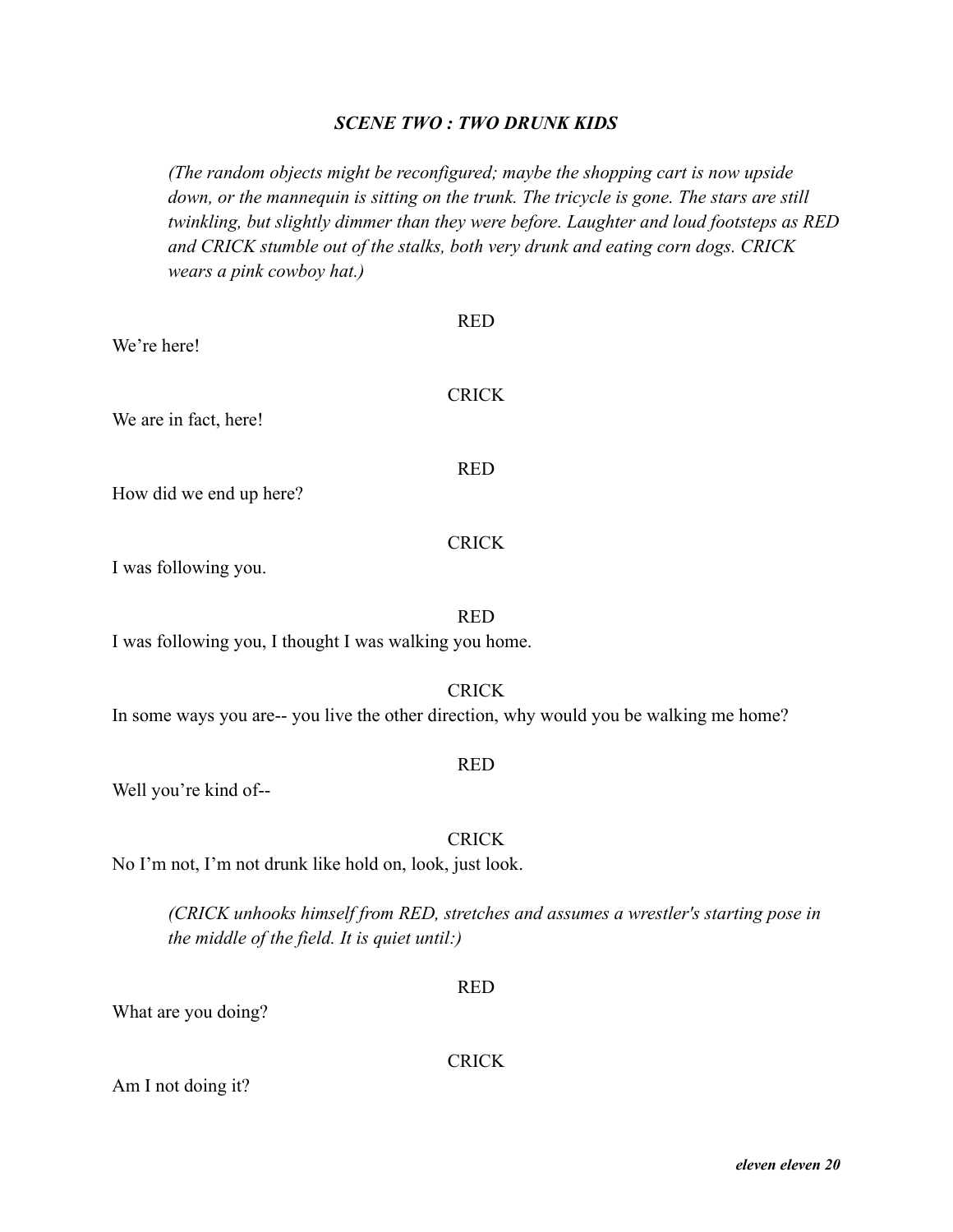*eleven eleven 21*

Unless you were meaning to stand still in the middle of the field like a scarecrow then no, you're not doing it.

I guess I'm drunk.

*(RED tries to fluidly steal CRICK's hat but it's kind of haphazard. CRICK doesn't mind.)*

Cool hat.

It's not mine.

Is it Winnie's?

# **CRICK**

It might be, not entirely sure. It's all kind of vague. I saw the hat and I liked the color and I put it on my head.

# RED

You say that like you just found it at the party.

CRICK

Well it wasn't on my head when I picked you up from your house now was it. You'd notice if I was wearing this hat immediately, especially a pink cowboy hat. A pink cowgirl hat.

It's a cowhat, no reason for it to be a boy or a girl.

**CRICK** 

RED

A cow hat would be a hat with cow print or alternatively I guess a hat that's shaped like a cow.

# RED

Mr. Cindy told my class there used to be tons of cow farmers here in Steltson. Ninety percent cows, ten percent chickens. He said they all got bought up and turned into condominiums or office buildings or--

# RED

# **CRICK**

# RED

CRICK

RED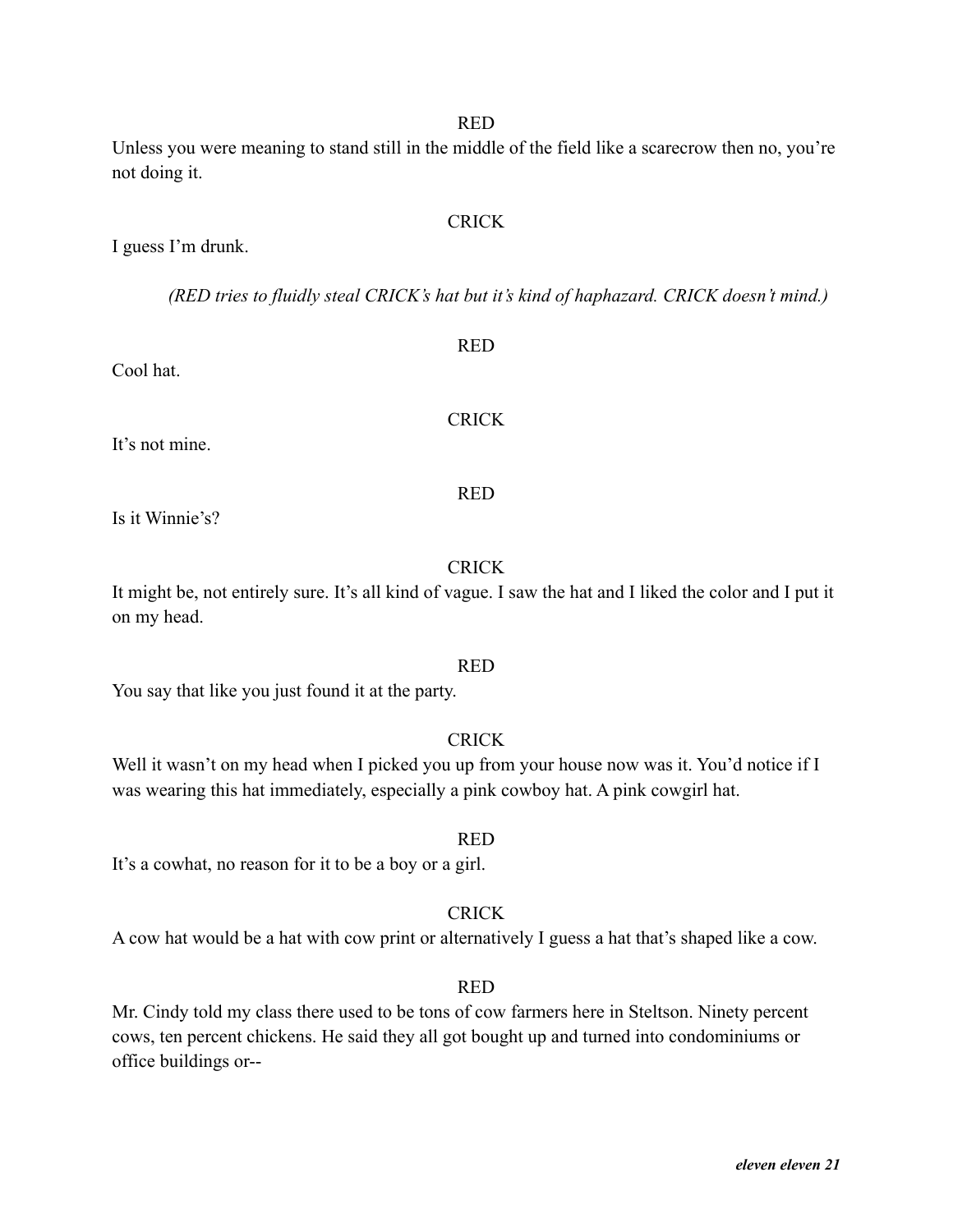| <b>CRICK</b>                                                                                                                              |
|-------------------------------------------------------------------------------------------------------------------------------------------|
| OHMIGOSH. The cow farms used to be K-Mart.                                                                                                |
| <b>RED</b>                                                                                                                                |
| What.                                                                                                                                     |
| <b>CRICK</b>                                                                                                                              |
| The K-Mart used to be cow farms! We could've had cows and they turned it into a frigging<br>K-Mart.                                       |
| <b>RED</b>                                                                                                                                |
| Ohhh that's not fair!                                                                                                                     |
| <b>CRICK</b>                                                                                                                              |
| It's so not fair!                                                                                                                         |
| <b>RED</b>                                                                                                                                |
| There should be a trial, this is an injustice!                                                                                            |
|                                                                                                                                           |
| <b>CRICK</b><br>Where's Batman when you need him.                                                                                         |
|                                                                                                                                           |
| <b>RED</b><br>In Gotham.                                                                                                                  |
|                                                                                                                                           |
| <b>CRICK</b>                                                                                                                              |
| Gotham's in New Jersey actually.                                                                                                          |
| <b>RED</b>                                                                                                                                |
| Is it really? That weirdly makes sense. Batman would save our cows, he'd save us from the iron<br>fist of K-Mart and K-Mart subsidiaries. |
|                                                                                                                                           |
| <b>CRICK</b><br>Who's the CEO of K-Mart?                                                                                                  |
|                                                                                                                                           |
| <b>RED</b><br>Uhhh                                                                                                                        |
|                                                                                                                                           |

*(RED holds a finger up and searches on his phone.)*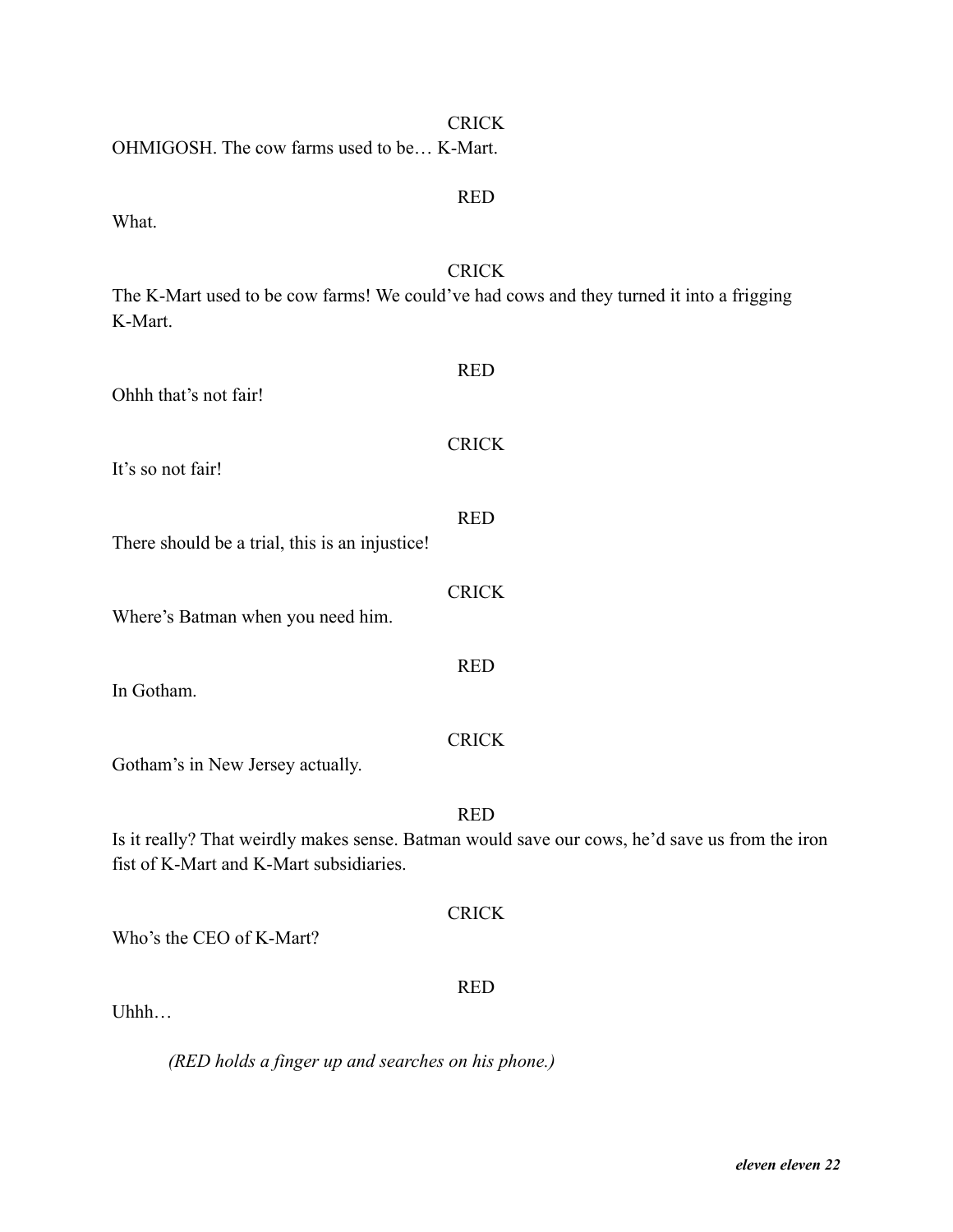Batman could do a lot in this town. He could save the cows and destroy K-Mart and he could help find Old Judy's sister so she wouldn't be so lonely. He's not an expert detective for nothing.

# *(RED is still searching.)*

Well I guess it's kind of a double edged sword though. Batman's mere existence practically dares for there to be something equally bad. And you wouldn't have Batman without Bruce Wayne, so we'd have a rich playboy over our heads, and that's kind of not the general energy of this town, you know? It's pretty middle class.

|                                                                     | <b>RED</b>   |
|---------------------------------------------------------------------|--------------|
| Low middle class. And the CEO of K-Mart is some person named Eddie. |              |
| Batman could mess Eddie up.                                         | <b>CRICK</b> |
| He could. We still have to find out where you got the hat from.     | <b>RED</b>   |
| From the party.                                                     | <b>CRICK</b> |
| But from who?                                                       | <b>RED</b>   |
| Who?                                                                | <b>CRICK</b> |
| I'm asking you.                                                     | <b>RED</b>   |
| You who!                                                            | <b>CRICK</b> |
| You you!                                                            | <b>RED</b>   |
|                                                                     | <b>CRICK</b> |

Whoop whoop.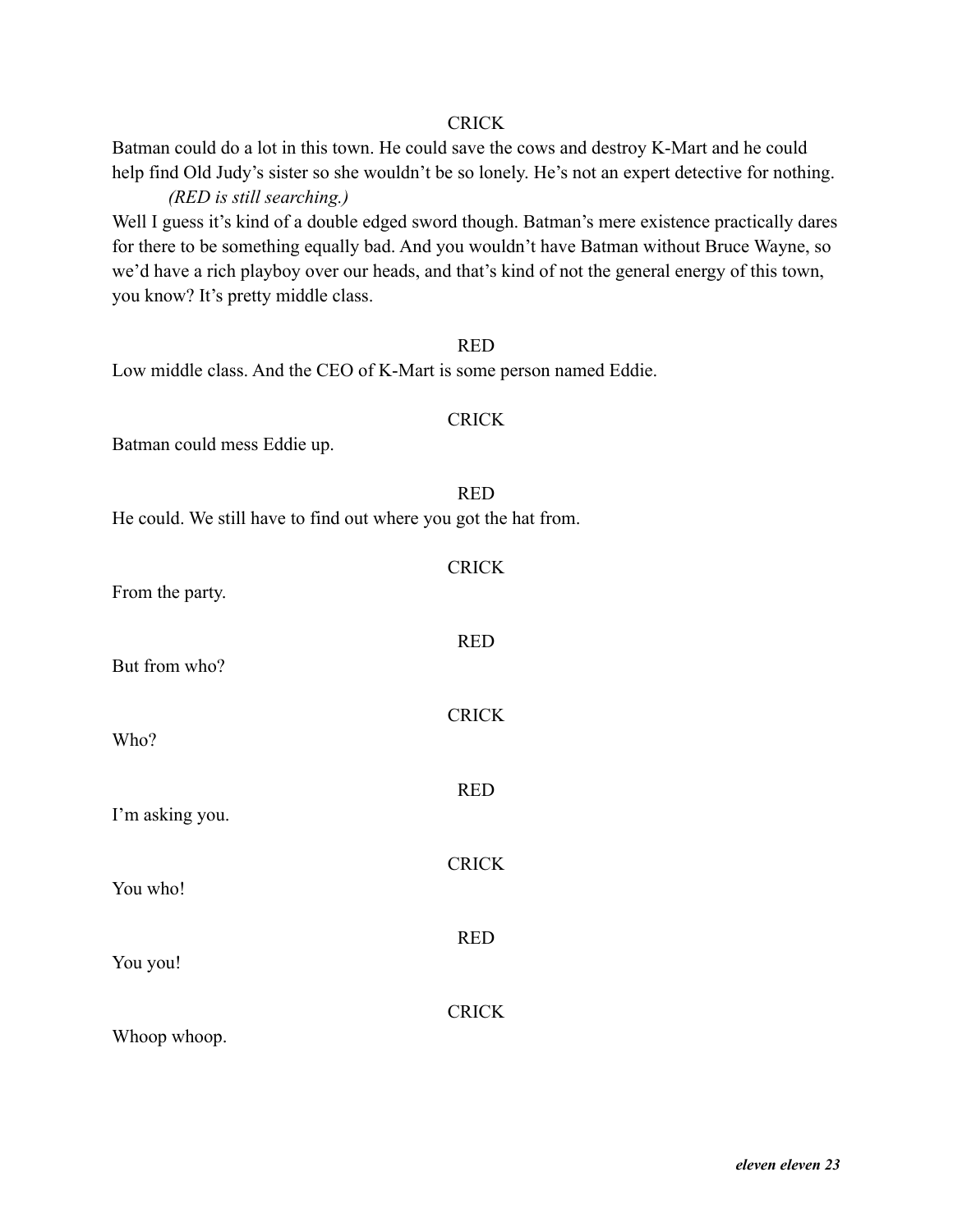Whatever you kept drinking really messed you up.

It was that stuff Lucy brought in her military sized thermos, I just kept asking for some and it wasn't alcohol but I mixed it with some from Billy's secret storage.

Chicha Morada.

# **CRICK**

**RED** 

I'm pretty sure it was just grape vodka, which sounds nasty and is nasty, Billy keeps it in the back of his closet.

|                                                                                              | 1111 |  |  |
|----------------------------------------------------------------------------------------------|------|--|--|
| No, the thing Lucy brought is called Chicha Morada. It's a Peruvian drink, her mom makes it. |      |  |  |

It's made from corn.

Oh, like?

*(CRICK shakes some of the stalks close to him.)*

RED

Oh gosh no you think this type of corn would make something so good? From this town? This town is horrible for your stomach. Everything made here leaves a bad taste in your mouth. Like these corn dogs.

# CRICK

These are from K-Mart.

# RED

Oh my gosh you know what fuck K-Mart.

# **CRICK**

# RED

# CRICK

RED

# CRICK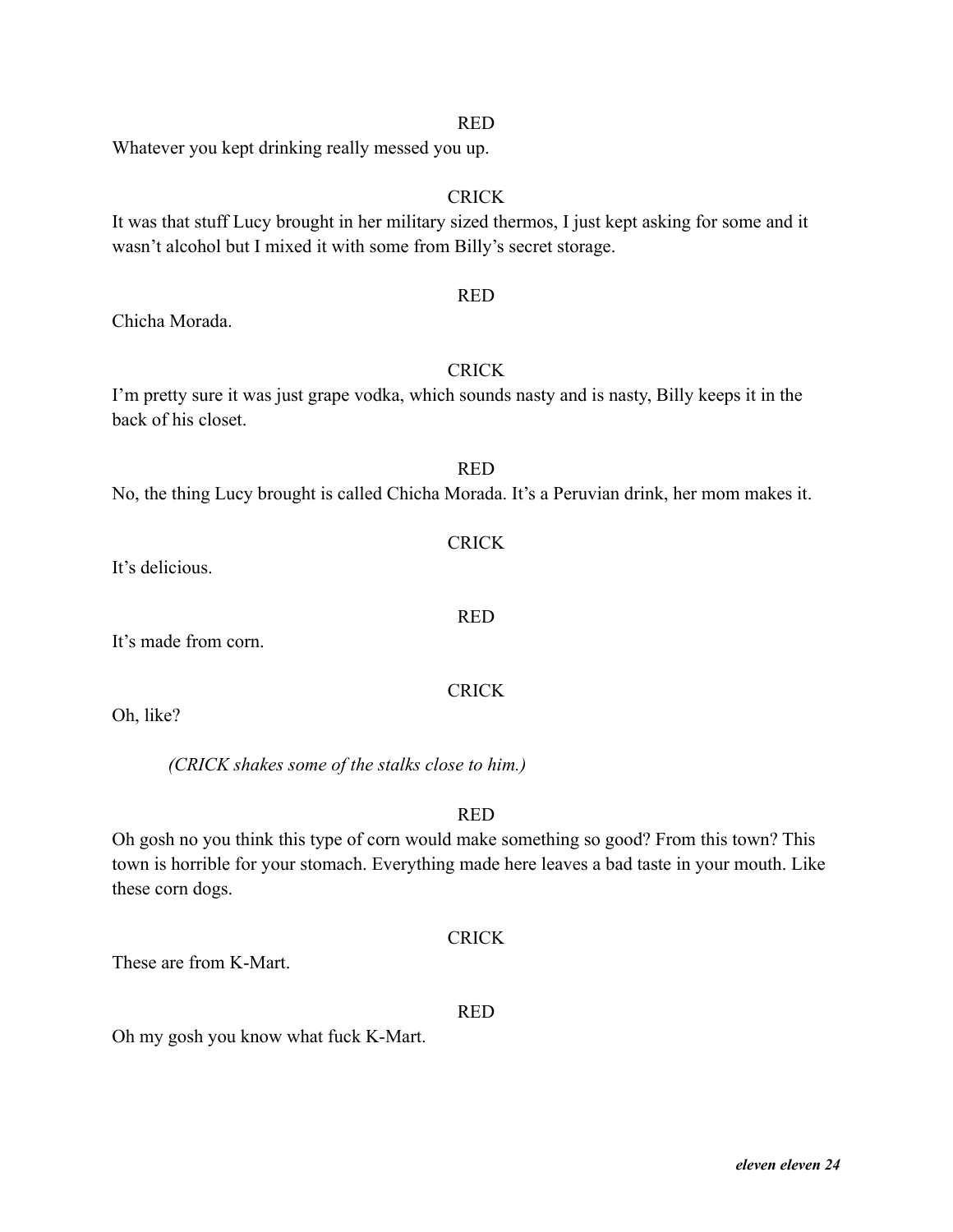Don't take this the wrong way but my gosh is that smell you or me.

*(CRICK smells his own pits, which is gross.)*

Oh no it's me, wow I smell-- I smell super gross. I didn't shower. I feel like I've been sweating a lot lately.

# RED

You're shivering.

# **CRICK**

It's nothing, I'm fine.

# RED

I feel like sometimes I see you walking in between classes and you're either freezing, all bundled up in too many sweaters or sweating a bucket a minute. I guess it just could be how weirdly the school is with the thermostat and air conditioners though.

# CRICK

RED

Yeah it's that. That must be why. I've never heard you curse.

I curse, I curse often.

# CRICK

Not around me you don't.

RED

CRICK

RED

This is only the second time it's been the two of us. We don't spend a lot of time together.

Right now we are.

That we are.

*(They look at each other. They kiss. It is not slow. It is just a quick but meaningful kiss. You might not be able to tell who leaned in first. Each of them thinks it's the other. RED pulls back.)*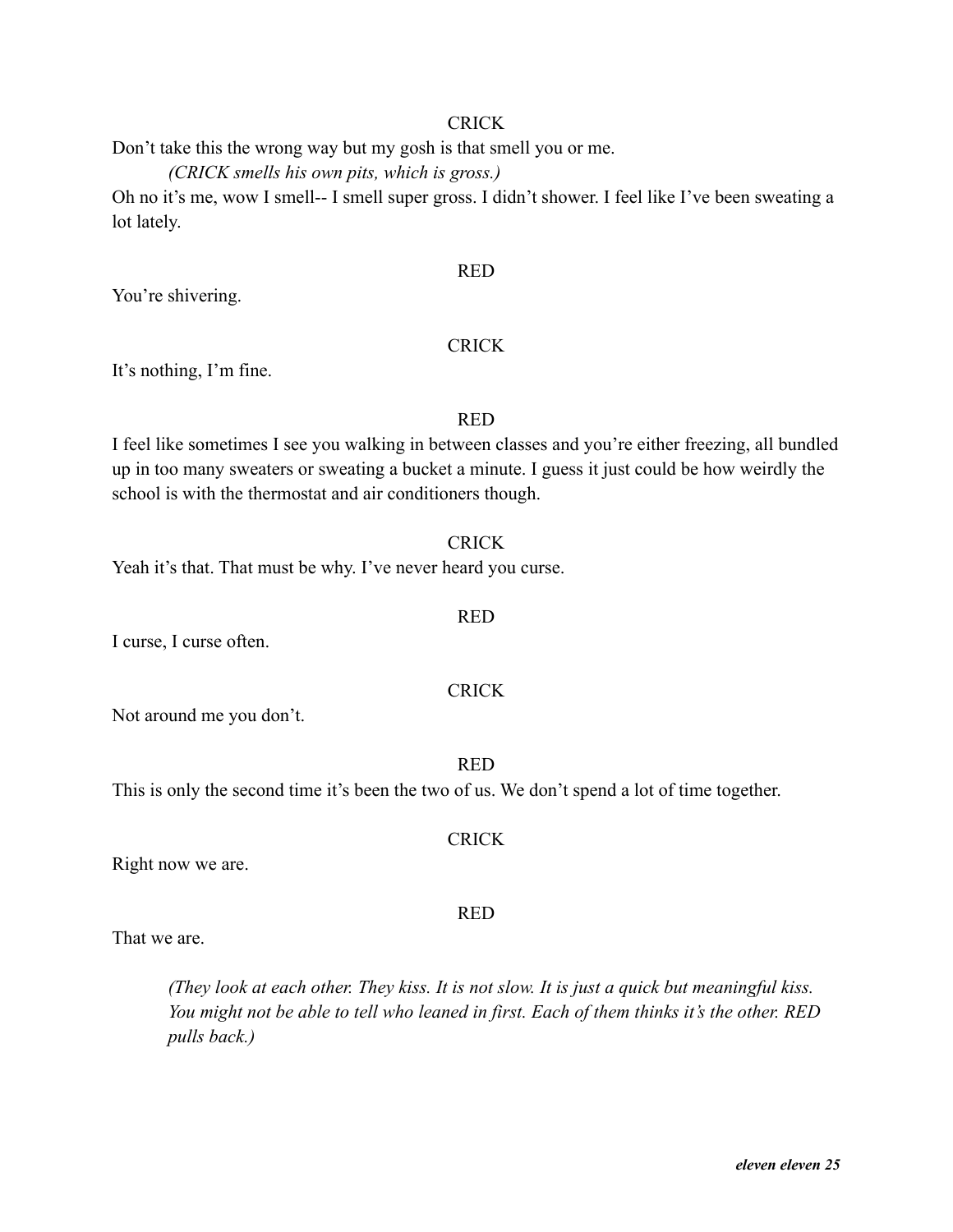| Was that ok?                                            | <b>CRICK</b>                                                                                                           |
|---------------------------------------------------------|------------------------------------------------------------------------------------------------------------------------|
| Yes.                                                    | <b>RED</b>                                                                                                             |
| I wasn't sure, I just felt like it was right. Was I ok? | <b>CRICK</b>                                                                                                           |
| Yes.                                                    | <b>RED</b>                                                                                                             |
| Ok.<br>(CRICK knocks on the trunk. Moment.)             | <b>CRICK</b>                                                                                                           |
| I think someone's been here.                            |                                                                                                                        |
| That's ominous.                                         | <b>RED</b>                                                                                                             |
| The stuff moved.                                        | <b>CRICK</b>                                                                                                           |
| That's even more ominous.                               | <b>RED</b>                                                                                                             |
| As in someone moved the stuff dummy.                    | <b>CRICK</b>                                                                                                           |
| It's public property.                                   | <b>RED</b>                                                                                                             |
| Old Judy owns it though, so it's private.               | <b>CRICK</b>                                                                                                           |
|                                                         | <b>RED</b><br>You said it yourself, she doesn't really care for this place so it's public, at least to people like us. |
|                                                         | <b>CRICK</b>                                                                                                           |

Bored high schoolers.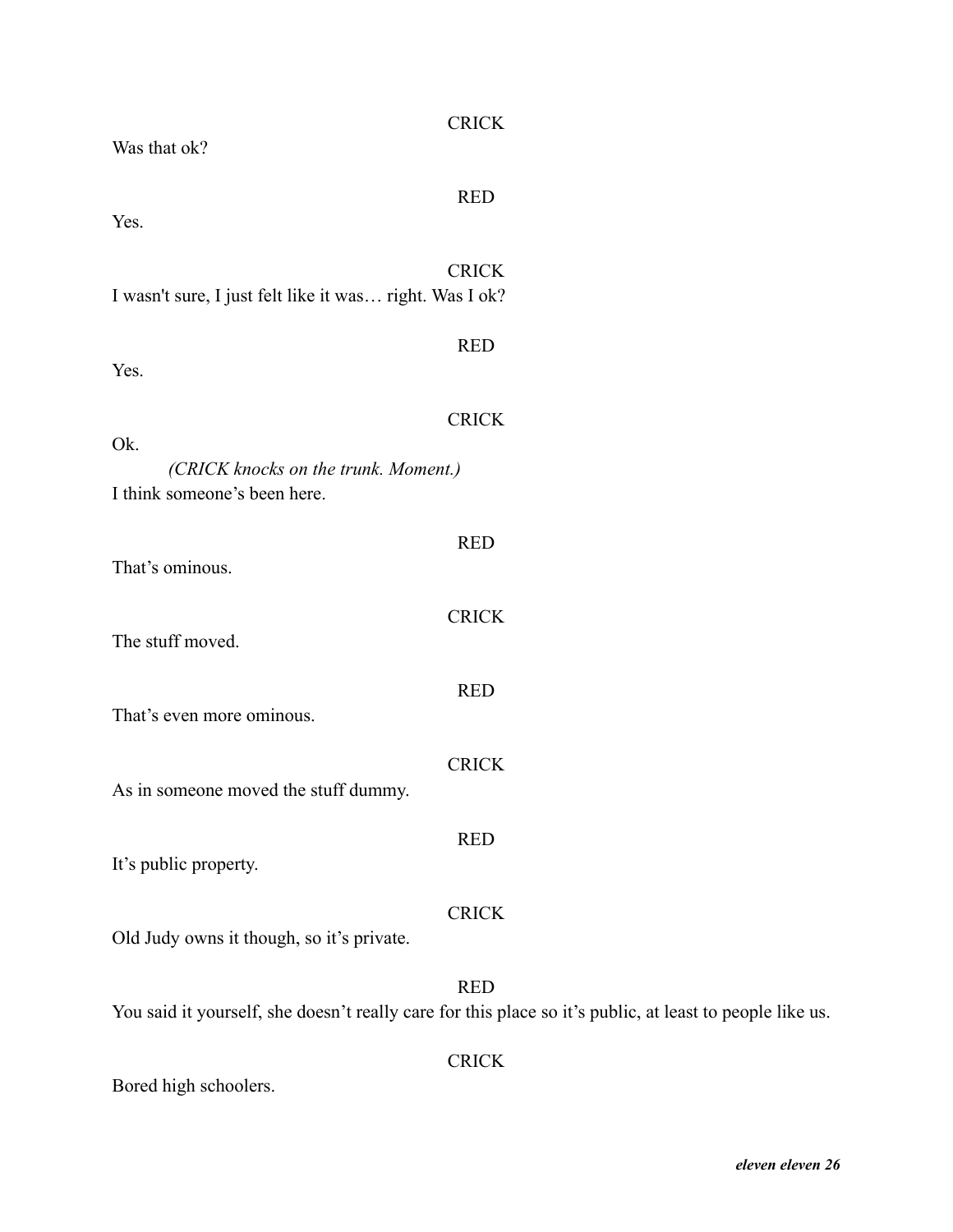Low middle class.

# **CRICK**

We're not that low middle class.

*(RED tosses the corn dog stick into the field.)*

# RED

RED

**CRICK** 

Last week that theater company from New Brunswick did that musical about the opioid crisis. It's not just random schools they go to. They know what our future might look like, it's a very targeted choice of where they go.

| <b>CRICK</b>                                                 |  |
|--------------------------------------------------------------|--|
| I'm trying to think of who's the most likely to get into it. |  |

|  |  | You can't place bets on these things, it could be anyone. Winnie-- |  |
|--|--|--------------------------------------------------------------------|--|
|  |  |                                                                    |  |

| She wouldn't.        |              |
|----------------------|--------------|
| Or Billy.            | <b>RED</b>   |
| Fifty fifty.         | <b>CRICK</b> |
| Steve.               | <b>RED</b>   |
|                      | <b>CRICK</b> |
| One hundred percent. | <b>RED</b>   |
| Could be one of us.  | <b>CRICK</b> |
| No it couldn't.      |              |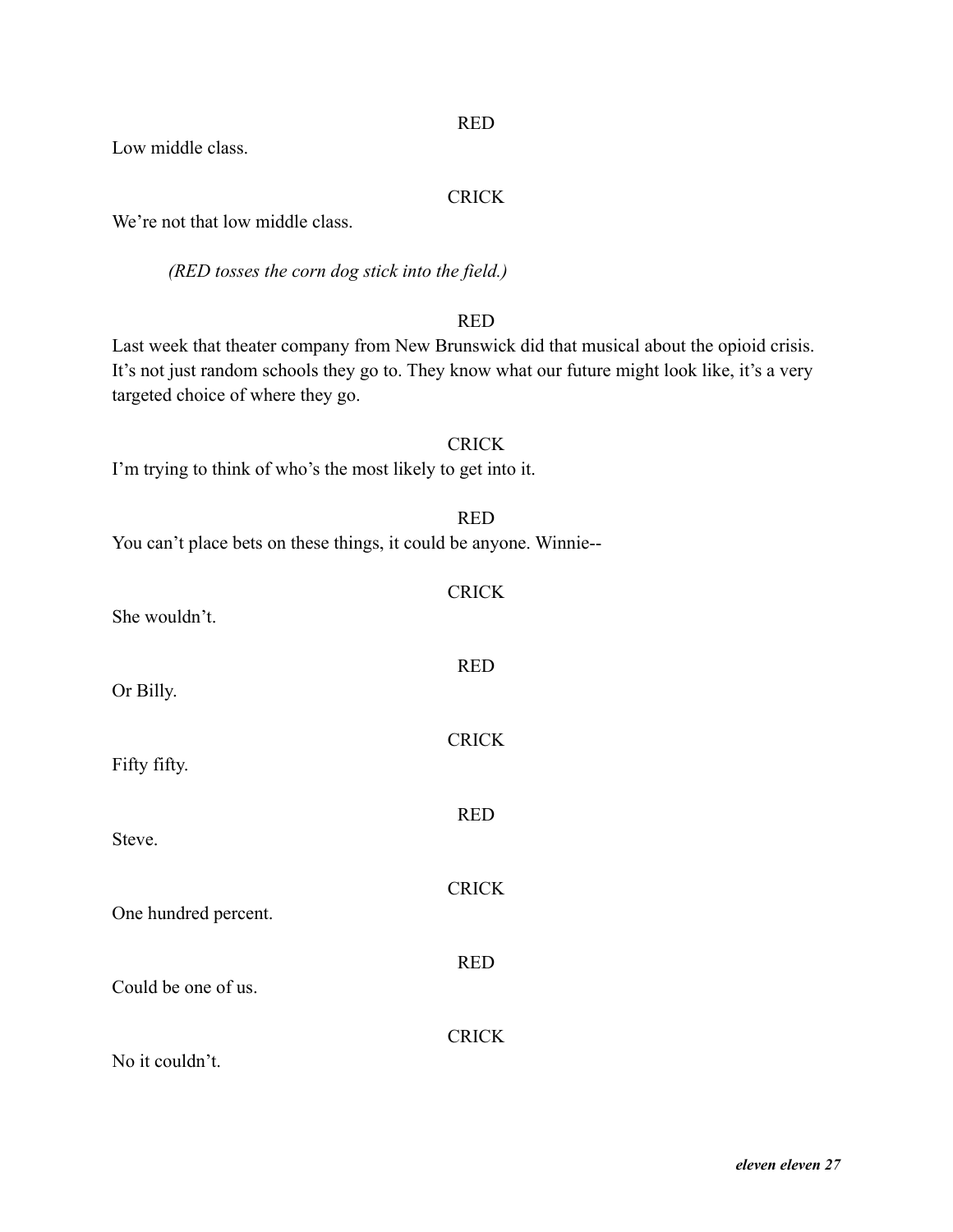Oh I suppose you know everything about both opioids and me super well for you to make such a bold claim.

#### CRICK

We're just not the type of people who would.

#### RED

There is no type of people, that was the point of the musical.

#### **CRICK**

I wouldn't call that a musical.

#### RED

Right, because you know so much about theater.

# **CRICK**

Never said I do because I don't, however doing six singing solo numbers in a taped off box in Cafeteria A where we all sat in a semi circle where you couldn't see past the head of the person in front does not a musical make.

# RED

Still doesn't mean we're somehow free of the wandering hands of heroin.

# CRICK

Neither of us would be caught dead walking through the halls in a Princeton sweater from the thrift store with twinkie stains and gym slides.

#### RED

That was oddly specific.

# CRICK

That was literally one of the costumes in the musical.

#### RED

You yourself own slides.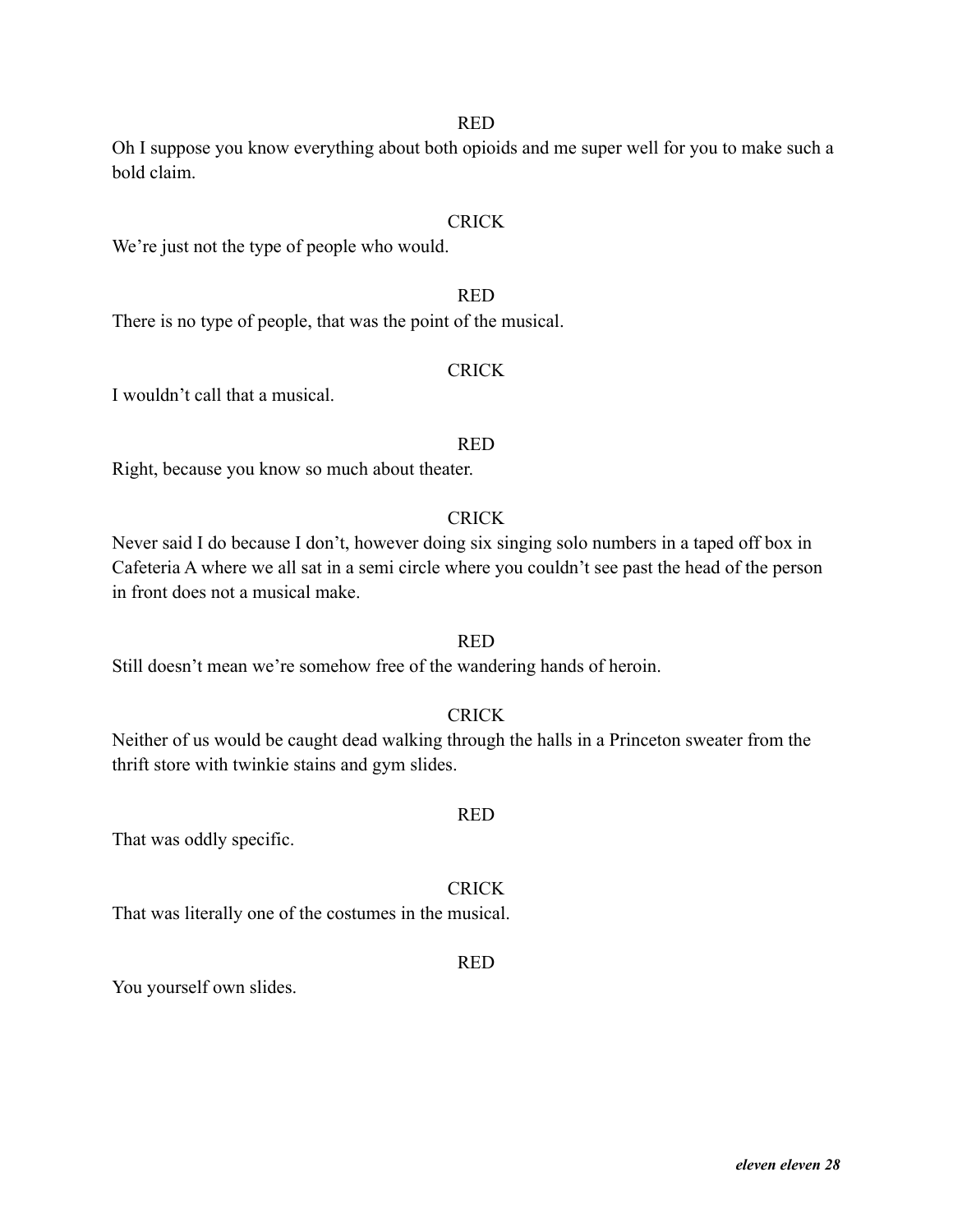Yeah ok, but not a Princeton sweatshirt, checkmate. We wake up at six in the morning for class until two fifty, which is honestly such an annoying end time, and for what? So some people who can't be bothered to tie the drawstrings of their sweatpants to clog up the hallways? If there's people on opioids and everyone knows it, get them out, simple as that.

#### RED

Don't you think you're being a bit harsh? We were quite literally just underage drinking at the son of the deputy's house and now were trespassing on private public property.

### **CRICK**

That doesn't mean we're below criticizing other people!

#### RED

Here it comes.

#### **CRICK**

In fact, our life experiences and the fact we're not perfect makes our words even more true. If we don't fall, how can people who have it arguably better nosedive into the dirty dry dirt of this dumb town. No one needs to do heroin, it's not going to help you be better, but it's cool and it's what people do in this town so you think you're desensitized to it. You think it's just routine. Nature versus nurture doesn't count when you're under the influence during the pregnancy.

| Jesus christ.                 | <b>RED</b>   |
|-------------------------------|--------------|
| Seriously, what did I do now? | <b>CRICK</b> |
| I'm conflicted.               | <b>RED</b>   |
| On what.                      | <b>CRICK</b> |

# RED

Why are you so upset? Is this personal, this feels like it's personal.

# **CRICK**

It's genuinely not. I don't know anyone who does it. Or anyone who would--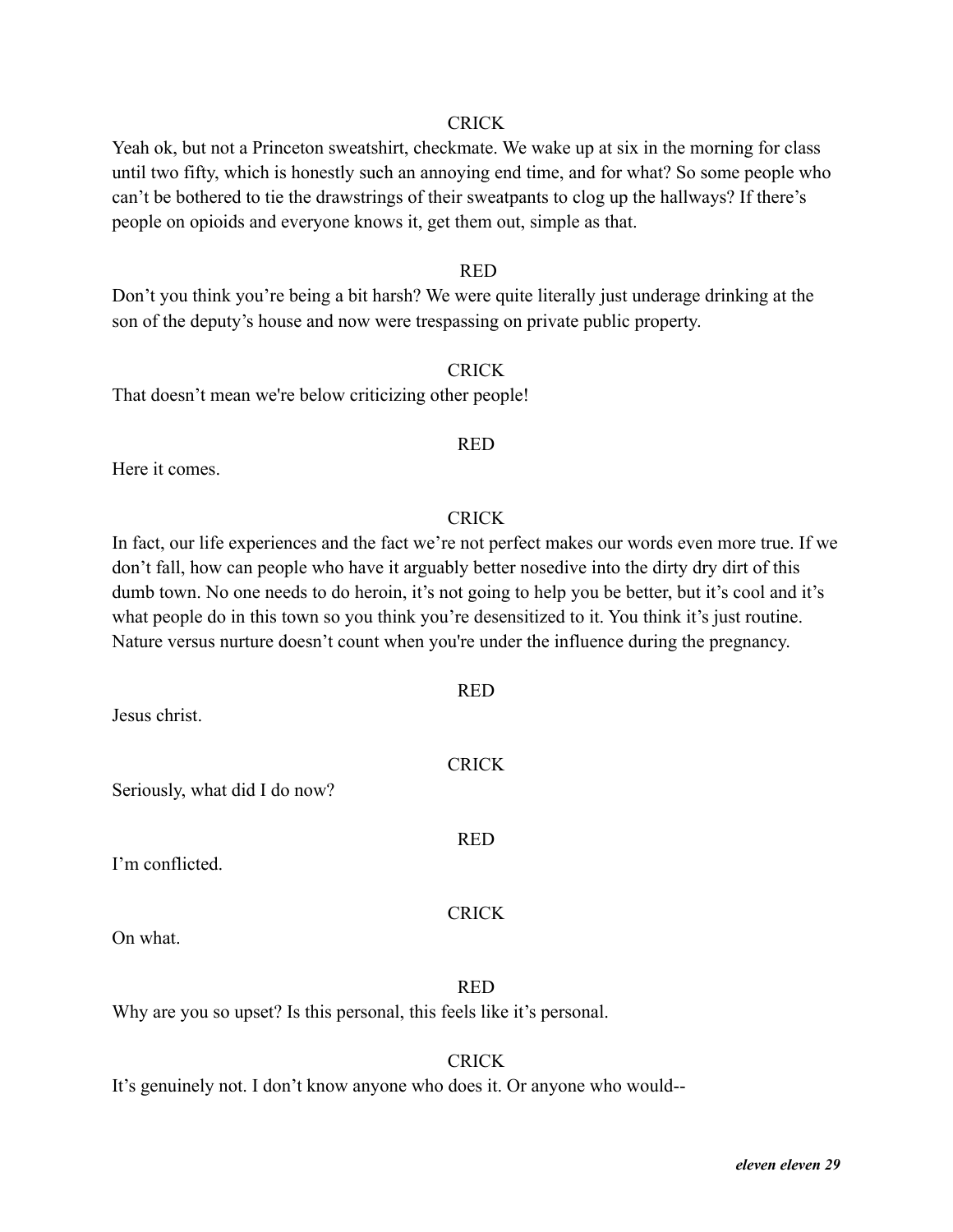Besides Billy. Or Steve.

**CRICK** 

I don't really like Steve if I'm being honest, he's kind of sketchy. I wouldn't mind if he--

RED Don't say that. **CRICK** Why?

Just don't.

**CRICK** Billy I could see fifty fifty and I pray I won't see him in the losing half. It's not personal. It just makes sense.

RED

I guess to you it does. The other thing was that you look handsome when you're upset.

Oh, do I?

I think so.

*(Moment. CRICK tosses his half eaten corn dog away and scoots closer to RED. They might kiss again, but RED's phone goes off with a notification.)*

Ignore it.

You're a bad influence.

RED

# **CRICK**

RED

RED

CRICK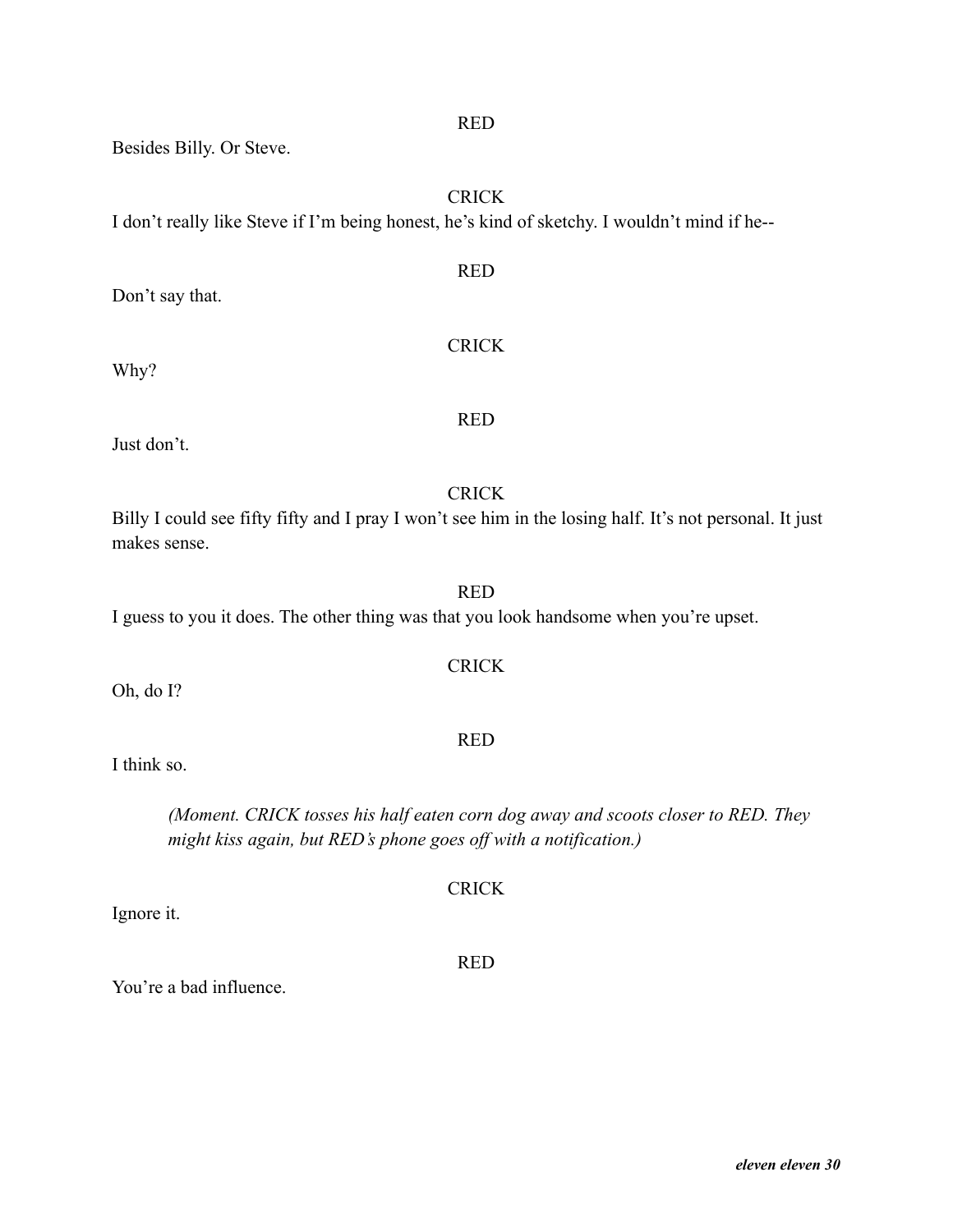I could say the same about you. *(Another notification before RED can respond.)* Ugh, who's ruining this moment?

#### RED

So we agree it's a moment?

#### CRICK

I'm curious to see if it's a moment or not. *(RED chuckles and checks his phone. CRICK sees who and what it is.)* Oh.

RED When did Winnie get my number, I don't even have hers.

**CRICK** I might've given it to her. RED Why does that look familiar? **CRICK** It doesn't. RED

Is that Billy's living room?

# **CRICK**

The Steltson police force is huge, those could be anyones.

*(RED looks at CRICK as if to say "you must think I'm very stupid".)*

#### RED

Sure a lot of cops get medals way too often and undeservedly but how many of them put Billy's mom's Officer of the Month photo in a nice frame next to their own medals? Why would Winnie just so happen to have a selfie with this weird shrine to the only female deputy of Steltons? Why would she be doing this while sweating off her make-up in purple LED lights? Winnie was at Billy's. Winnie is still at Billy's--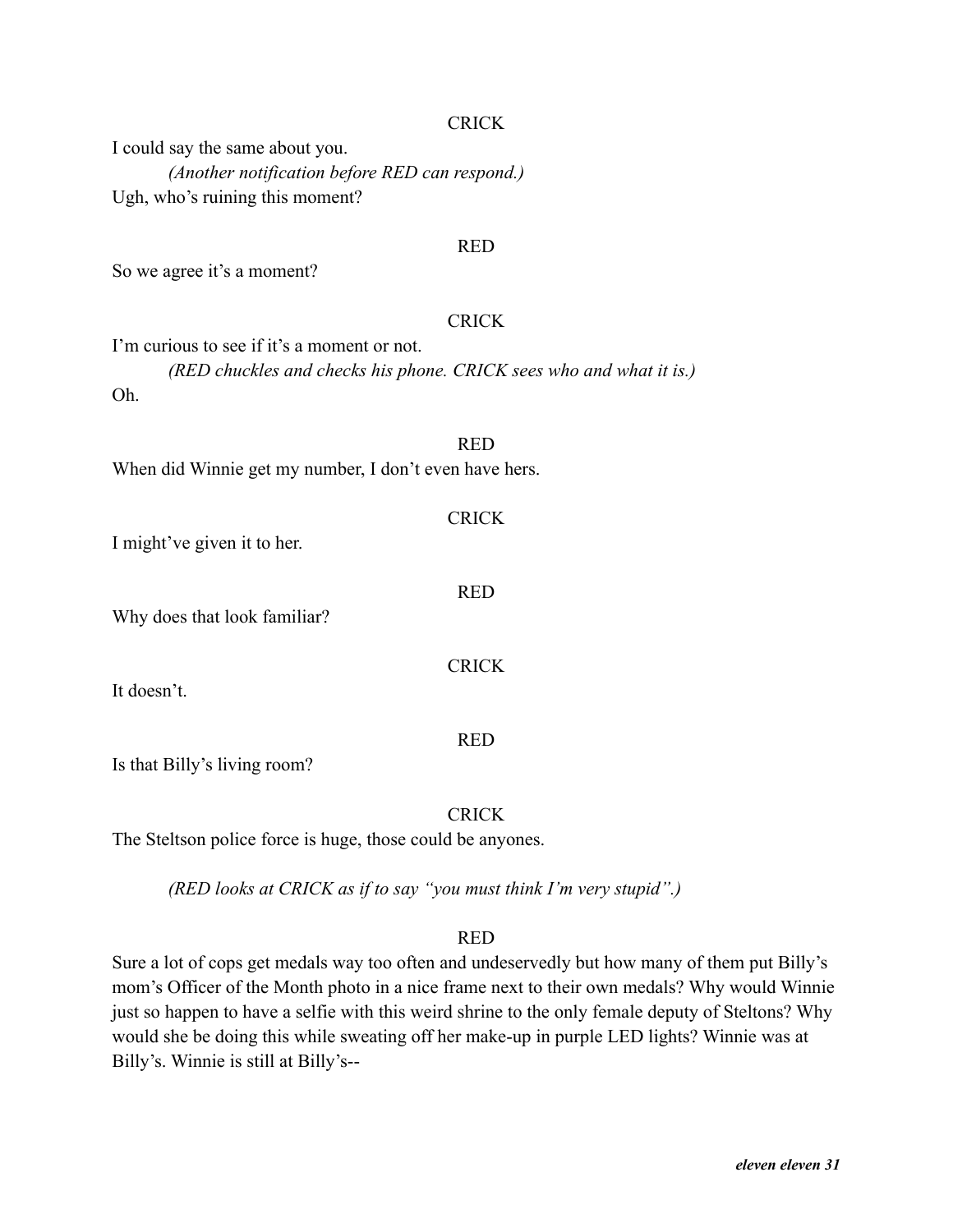Ok big whoop so is everyone who matters.

### RED

Why is Winnie of all people asking me where you are, why doesn't she know where you are?

### CRICK

I'm not her, how am I supposed to know--

#### RED

Why doesn't your girlfriend know where you are?

# CRICK

She does, she does. She does know.

# RED "Hey, it's Winnie, do you know where Cort is?" Then the photo. That's what she sent me, that's what it says. So she doesn't know. What's the truth Crick.

*(Moment.)*

# CRICK

Did you hear that?

Stop changing the subject.

# CRICK

RED

It sounds like someone's out there.

*(CRICK picks up a rock and throws it into the field.)*

# RED

Crick listen to me--

**CRICK** 

RED

Where did the rock go, I didn't even hear it hit the ground.

Cort.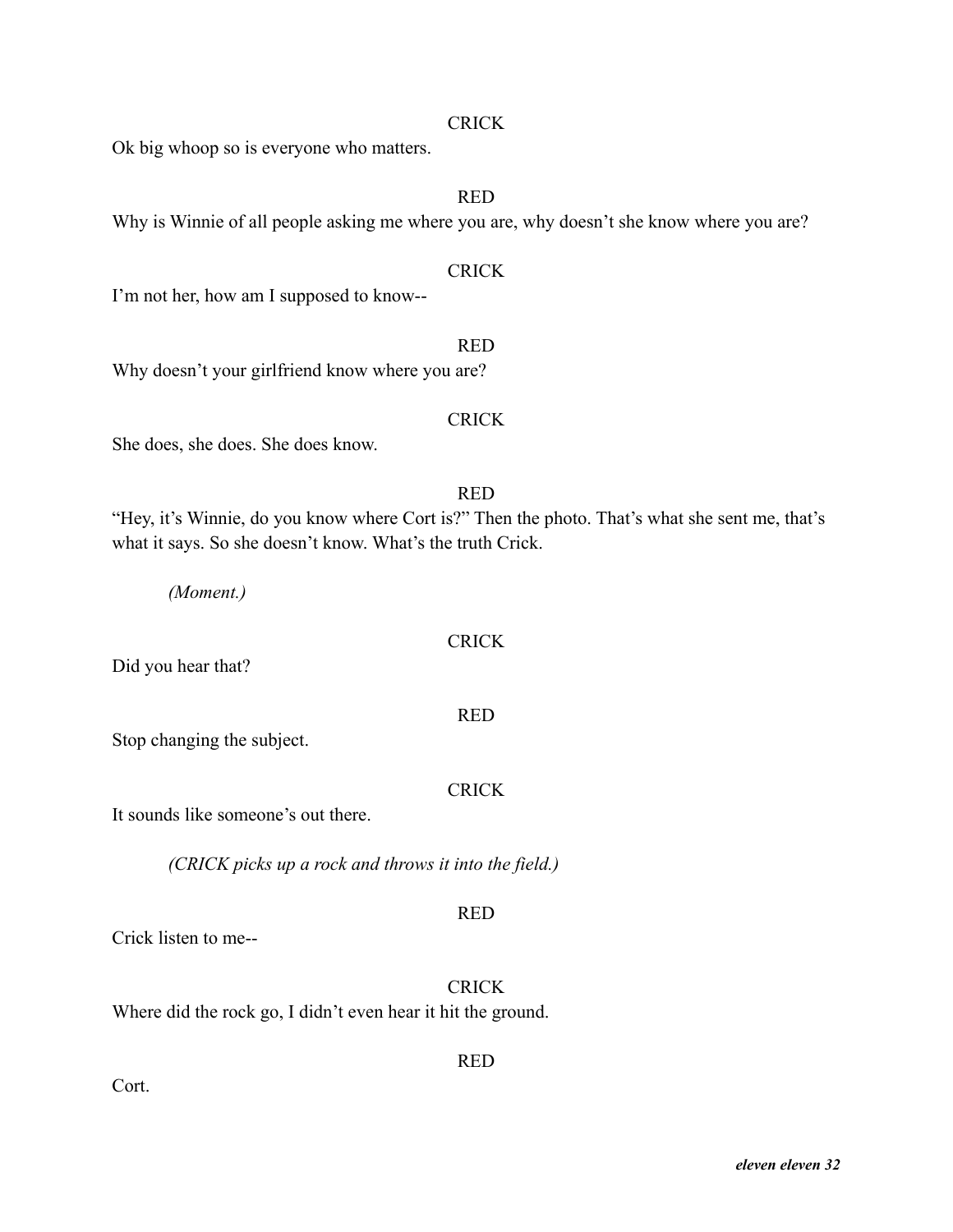# *(Moment.)*

We're friends.

That has nothing to do with anything.

It has everything to do with something to me. I wanted to open with that. We are friends Red.

RED I'm beginning to doubt that now. I don't think I know the type of person you are at all.

I didn't lie to her--

Lying by omission is still lying, that's why the word lying is in the phrase in the first place.

I don't think you're being fair.

I'm not being fair.

No, you're not being fair.

How in the world am I not being fair right now?

CRICK You have to let me tell you my side of the story!

Ok fine. Tell me your side of the story, Crick.

# **CRICK**

#### RED

CRICK

# CRICK

RED

CRICK

RED

CRICK

RED

RED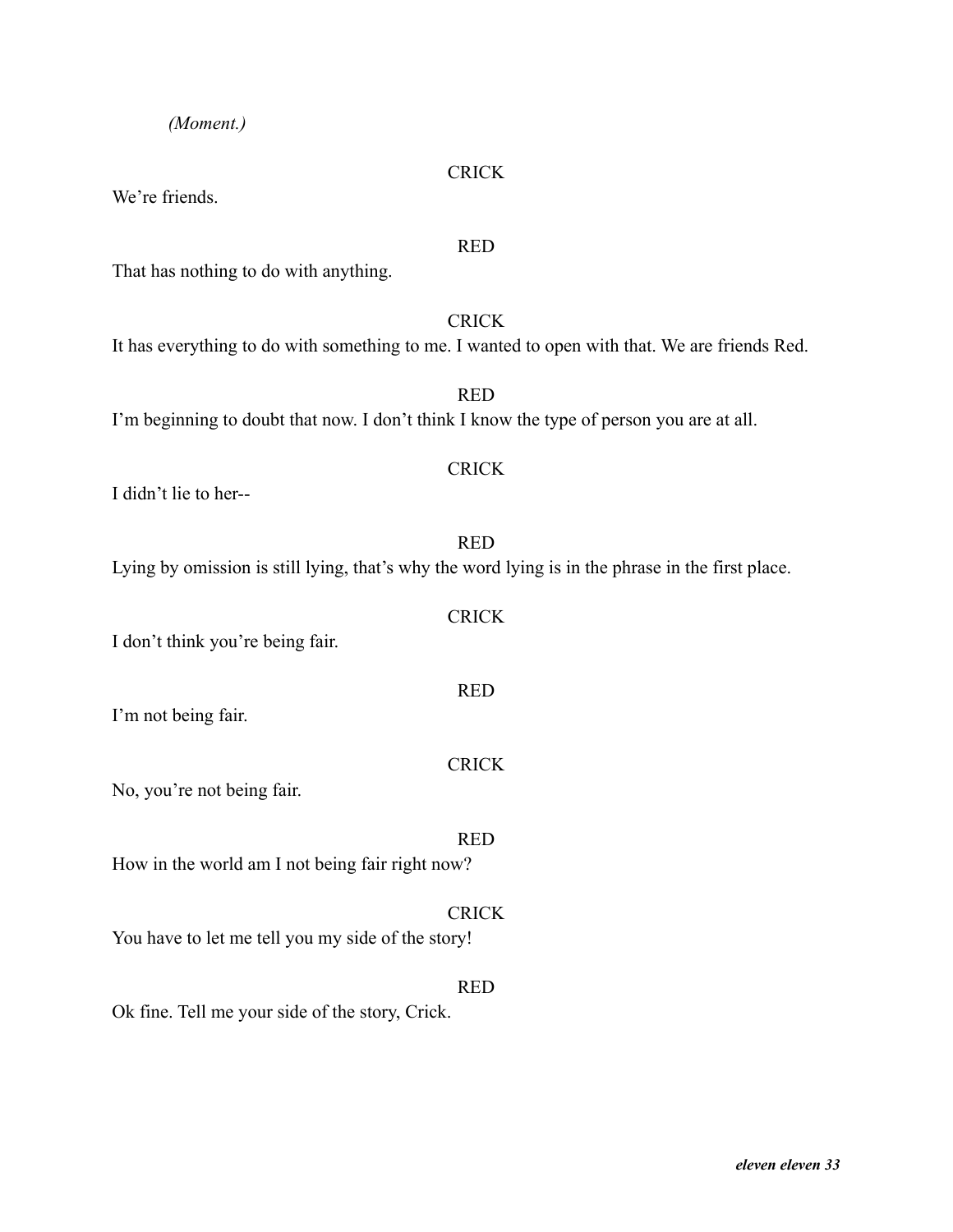When we were at the party together, Winnie found out I was there too, you know how house parties are, word travels fast. She found me by the punch tub thing, we talked to her for a little bit and I guess I took her hat. Then I found you. Then we left.

#### RED

So you didn't tell her where you were going. She didn't even know you were going to be there.

*(Moment.)*

#### CRICK

Yes. To both.

RED Why didn't you tell her, why isn't she here with us.

**CRICK** Cause I don't want her here! RED

She's your girlfriend!

#### **CRICK**

I know she's my girlfriend! If my girlfriend was here I wouldn't have kissed you, if anyone was here I wouldn't have kissed you.

#### RED

Well I'm so sorry you decided not to bring your moral companion to hold you back from doing that.

What's that supposed to mean?

#### RED

CRICK

I'm going to admit it's messed up that I kissed you when I know you're dating someone, who for all intents and purposes is a good person. That's on me, I admit it wholeheartedly. But you did it because you knew, or at least suspect that you wouldn't get caught. Because no one was here.

CRICK

I won't get caught.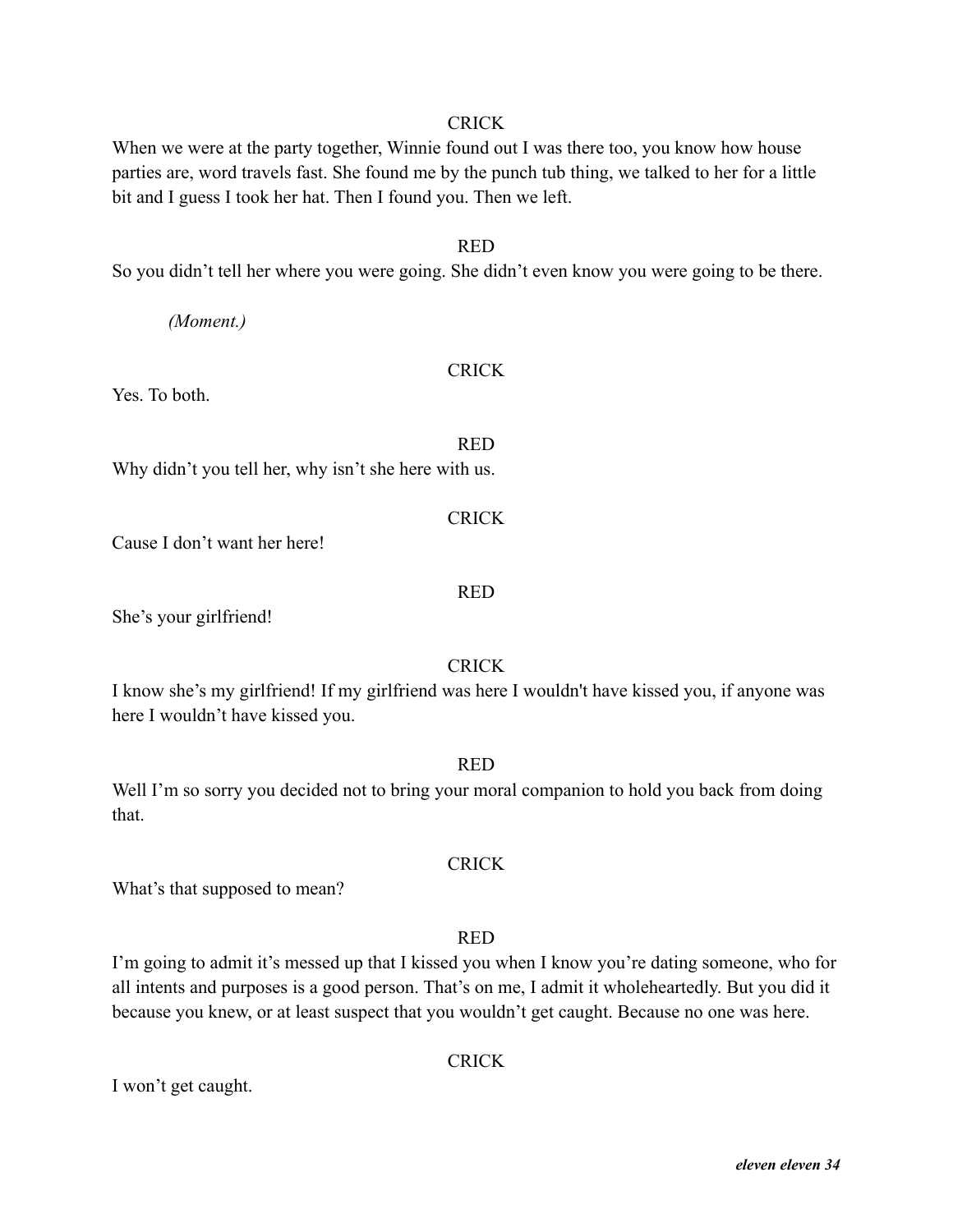There is nothing stopping me from telling Winnie. Or Billy. Even Steve. You know how Steve is, he might even tell Mr. Cindy or Old Judy if he could-- hell he could even tell your dad if I told him.

#### CRICK

You wouldn't.

### RED

Why wouldn't I? You ignore your girlfriend, you lie to her, you kiss--

*(CRICK pushes RED over the trunk. RED hits his head on the shopping cart on the way down. There is an audible crack.)*

# CRICK

No one even knows we're here! Winnie probably texted everyone, she might've even texted me but I'm smart enough to shut my phone off when we're together so there's not even an inkling of a hint it's just the two of us. I was the only person in this fucking school to give you a fucking chance, and you just had to ruin didn't you? No one likes you. Not one. Not even me. Goodnight.

*(CRICK stomps off into the field. RED does not move.)*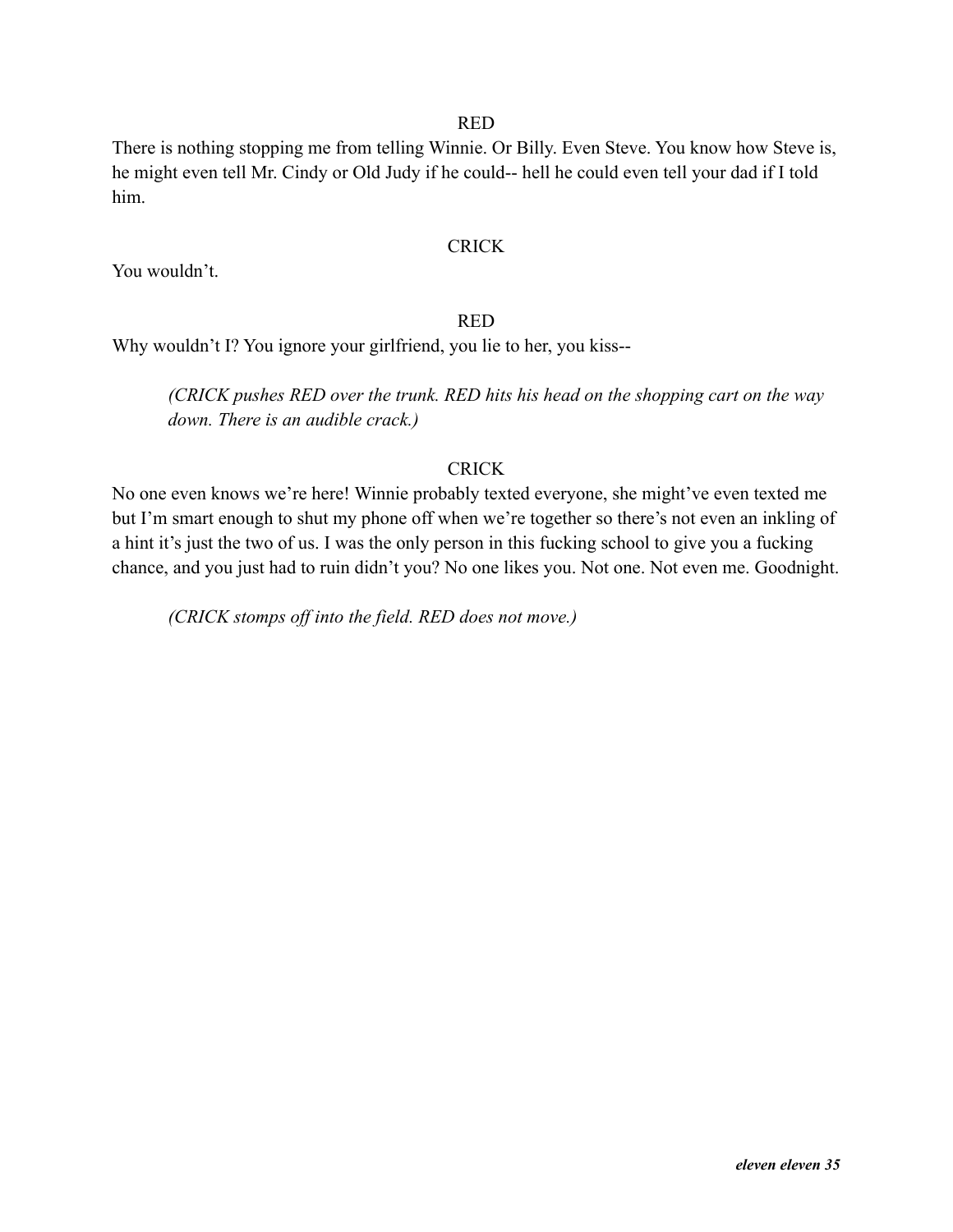#### *SCENE THREE : TOWN ON FIRE*

*(The corn field, ten years later. The night sky is considerably dimmer. The mannequin is leaning against the trunk, who's padlock has broken off. The shopping cart is nowhere to be found. CORT sits on the trunk, smoking. REILLY enters, holding a bag of kettle corn.)*

#### CORT

I didn't think you'd come. I'm super happy but I also feel like I'm going to vomit if you look at me right in the eyes. How have you been?

*(Without responding, REILLY pops the kettle corn bag. The noise might as well be a hunting rifle gunshot. Throughout the scene, he eats the kettle corn, one kernel at a time.)*

#### **REILLY**

Well this is clearly a big deal. You got all dressed.

#### CORT

**REILLY** 

I got you this.

*(CORT pulls out a stuffed opossum plush. REILLY takes it gingerly. Moment.)*

**CORT** I'm not going to--

*(Moment.)*

#### REILLY & CORT

Could we just--

CORT

You first, go.

You first.

**REILLY** 

Could we just get this over with.

#### CORT

I'm not going to monologue at you.

# **REILLY**

Of course you're not, you never were the type of person to talk things through.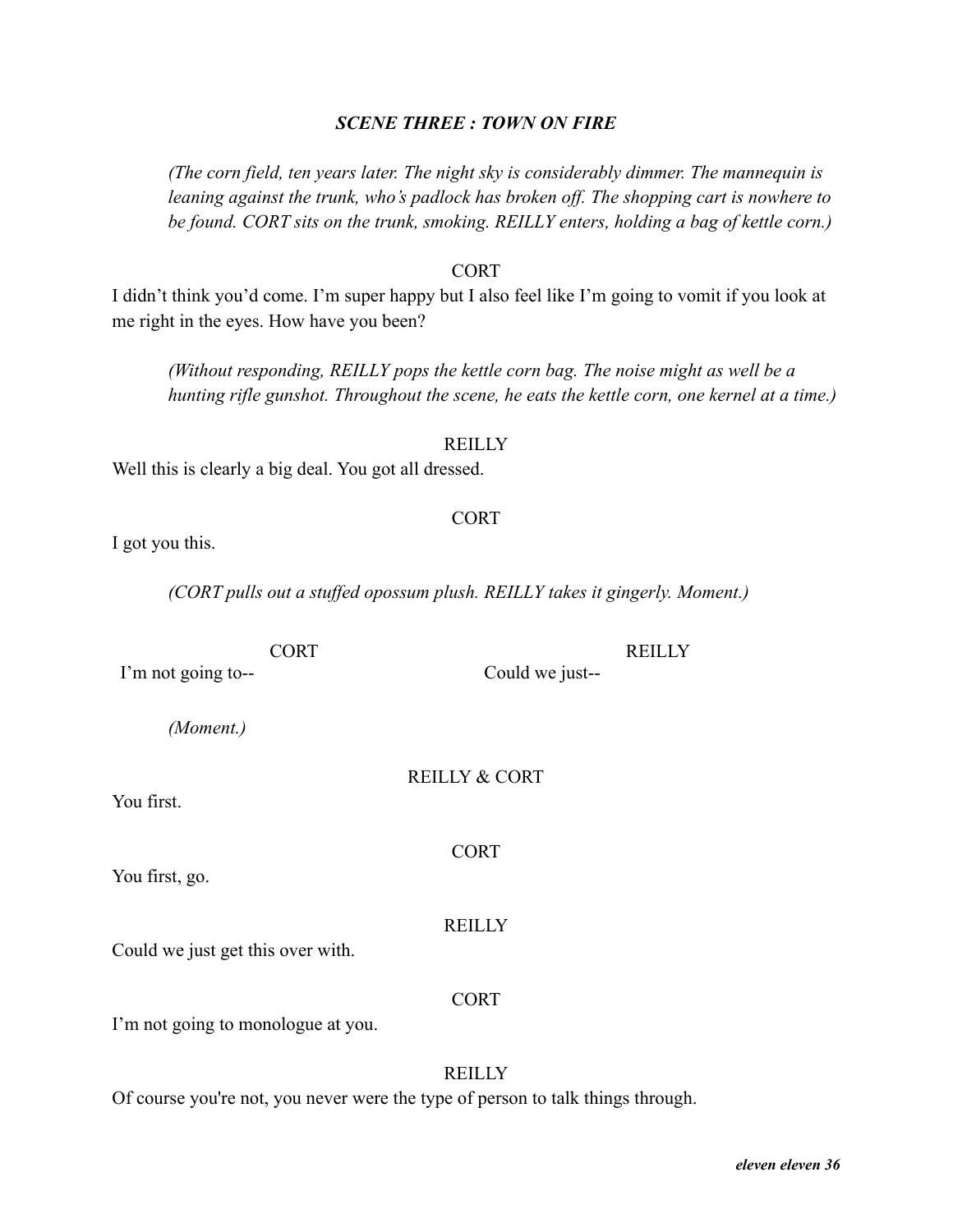# CORT

Well I mean, if you think monologuing is a good way to talk things through, then I think I should monologue because I think we need to talk things through.

# REILLY

CORT

I don't care what you think, genuinely. Not an opinion, just a fact.

# That's not true.

# **REILLY**

You doinked this up big time.

# CORT

I did not doink it up.

# **REILLY**

You so perfectly doinked it up people study this specific doinkening when they're trying to define it.

#### CORT

Doikening? The verb form of doink is doinkening?

# **REILLY**

Do you have a better suggestion?

# CORT

Just doinking works!

*(REILLY pops some kettle corn into his mouth.)* I should--

# **REILLY**

I had so many opportunities to talk to Steven Duong in high school. I could've spilled everything to him, got him all riled up. I bet he would've split your lip three ways to Saturday. I would get stuck in the blaze too, but I didn't care as long as it reached you.

# **CORT**

You clearly cared enough to not tell him. Did you ever come out here with other people?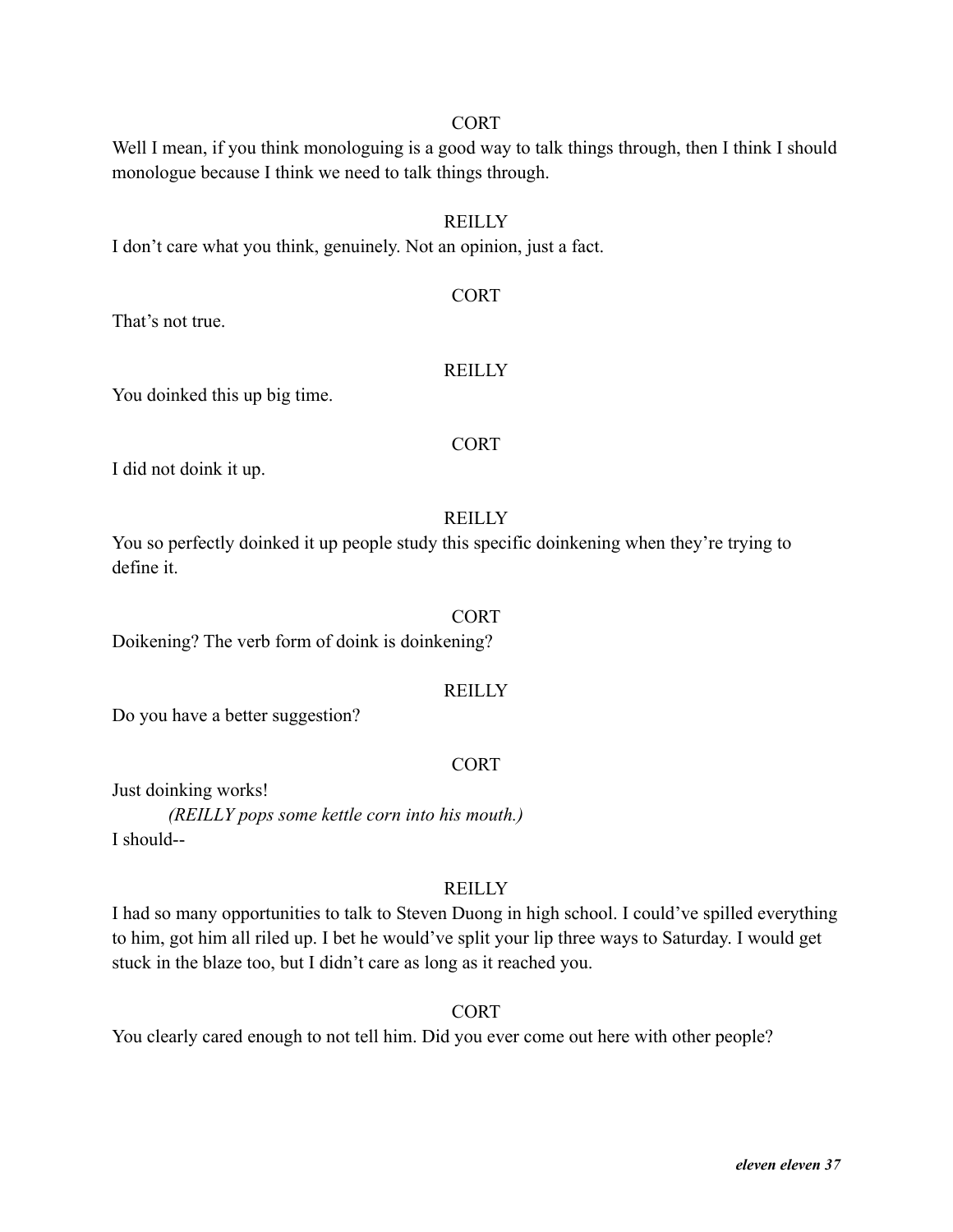Lucero didn't like it out here. So no.

### **CORT**

I was the only friend to ever bring you here?

# **REILLY**

You weren't my friend, you were just some person I saw in the hallways and you happened to have my number from when we worked together in biology.

**CORT** 

I knew it was leftover from a group project, I just didn't know what class.

#### **REILLY**

Biology, we did it on food chains, you basically insisted we do it based on the ecosystem of this corn field. I had to explain to you how birds of prey aren't the end of the chain. It's cyclical. You always forgot about decomposers like mushrooms.

#### CORT

Mushroom shmushroom, forget the end of the line, be in the present with me.

# **REILLY**

You're nothing to me. Not even an ex-friend. You're an ex-something that could've been good.

#### CORT

We should talk.

#### **REILLY**

No, we don't. In what world would you make a great choice for a conversationalist?

I'm--

# **REILLY**

**CORT** 

Oh my gosh don't even! Don't even. There is so much more to fill the time before you even consider telling me those words. And honestly, I wouldn't believe you. You'd be lying.

*(Moment. CORT picks up the mannequin.)*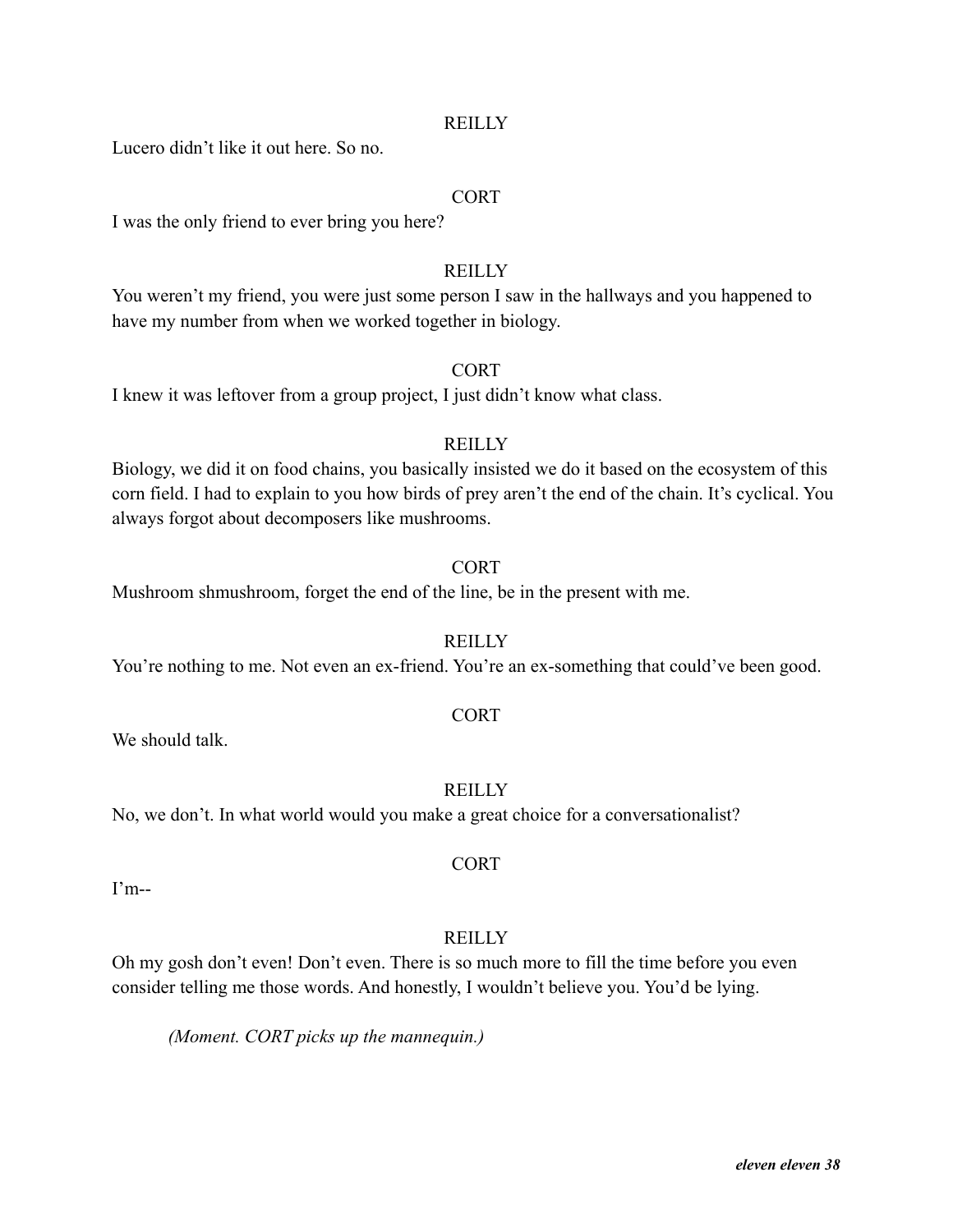#### CORT

It's good to see you. I feel like if you were sentient and had arms you'd hug me so…

*(CORT hugs the mannequin.)*

# REILLY

It's dirty.

# CORT

I don't mind.

# REILLY

Cort it has dried gum for nipples, that's disgusting.

*(CORT chucks the mannequin to the ground.)*

# CORT

Gum is so gross.

# **REILLY**

It's such a juvenile thing, getting bored with gum and then sticking it to the closest surface, but I feel like it happens more as adults then it did when we were kids. One of my coworkers was telling me about how one time she took the train and this mother and her kid were sitting behind her. She waved at them as she sat down. You know how it is when you see a young kid in public, you're just pulled into this little moment of recognizing them as another soul. She got off the train and found out there were two separate clumps of gum in her hair, and she got really upset because what parent doesn't stop their kid from putting gum in people's hair. Or rather, what parent realizes what their kid did and doesn't even notify the person it happened to. Anyway the point is the kid had braces so it wasn't them, it was the mom.

# CORT

Yikes.

# **REILLY**

Very yikes.

# CORT

I promise I wouldn't be lying. You came here, that has to be some level of trust.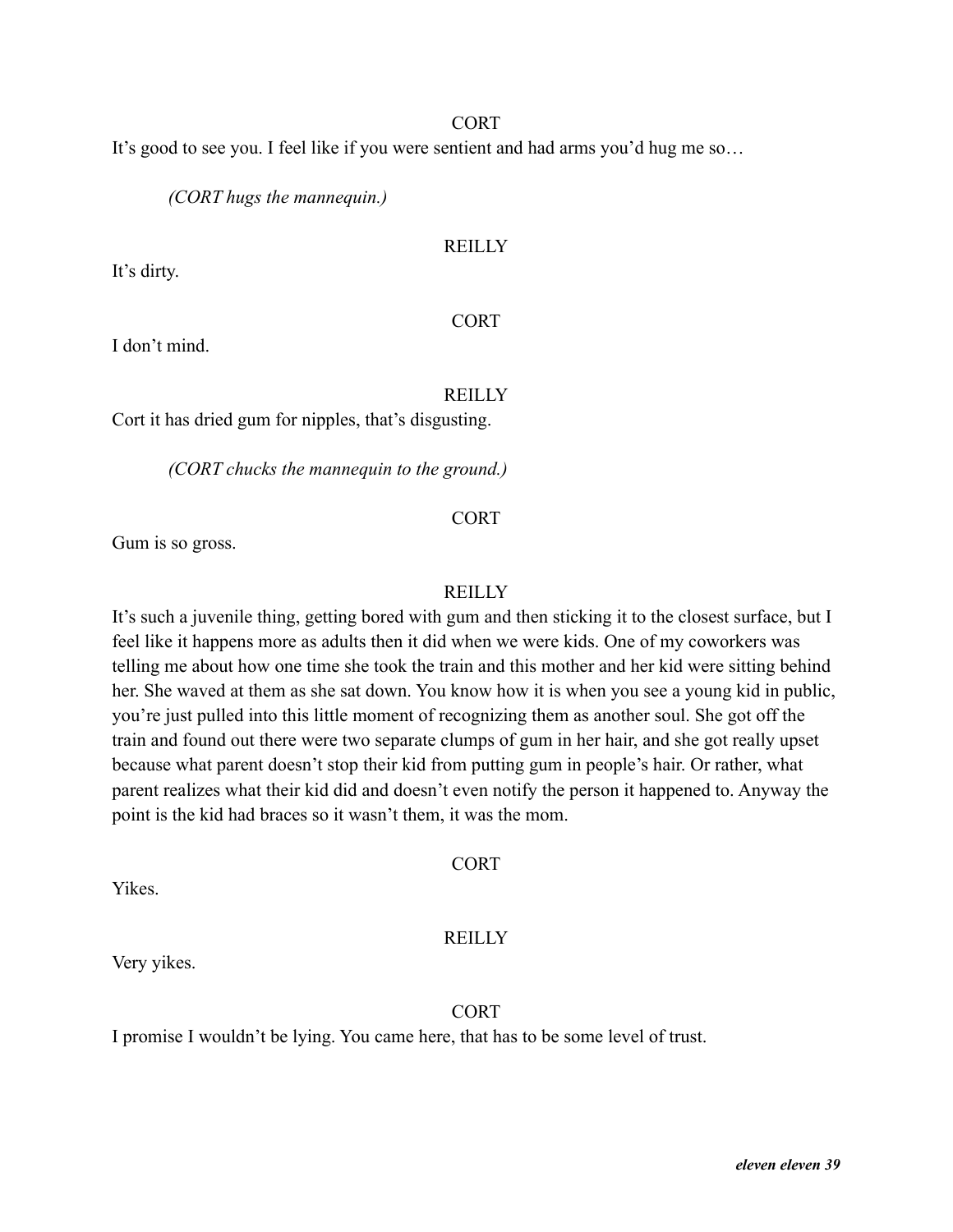Not really. I brought kettle corn with me because I'm just like a little kid sitting on a sidewalk while a building burns down. Not much you can besides watch.

### *(Kettle corn being chewed.)*

I felt like I was going to cry the entire drive here. I just want closure, but I feel like my fingers already got slammed in the door.

#### CORT

You'll--

### **REILLY**

I'm sorry that you feel the need to explain everything to me. I was there. I'm not bothered by you taking this long to muster up the energy to actually do this, I understand it's tough for you or whatever. I'm bothered by you thinking it was ever going to be time. I'm bothered by you thinking I would be proud of this development. I'm bothered by you thinking I ever wanted to unpack or give space or discuss what happened. A text asking me to come to our old spot is a very immature mature move.

#### CORT

You'll never know what I felt when I sent you that text.

#### **REILLY**

You'll never know how I felt when I got your texts. Not this one, the ones I thought were from my friend. About how you talked to your dad about killing opossums, about how you subscribed his emails to the green party. I remember you telling me how you were surprised I didn't know what eleven eleven wishes were.

#### CORT

I know I messed up.

# **REILLY**

That's putting it very lightly. You broke my skull and then acted surprised when I walked into school on crutches the next week.

#### CORT

Do you think anyone fell for it?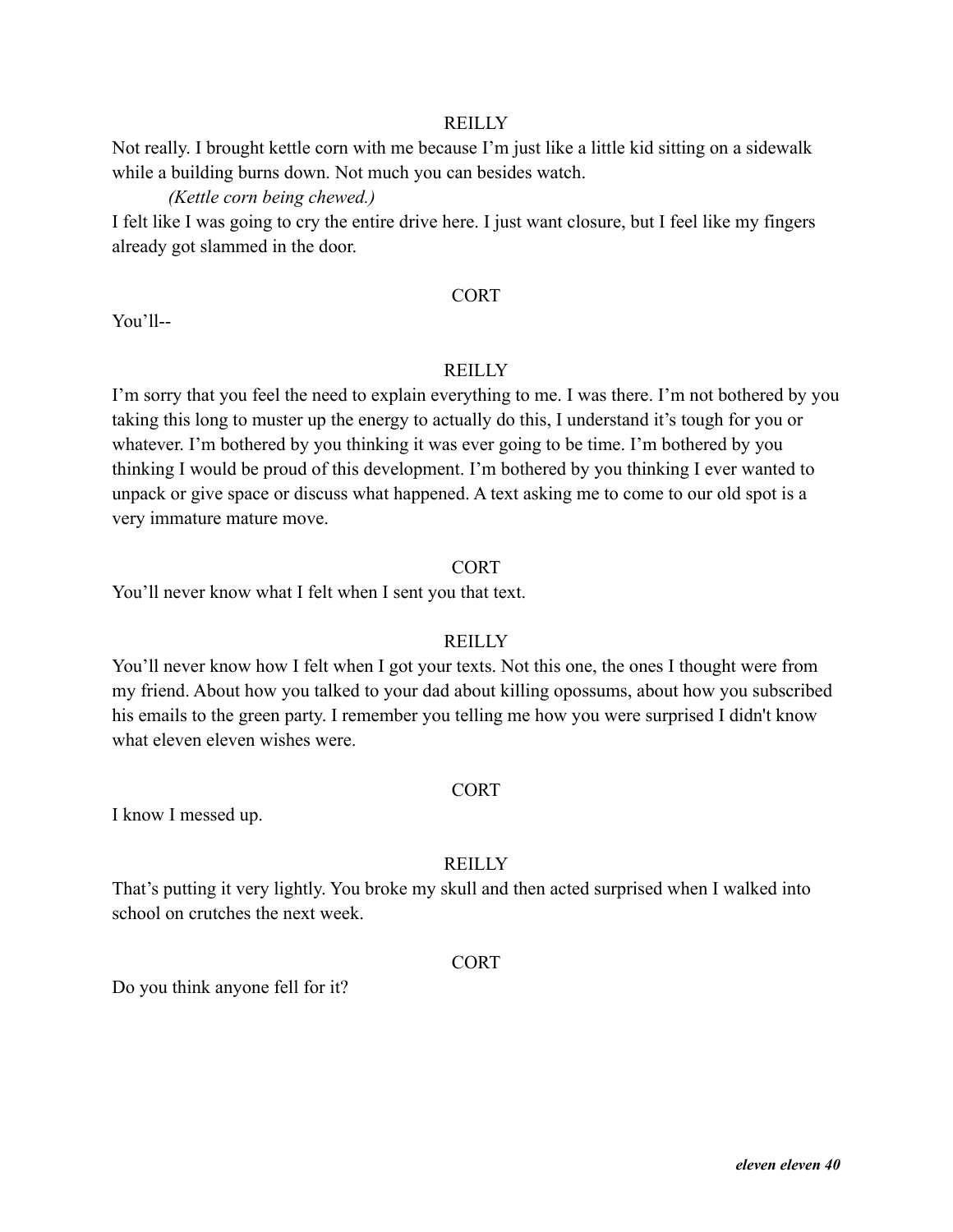Even if they got a weird vibe, you covered all your tracks that led to me really well. Can't really figure out what weird tension is between two people if you've been led to believe they would never even think of each other.

#### CORT

I'm--

#### **REILLY**

No, not yet. No. You don't get to choose when. I'm cold, and tired, and hungry, and I honestly just want to go somewhere warm.

#### CORT

Come with me, I got this new space heater and it's super helpful for these weird September wind chills.

*(Kettle corn is chewed.)* Would you like to know something cool?

*(REILLY doesn't respond.)*

I found out that Judith's sister tried to light the house on fire before she left. Steven Duong told me it should've worked, but for some reason it just didn't light well enough. He's a firefighter now, did you know that? From middle school scum to righteous citizen. Judith swore up and down that the house would've burned down in minutes considering it's all old wood, and then the corn and the chickens would go up with it.

#### **REILLY**

Why did you just find this out?

#### CORT

It was in the fire reports down at the station. The news didn't talk about it because… it didn't happen. Why would you report on an almost fire.

# **REILLY**

It's like the field knew she was the last person who could care for it. Like it's living.

#### CORT

Let's reel it in Mulder.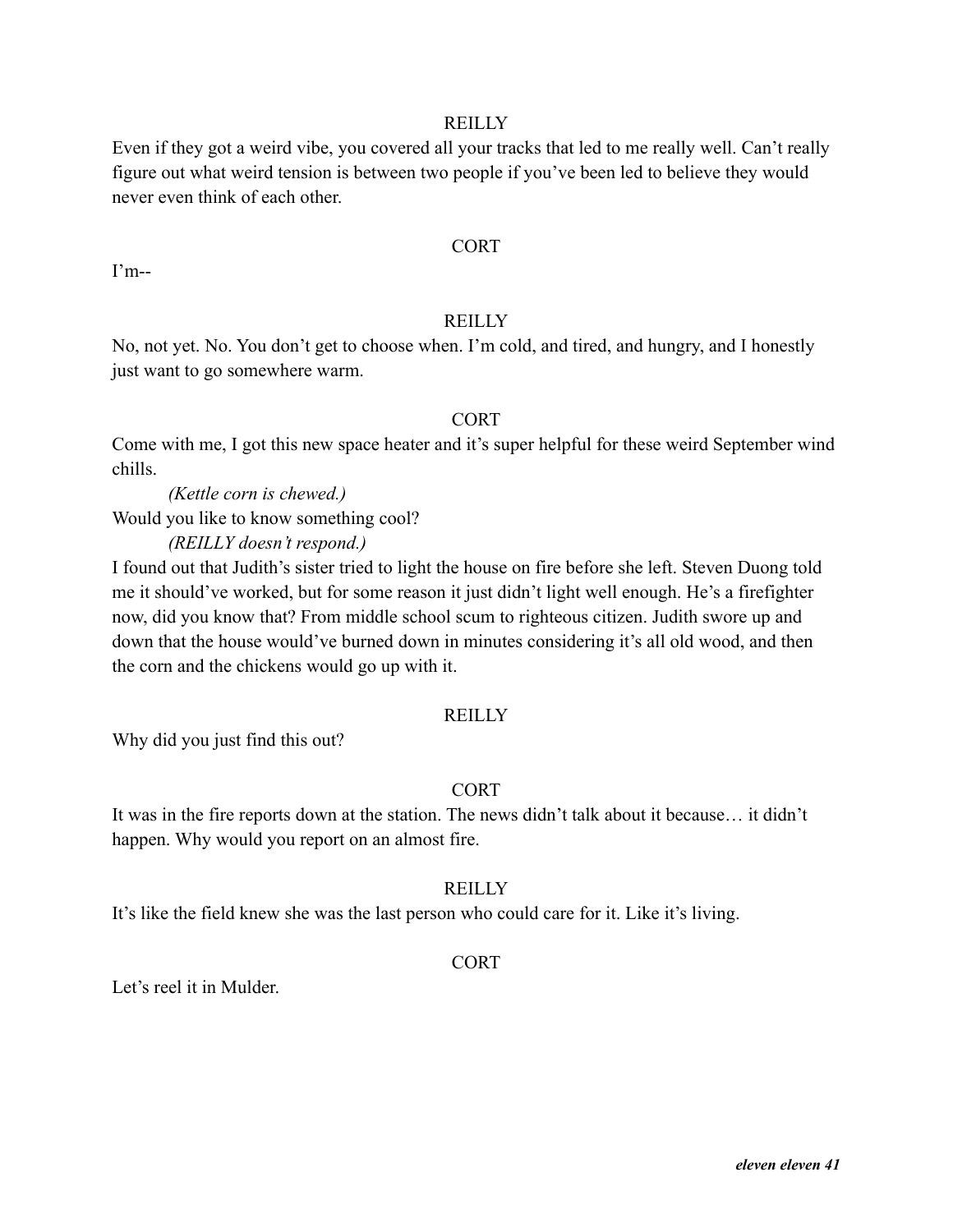Did you ever get that weird feeling about this place when we were kids? Even now honestly, it gives me goosebumps. The weird way everything shifts when no one's looking, maybe it's not other people, it could be the field. Rearranging the furniture like a house. I don't think it's capable of such a big sway. It isn't evil. It might not even be fully alive. It's more like an urge, or a mumble. Something ambient and ancient and happy being here, just causing little miracles and tragedies.

#### CORT

This sounds wild.

# REILLY

For example… not in eleven hundred years would I imagine you inviting me to your house. I don't think you would imagine that either, until you stepped into this place for the first time in a decade.

#### CORT

Is that a tragedy or a miracle?

#### **REILLY**

I'm not sure, and I don't think the field does either.

# CORT

Sometimes cycles exist though. Opossums go from burrow to burrow. Some die. Some live. The world is full of echoes, it's not just this field somehow influencing the world. Fires go out, some burn on, it's… it's boring.

#### **REILLY**

You're no fun.

# CORT

So would you like to come home with me?

Fuck no buddy.

#### CORT

**REILLY** 

Understood buddy.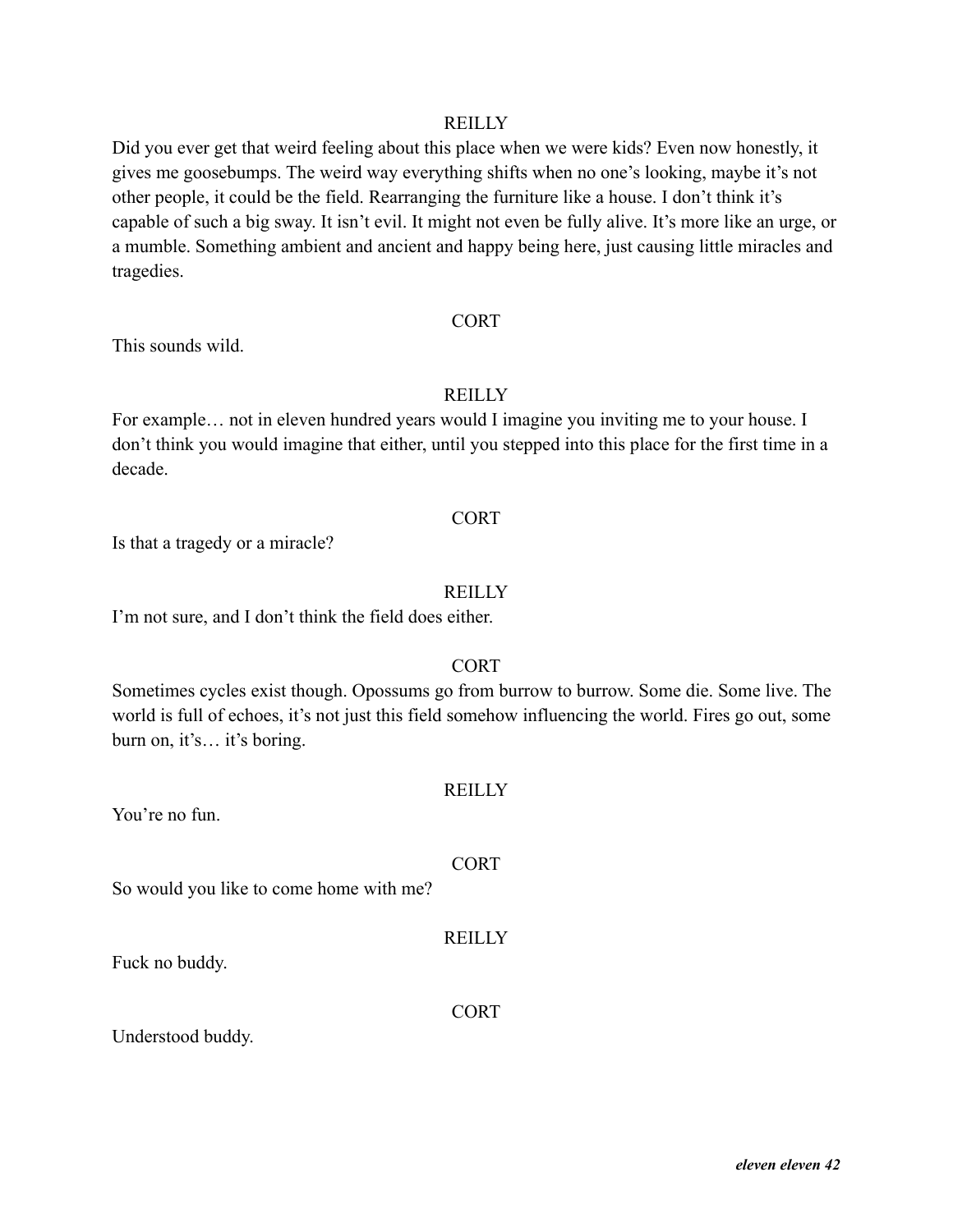| Don't buddy me, buddy.                                            | <b>REILLY</b> |
|-------------------------------------------------------------------|---------------|
| Sorry.                                                            | <b>CORT</b>   |
| I just said for you not to say it you fucking-- ugh!!!            | <b>REILLY</b> |
| What!                                                             | <b>CORT</b>   |
| You said it! You said the word.                                   | <b>REILLY</b> |
| Sorry?                                                            | <b>CORT</b>   |
| Stop it!                                                          | <b>REILLY</b> |
| It wasn't the big sorry I was saying sorry for calling you buddy! | <b>CORT</b>   |
| You ruined it.                                                    | <b>REILLY</b> |
| What did I ruin?                                                  | <b>CORT</b>   |
| The second you said the word I started to forgive you.            | <b>REILLY</b> |

**CORT** 

Honestly, all I did was call you buddy, it's not that intense.

# **REILLY**

Do you know how many times I wished I would hear you say that word when we were younger? That word means everything to me. I burned so many stupid eleven eleven wishes on you, well screw eleven eleven I wish I never met you!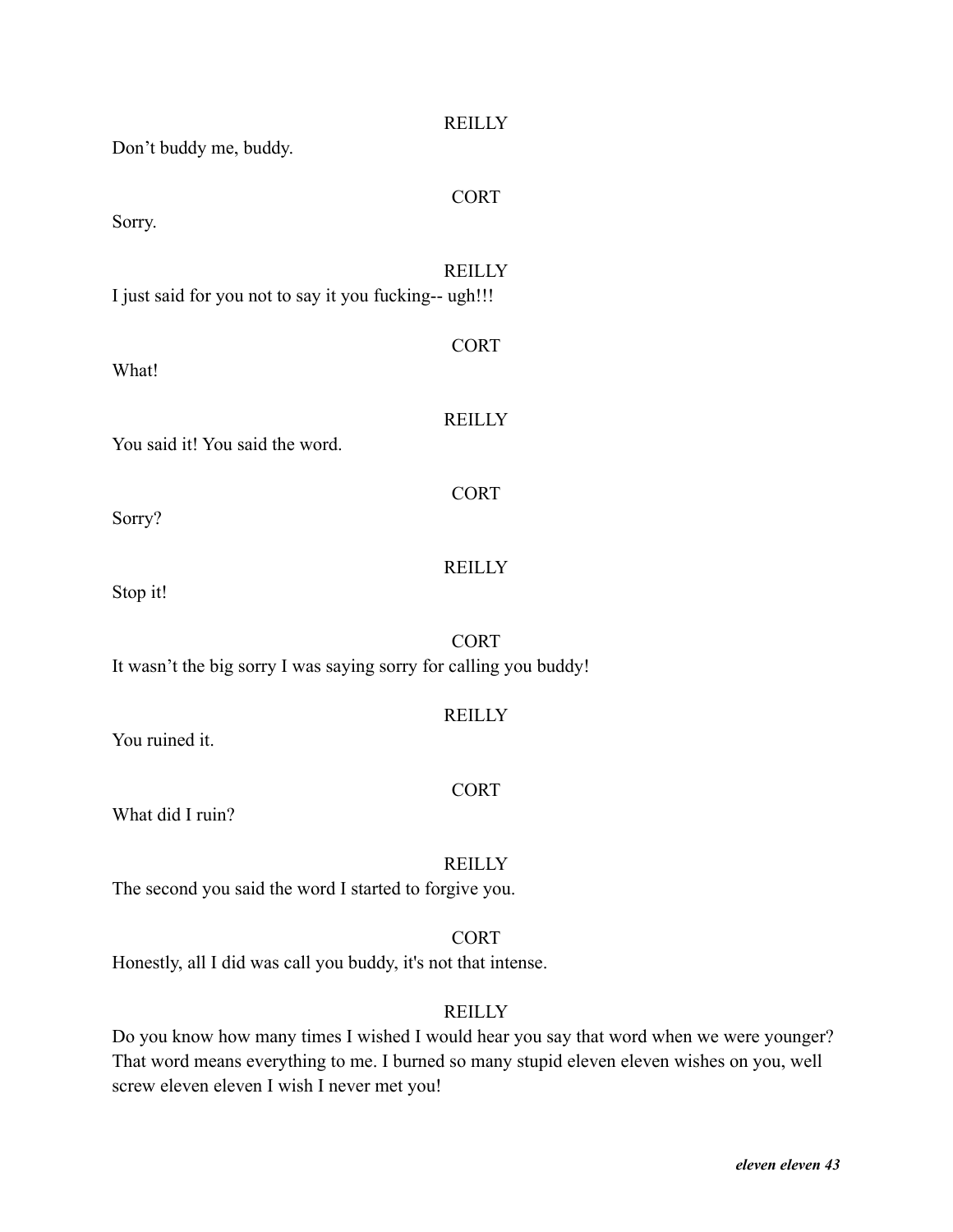*(A rock comes sailing out of the corn like a bullet, hitting CORT in the eye.)*

# **CORT**

FUCK!!!

# REILLY

Are you ok? Let me see, move your hands Cort seriously, I need to see. *(REILLY applies pressure, CORT whimpers.)* Scary, isn't it? Proves my point.

# CORT

Is it bad?

# **REILLY**

I mean you're not Wolverine so it's not going to get better anytime soon.

# CORT

You drove here, right?

# **REILLY**

No.

# CORT

You told me you did. *(Moment.)* I feel like we had deeper conversations as kids.

# **REILLY**

I'm not driving you to urgent care. Not then, not now, not ever.

# CORT

Reilly please, if there's one thing I didn't mess up, I know it's your kindness, your willingness, you practically devote your life to helping people all the time.

# **REILLY**

You actually know nothing about my life now. You just knew, past tense, what I let you. And you're the last person I'd ever be the judge of who I was.

# **CORT**

Ok ok I'm sorry--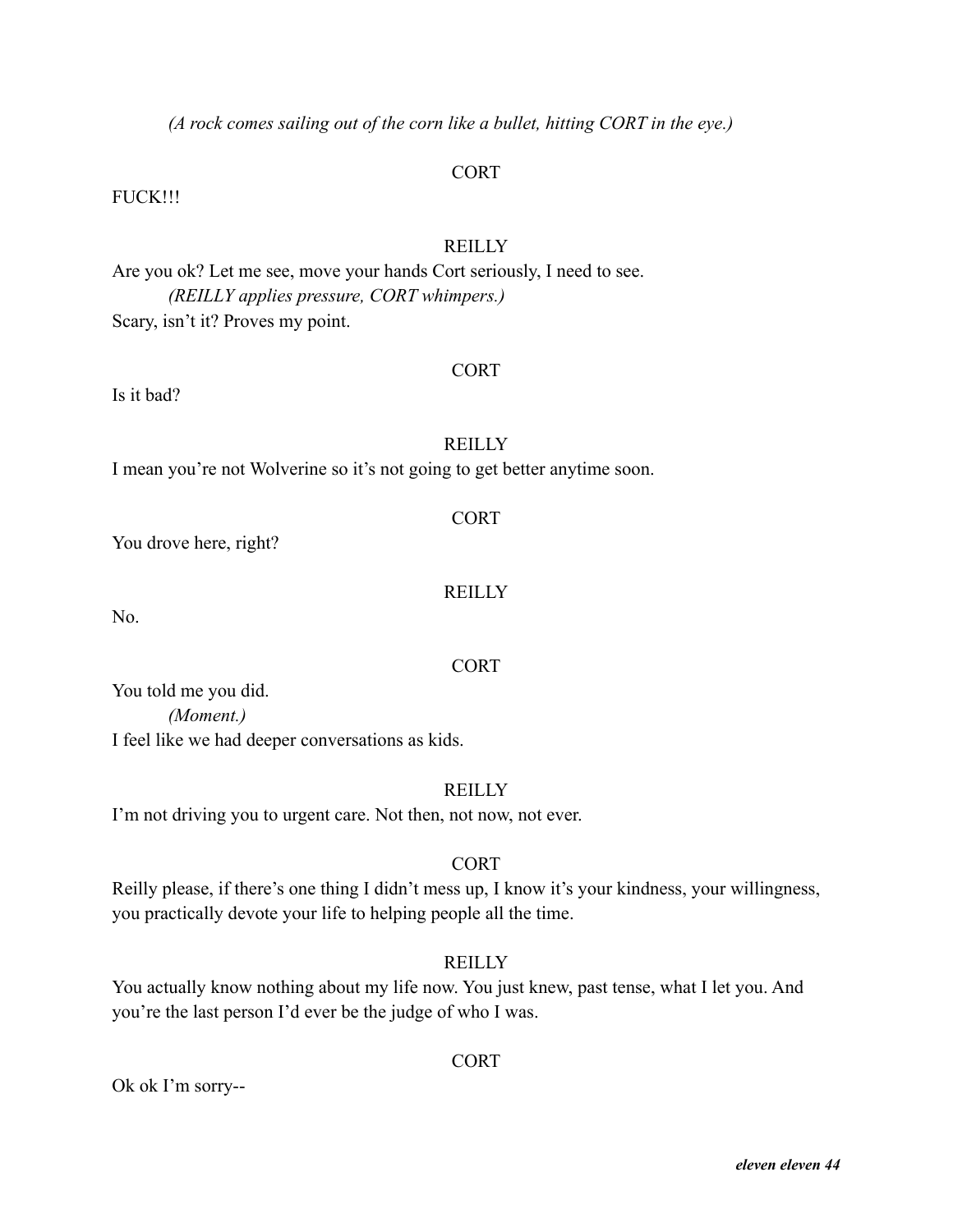Yeah, you're sorry. Everyone's fucking sorry. You, Winifred, Bill, Steven Duong. But none of you get it. You guys are exactly what happened to me that one night, but every night. Going around hurting people and taking whatever you wanted from their pockets, all while the whole town is burning down around you.

### **CORT**

The whole town isn't burning down.

# **REILLY**

Not yet. I hope it does.

*(Moment. CORT is in a lot of pain.)*

Come on. Let's go to the fucking emergency room. Seems likely I'd end up there whenever I'm with you.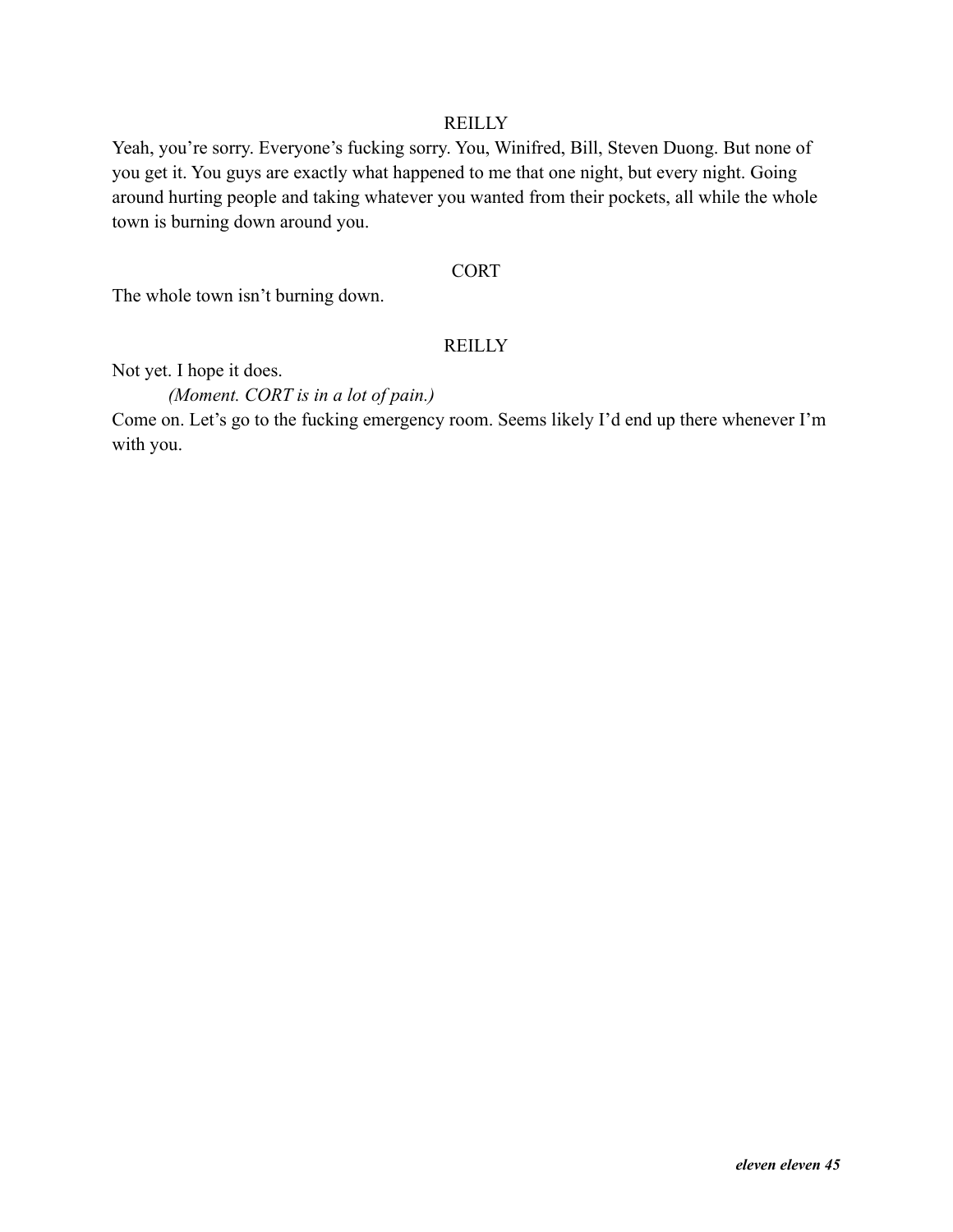# *SCENE FOUR : IN MEMORY OF STEVEN*

*(By now, the sky is completely empty. It's like the stars have been erased. The mannequin is gone. CORT and REILLY are sitting on the trunk. CORT wears an eyepatch, and periodically ices it with a bag of frozen mini corn dogs. A K-Mart bag sits between them.)*

### CORT

So he's really dead. Just like that. I think he's the dead first person I know who I haven't been related to, isn't that weird. I would've thought it would be me or Bill honestly, we were reckless. So was Steve I guess.

# **REILLY**

Recklessness isn't the same as stupidity. They're connected for sure but not entirely the same.

#### CORT

That sounds so familiar. The news made it sound weird. They made it sound like it was a great travesty, some type of big shucking the entire town's population was subject to. Which it is, it is a travesty, but I don't think I knew the photo they showed on the screen to honor him. It wasn't recognizable. It wasn't what I remembered.

#### **REILLY**

CORT

Are you ok?

No. I am not ok.

### **REILLY**

I meant your eye.

#### CORT

It's ok, I can't drive safely yet so I had to walk. Mini corn dogs were the only thing in the freezer so here I am icing my eye with corn dogs.

# **REILLY**

The fields got an affinity for corn and corn related things it seems.

#### **CORT**

Narcissist. Plot of dirt with urges or not, it does like to preen.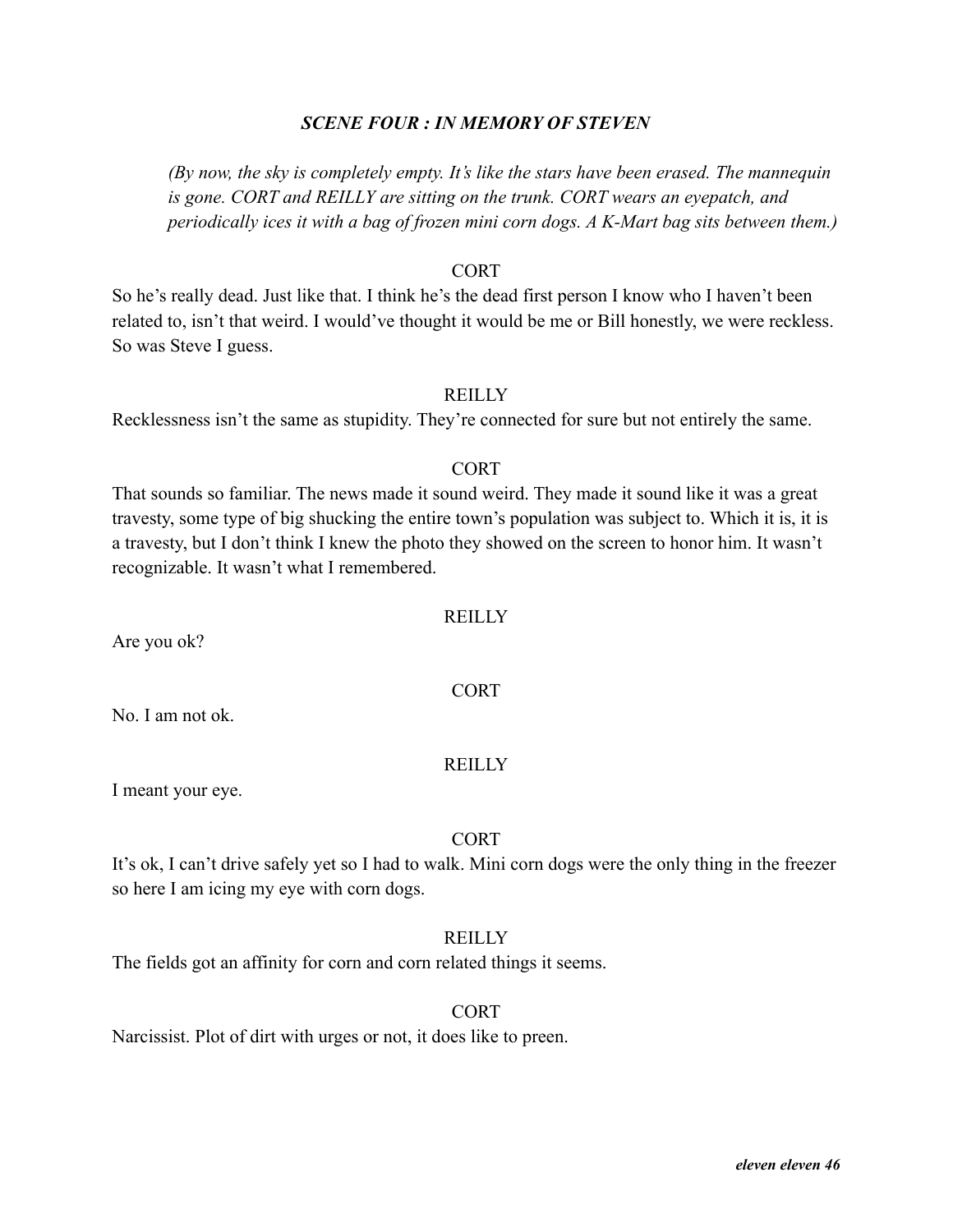We don't have to talk about this. We can stop.

# CORT

Well we can't talk about the big thing, so this is what we can talk about.

# **REILLY**

I didn't recognize him either. That photo wasn't of Steve. That photo was of Steven Duong, born and raised in Steltson, he was a firefighter and he died fighting a fire not four hundred feet from where we're sitting. Tragedies and miracles.

# **CORT**

Ok now I'm done. Seriously. That really hurt.

# **REILLY**

Really?

Yes.

# CORT

# **REILLY**

No. We're not stopping. We should keep talking. They could've just let the house burn.

# CORT

With all the corn like this, just wild and dry, if they let the house burn, the whole field would go up in smoke.

#### **REILLY**

Is a block of corn worth someone dying?

# CORT

Why not, no one forced him to go in.

# **REILLY**

He didn't go in. He died from a heart attack. Aortic valve calcification I think, and he just never knew.

**CORT** 

Ok so he died of a milk heart.

#### *eleven eleven 47*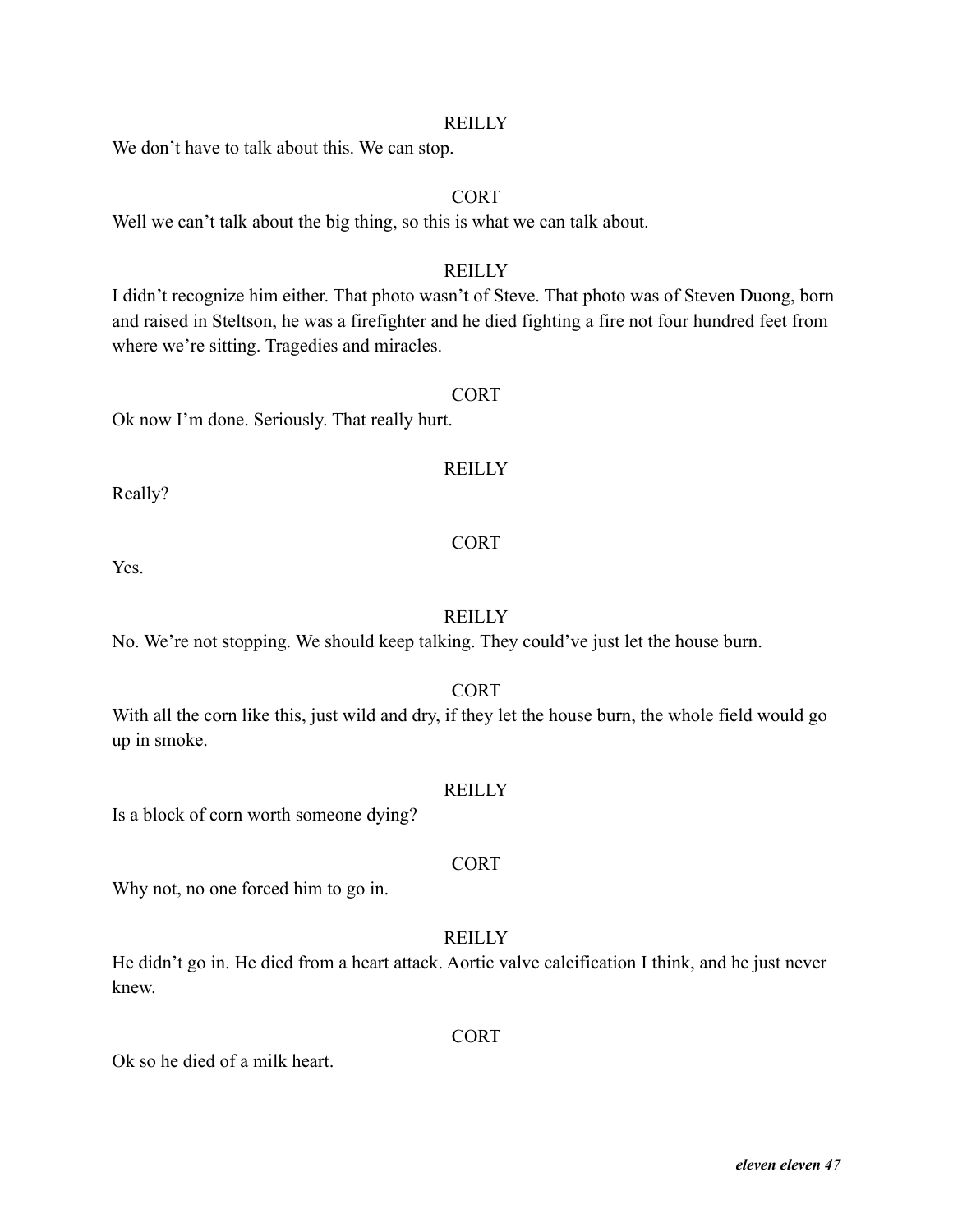A calcified heart.

# CORT

Old Judy's sister goes missing after trying to burn down the house with Old Judy in it, we kiss and you break my skull open. Then ten years later, it brings us together, I get hit in the eye with a rock, the house burns down, Steven Duong has a heart attack in the field thanks to his calcified milk dud heart and now it's this.

#### **REILLY**

There isn't much else it could possibly do.

# CORT

I think he was using. Again. He started not one week after we talked about who was most likely, it's like we prophesied it.

### **REILLY**

Like the corn field grants us further sight. Give it up for the urge.

*(They applaud, like this is a normal thing to do.)*

# **CORT**

Could've also been just that obvious that he would, no future vision needed.

# **REILLY**

What fourteen year old high schooler gets their hands on enough pills to jump start an addiction that badly?

# **CORT**

What twenty four year old firefighter gets enough to relapse?

# **REILLY**

Relapse is a hard term. He didn't go to therapy or anything, one day he just decided to go cold turkey and it was awful. Withdrawal symptoms are like someone is dying in front of you. The shivering, the muscle spazzing, the sweat, the smell. That stench of… just a body. Sickly sweet and all too clean at the same time. He ended up better on the other side.

**CORT** 

And then he…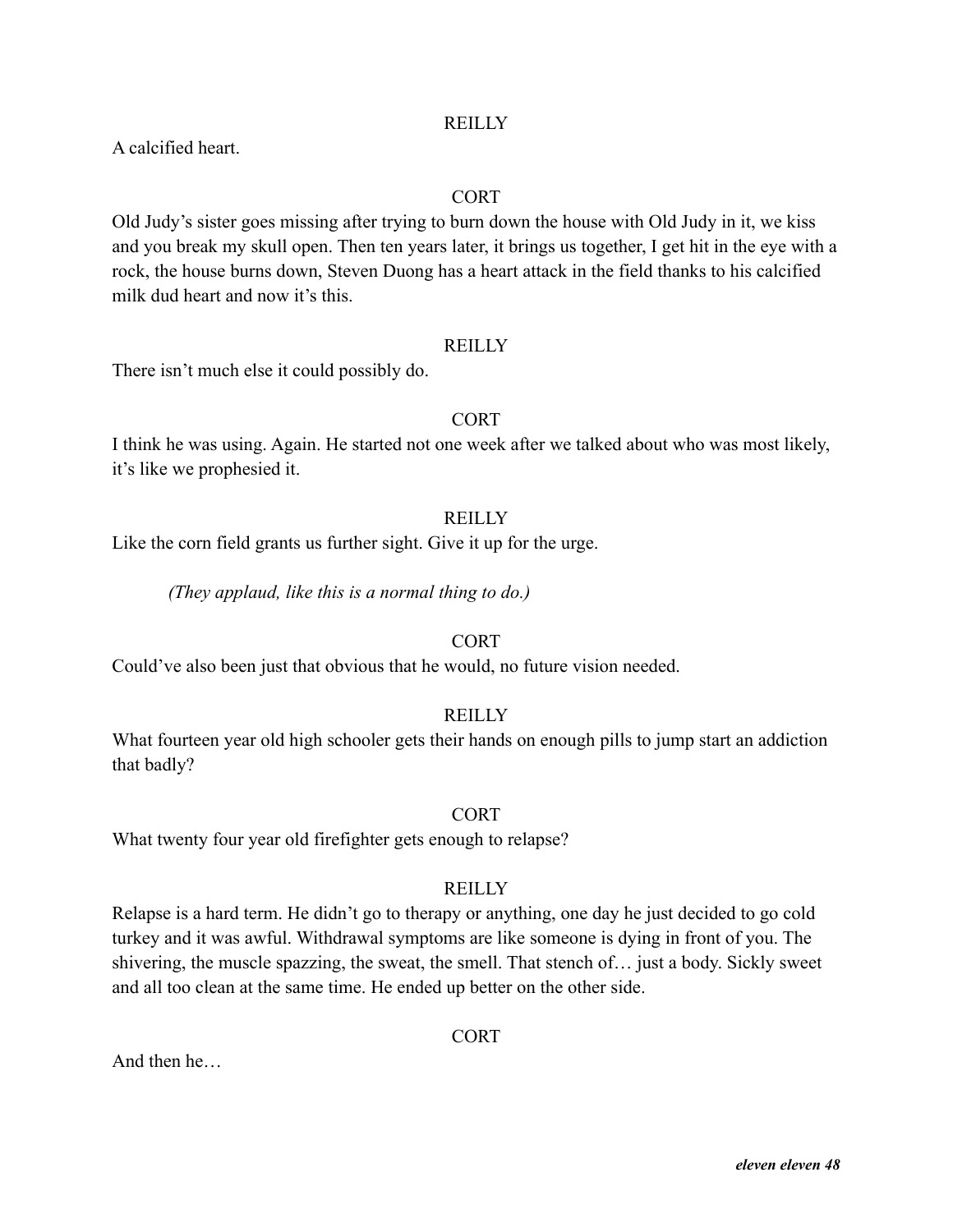Relapsed, I suppose. I see what you mean.

# **CORT**

What causes calcification anyway?

### **REILLY**

Not opioids.

# **CORT**

That sounded very concrete. Like newly granted sidewalks on the side streets type of concrete.

#### **REILLY**

I looked it up when I saw the news.

#### CORT

How'd you know he was on opioids to even consider that connect the dots scenario.

#### **REILLY**

CORT

It's Steltson. It's here, it's us. Who doesn't, who isn't.

I'm not.

#### *(Moment.)*

You watched him go through withdrawal in high school, you knew something might happen again. Didn't you.

#### **REILLY**

He had no one to call. I found him wandering out here one night, maybe a month after we happened. He just texted me out of the blue, and told me to meet him here. We would come out here every weekend with our hauls, either we stole them or I split my painkillers with him or we managed to find someone from New Brunswick to sell to us. It wasn't you, but it was someone. And it was terrible and nice and kind of fun when he wasn't just looking at the stars rambling about opossums and fire and his mom. I know he hated me. But I think… I think he felt that if something did happen, he'd know someone would be able to report his body.

CORT

He could've told me.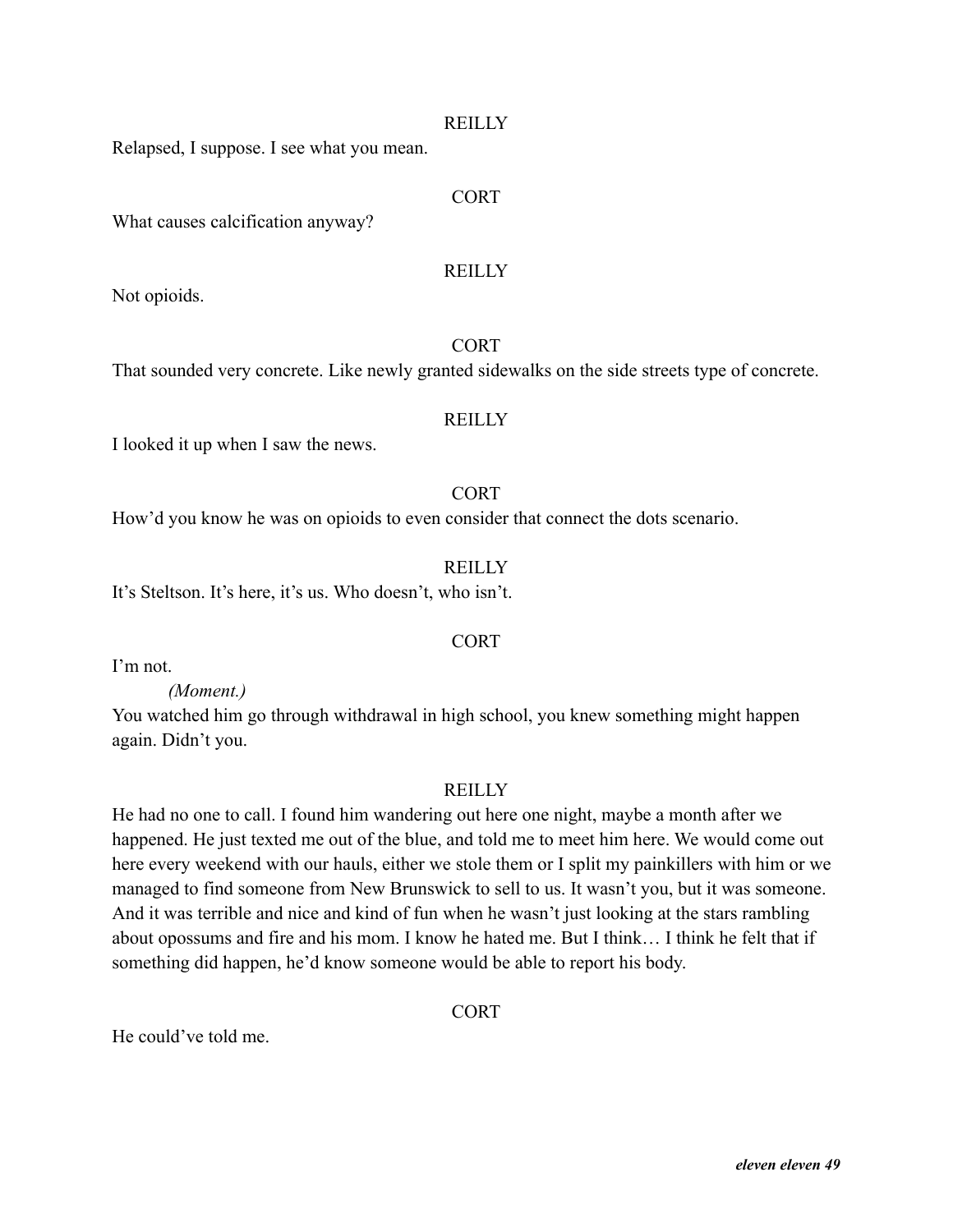I'm not him, I don't know why he didn't. Eventually he quit, cold turkey like I said. He tried to help me quit too, even if we hadn't talked in nearly a decade, he still knew I was using.

### CORT

Which I don't blame you for, it's kind of hard to avoid that track in general with how deeply it's rooted in New Jersey and in our age demographic specifically. How did you get to stop? Did you stop?

*(Moment.)*

#### **REILLY**

Painkillers and broken hearts only get you to opioids and dead firemen.

#### CORT

I didn't break your heart, that's excessive.

# **REILLY**

Breaking my skull isn't excessive, right? Technically the whole start of this isn't even the field, or Old Judy or her sister or me or Steven, it's you.

#### CORT

I have had nothing to do in the big picture. If you want a mess, just start looking and you'll find it, it is literally that easy. I could throw a rock in any direction in this town and I'd hit at least four extremely confusing problems. Do you know what it was like growing up in the Trump House? Oh yeah, wow, I know what you and Lucero called it when we were kids. I've got some breaking news for you buddy, if you keep calling a house terrible, all the people inside it turn terrible. I didn't keep doing pills, I turned out fine!

# **REILLY**

Keep doing pills! So you admit you were on them. You're anything but fine, you quite literally put a dent in my skull, why do we keep glossing over that!

# CORT

Because you possibly indirectly killed a man! If you hadn't come out here with him in the first place, maybe he wouldn't have gone back to them as adults!

### **REILLY**

Opioids don't cause calcification!!! I didn't do anything wrong, I did nothing wrong.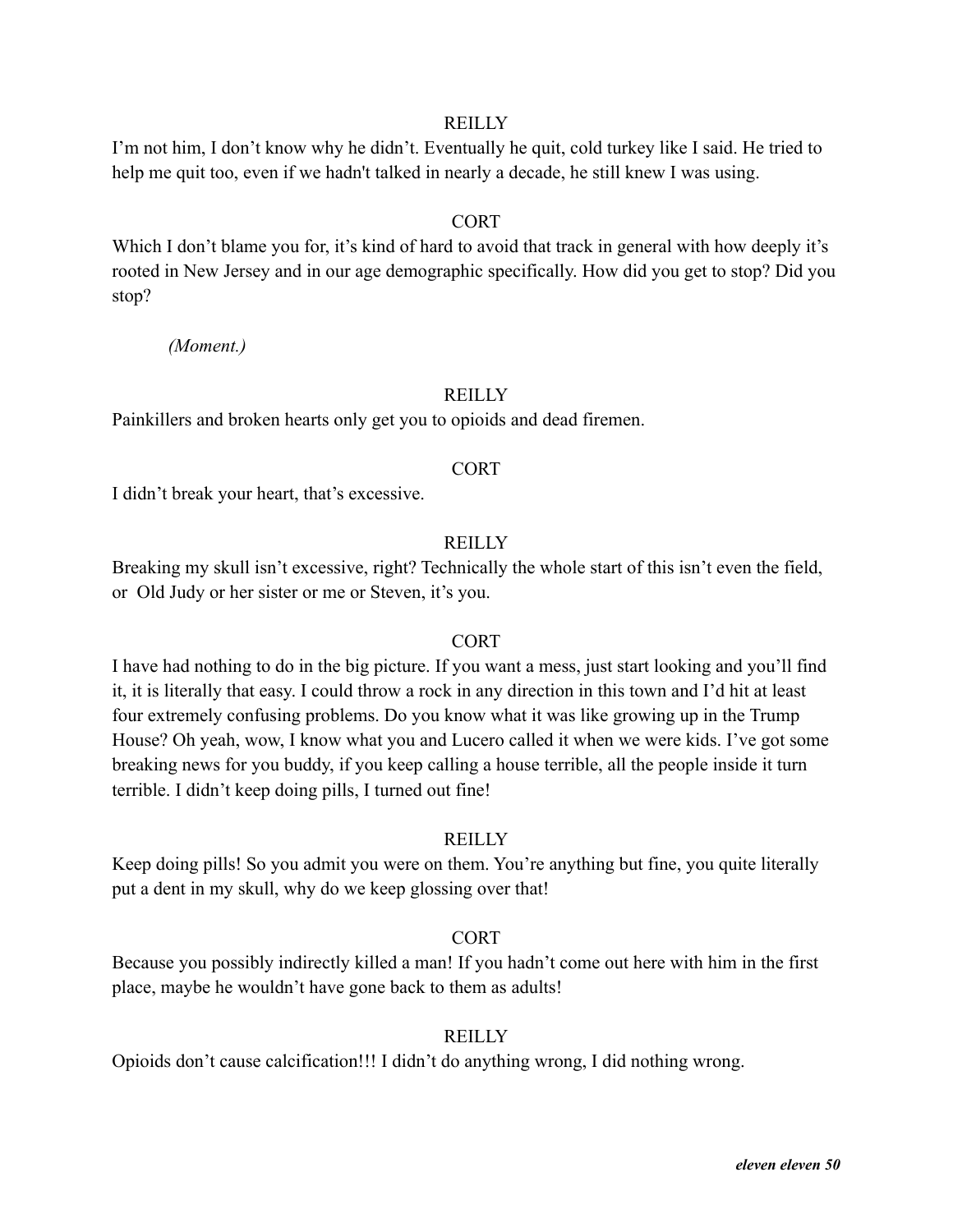### CORT

He was halfway off the wagon when he stuck his foot in the grave, whether he slipped in because you pushed him or not, you were there. It's on everyone, even me.

# REILLY

That doesn't mean we're below criticizing other people! You were awful growing up. Steve was terrible growing up. Just because I slipped up in the present doesn't make you better than me. So shut the fuck up. Terrible house? Forget what we called it, your house was a two story with nice vinyl siding. It just so happened to have a terrible human being on the inside, hanging opossums on the gutter and making sure his son knew how to cut the perfect amount of twine.

#### CORT

I'm so sorry you got a wonderful youth of Pepsi and pop rocks and kisses--

#### **REILLY**

You better regret saying those words.

### CORT

I'm sorry you're right, I shouldn't even consider that, it's-- I'm just-- this is frustrating and I feel like my mind knows exactly what I mean and what I'm feeling and I can't get my mouth to keep up because all it tastes right now is the smell of burnt houses and you and the stench of too much stupid corn.

*(Silence.)*

# **REILLY**

What's in the bag?

# CORT

It's kind of in bad taste now.

#### **REILLY**

Things in bad taste are kind of your speciality.

*(Moment.)*

#### CORT

So everything that's happened here… the field's been orchestrating it. Or just nudging things in the right direction, right?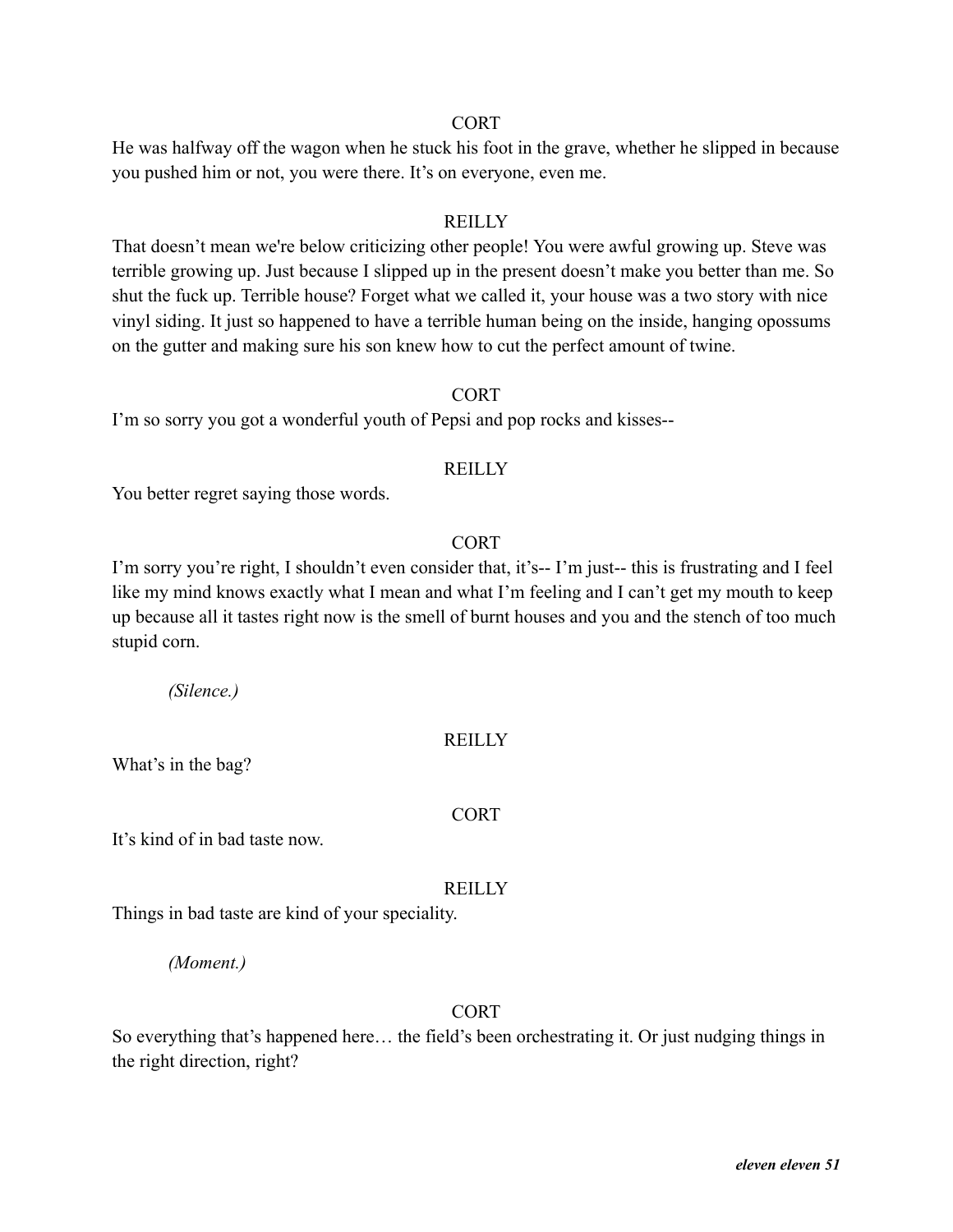Refusing to let a fire happen to save a woman's life. Somehow let me return to consciousness long enough to get to nine one one. It's all subject to change depending on what the field wants the outcome to be.

*(REILLY stands and pulls a lighter out of his pocket. He flicks it, but the lighter does not light. He sits.)*

#### CORT

How'd you know it wouldn't light?

# **REILLY**

CORT

**REILLY** 

CORT

**REILLY** 

I didn't know for sure, but it was worth a shot just to see if it would let us or not.

And if it did?

We could out run the burn.

No we couldn't.

No, we couldn't.

*(CORT stands. He wants to hug REILLY. Instead, he opens the trunk.)*

**CORT** 

There's absolutely no way this is happening right now. Stupid living corn field.

# **REILLY**

What is it?

*(CORT pulls two mannequin arms out of the trunk.)* You're joking. You're joking.

*(Childlike hollering. This is the funniest thing they've ever experienced.)*

**CORT** 

This is ridiculous, this is live TV levels of intrigue.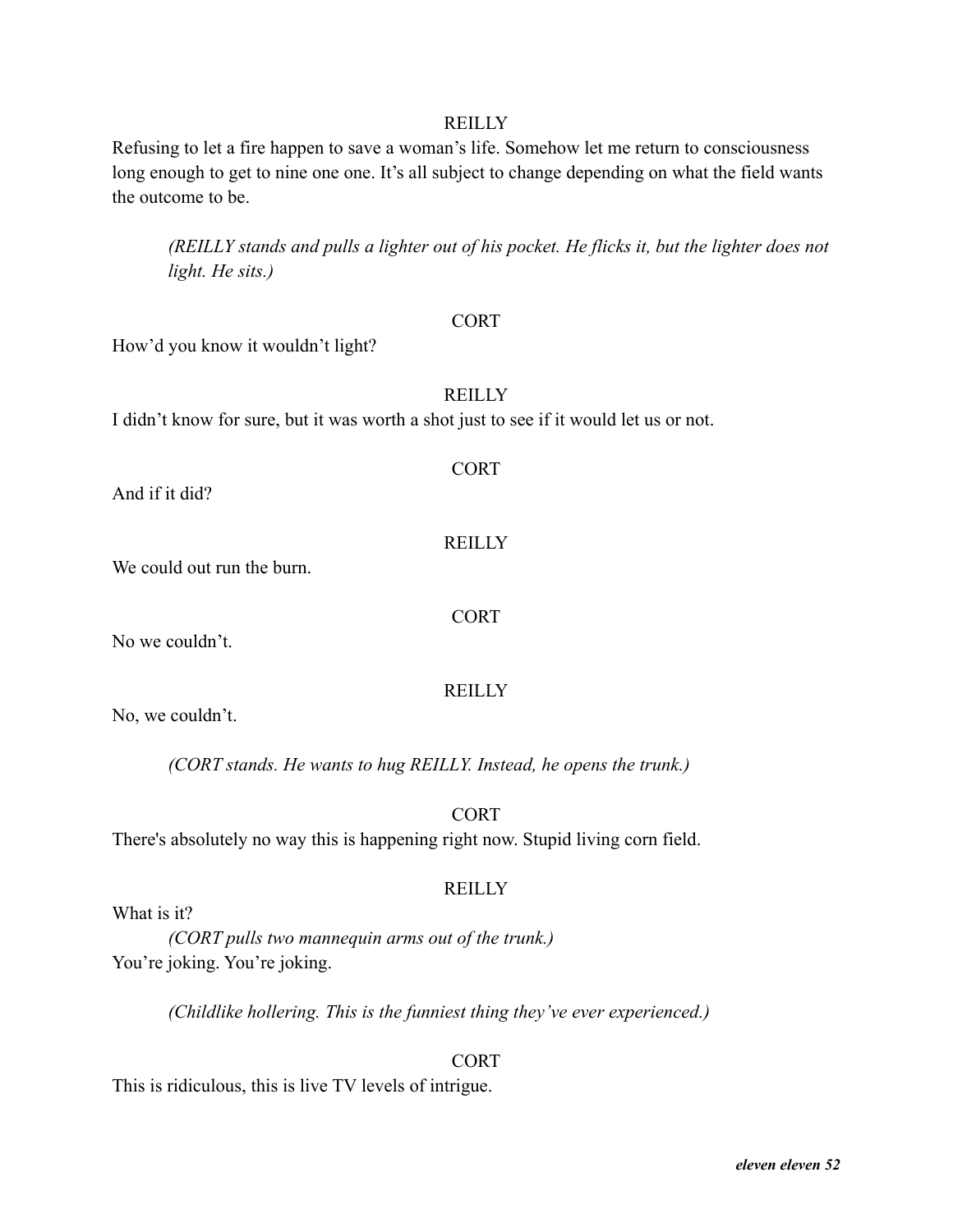They were in there the whole time!

# CORT

Months, years, a whole decade and they were locked in a trunk literally right under our noses. How many times did we even talk about it, wondering where they were, they could've been absolutely anywhere, the mannequins reach could have been infinite and they were just locked in a trunk in the middle of a stupid corn field in a stupid town. Gosh I sound stupid.

*(REILLY takes the arms and slots the fingers together and sets it on the ground. A torso-less sculpture holding its own hands.)*

### **REILLY**

Infinite reach or not, it can hold itself. I've found that to be the most important thing a living thing can do.

### **CORT**

I keep doing the wrong thing or telling you the wrong thing. I jus think I'm really stupid and if I was a different type of dumber I could've ended up like Steven Duong or like you or there could've been an us.

#### **REILLY**

That was never a problem to me. You were never a problem I would've been stuck on until you made yourself an unsolvable one.

#### CORT

I should come with you. Or I should go. I'm not sure. Which one do you want?

# **REILLY**

Lucero's house is on the edge of the corn field.

#### CORT

She still lives in Steltson?

# **REILLY**

Old Judith left her some of the property and she built a little lodge there. It's cute, it's very Lucero. I think it makes her happy. I'm going to be staying there a while.

# **CORT**

You didn't tell me that.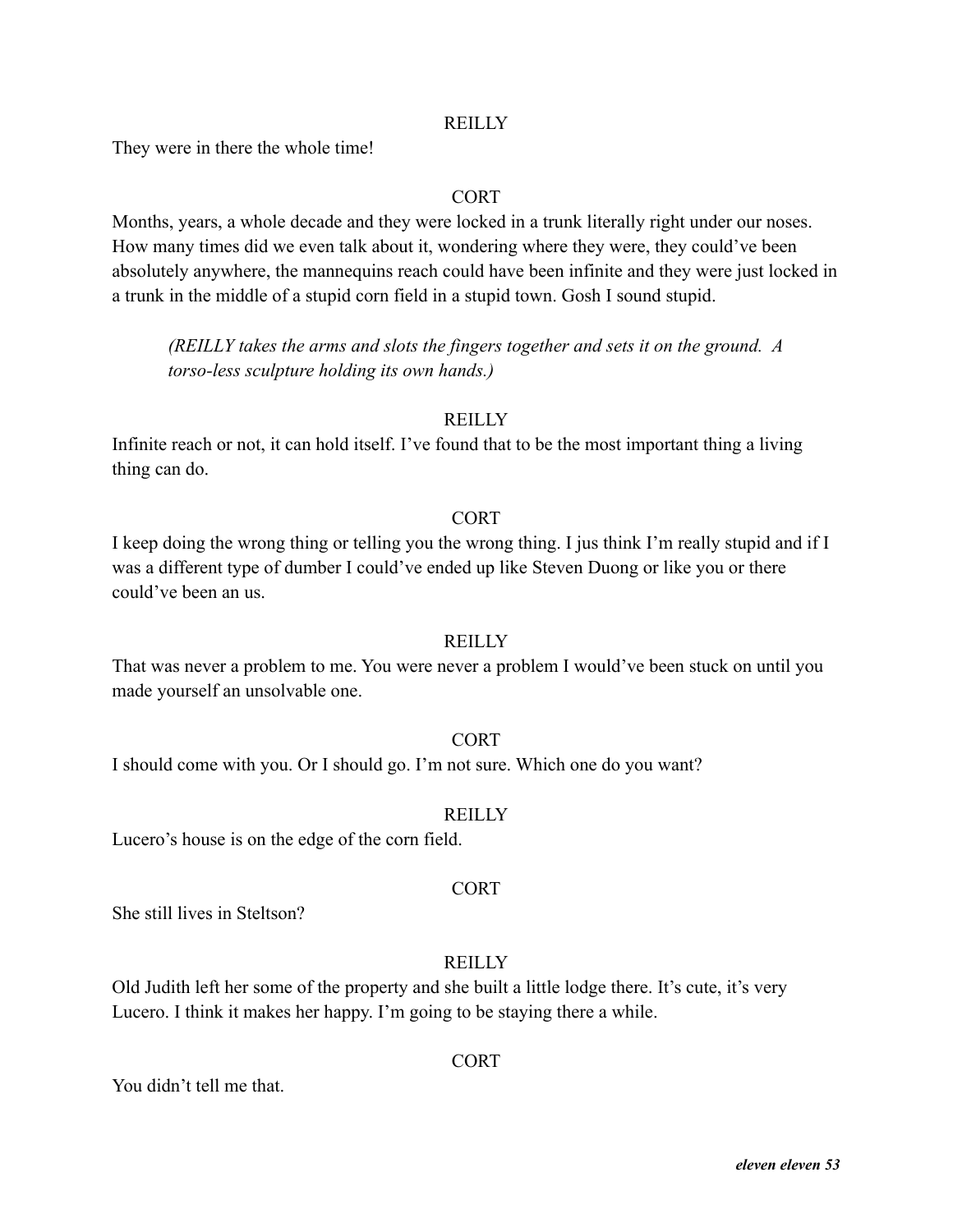I don't tell you a lot of things.

# **CORT**

How in the world did Lucero get the property?

# **REILLY**

Uh well she didn't, she got a section of the property when Judith died. It's a long story. Lots of corn syrup, possums, and confusion.

| We've got nothing but time.                          | <b>CORT</b>   |
|------------------------------------------------------|---------------|
| It might snow.                                       | <b>REILLY</b> |
| It's September.                                      | <b>CORT</b>   |
| September snow does exist.                           | <b>REILLY</b> |
| When's the last time you got caught out in the snow? | <b>CORT</b>   |
| Now I just want a Blizzard, thanks.                  | <b>REILLY</b> |
| That's the only thing they have on their menu.       | <b>CORT</b>   |
| Not true, they've got fries.                         | <b>REILLY</b> |
| Oh I know, they're terrible.                         | <b>CORT</b>   |
| What's in the bag?                                   | <b>REILLY</b> |